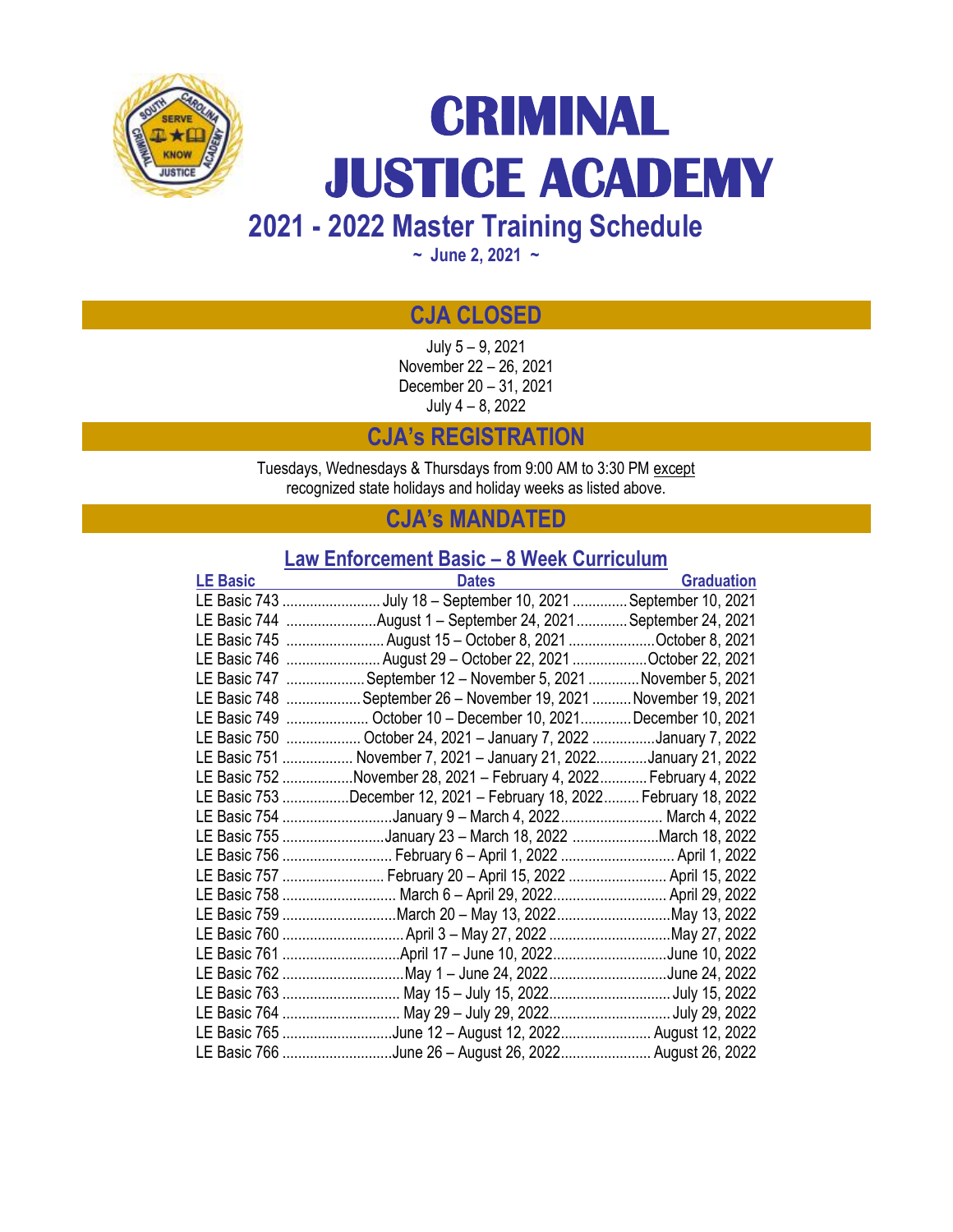| <b>Basic Detention</b> |
|------------------------|
|------------------------|

| <b>Basic Detention</b> | <b>Dates</b>                                                           | <b>Graduation</b>  |
|------------------------|------------------------------------------------------------------------|--------------------|
|                        |                                                                        |                    |
|                        | Basic Detention 426  July 18 - August 6, 2021  August 6, 2021          |                    |
|                        | Basic Detention 427 August 8 – 27, 2021  August 27, 2021               |                    |
|                        | Basic Detention 428 September 6 - 24, 2021                             | September 24, 2021 |
|                        | Basic Detention 429  September 26 - October 15, 2021  October 15, 2021 |                    |
|                        | Basic Detention 430 October 18 - November 5, 2021 November 5, 2021     |                    |
|                        | Basic Detention 431 November 7 - December 3, 2021December 3, 2021      |                    |
| Basic Detention 432    | December 5, 2021 - January 7, 2022January 7, 2022                      |                    |
|                        | Basic Detention 433  January 9 - 28, 2022 January 28, 2022             |                    |
|                        | Basic Detention 434  January 30 - February 18, 2022 February 18, 2022  |                    |
|                        | Basic Detention 435 February 27 - March 18, 2022 March 18, 2022        |                    |
|                        | Basic Detention 436  March 20 - April 8, 2022 April 8, 2022            |                    |
|                        |                                                                        |                    |
|                        |                                                                        |                    |
|                        | Basic Detention 439 May 29 - June 17, 2022 June 17, 2022               |                    |
|                        | Basic Detention 440 June 19 - July 15, 2022 July 15, 2022              |                    |

### **BTOT – Basic Telecommunications Officer Training NOW ONE WEEK BTOT Class Dates Dates Location/Seats**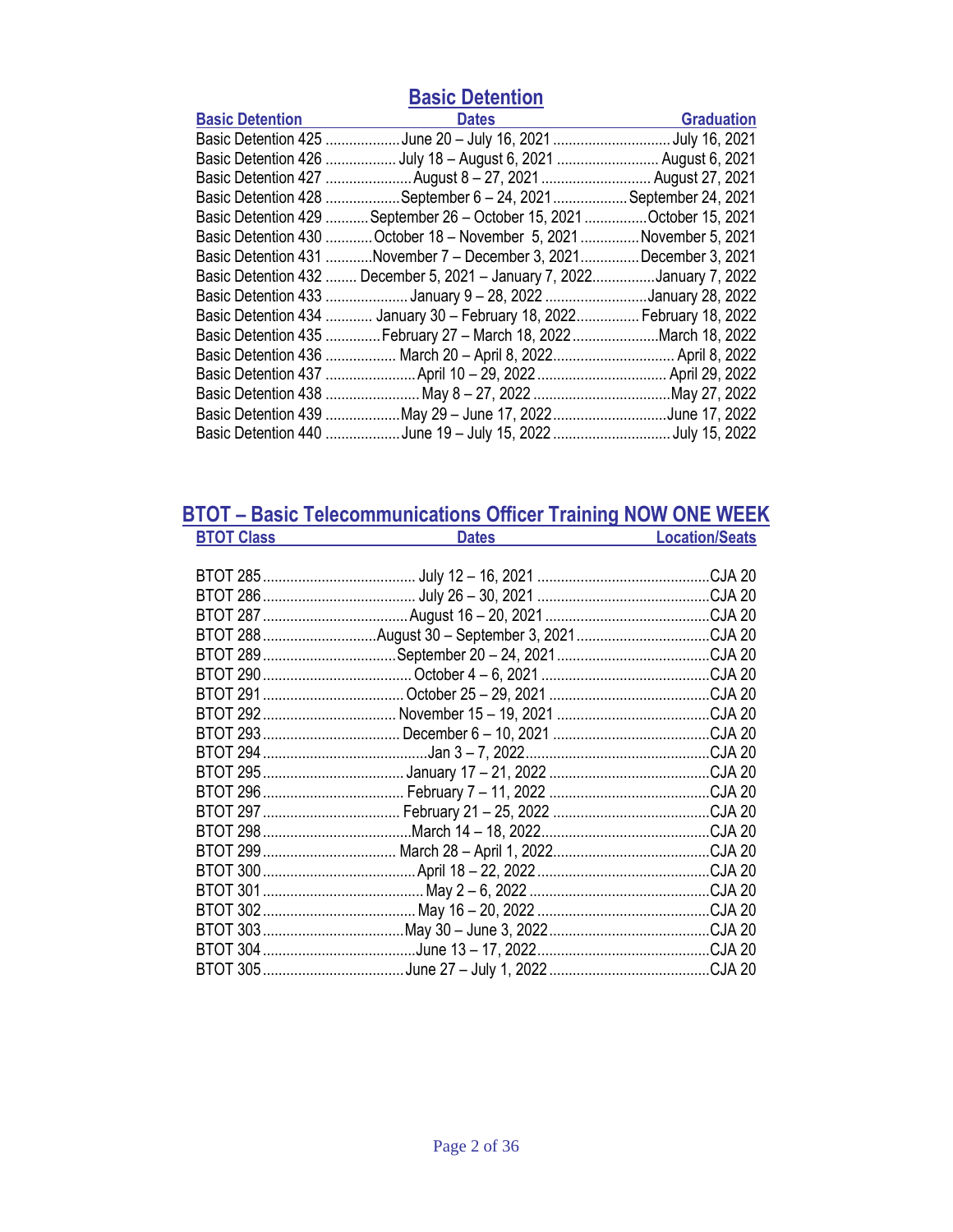# **CLASS 3**

All Class 3 Basic and Advanced training will be offered online through the Acadis portal. No regular classroom attendance at CJA will be required.

### Class 3 Basic (Unarmed)

After the candidate has completed registration at the Academy, (s)he will be given access to the video portion of the training. "Please assign your candidate the "Limited Duty Online [1-21] video. The manuals and power points are also in ACADIS. They are called "Manuals-Limited Duty Manual" Upon completion of the online training; the Training Officer will log into Acadis and "Register" the candidate to take the Limited Duty cumulative test. The test will consist of 75 multiple choice questions; the passing score is 70%.

### Class 3 Advanced (Armed)

After the candidate has completed registration at the Academy, (s)he will be given access to the video portion of the training. Please assign your candidate the Class 3 Advanced Training in ACADIS, manuals are also there. Upon completion of the DT/Firearms training, the SCCJA Mobile Training Unit must be contacted to set up at date/time for the DT and Firearms proficiency tests. Upon completion, the Training Officer will log into Acadis and "Register" the candidate to take the Class 3 Advanced cumulative test. The test will consist of 100 multiple choice questions; the passing score is 70%.

Candidates will be permitted to take the Class 3 Basic or Advanced cumulative test on any Wednesday. Please register your candidates for the cumulative exam in the ACADIS portal.

# **SPECIAL BASIC**

Special Basic classes are offered online through the Acadis portal.

After the candidate has completed registration at the Academy, (s)he will be given access to the video portion of the training. They will need to complete Special Basic Online [1-21] and Special Basic Driver Orientation [4-20]. The manuals and power points are also in ACADIS. They are called "Manuals-Special Basic Manual" Upon completion of the online training; the Training Officer will log into Acadis and "Register" the candidate for the cumulative exam and Driving and Firearms Proficiency. The candidate will take the Special Basic cumulative test. Upon passing the cumulative, the officer will have to qualify with Driving and Firearms. That will complete the Special Basic training.\*

\*Reserve to Class 1 officers will also have to run the PAT to complete the training.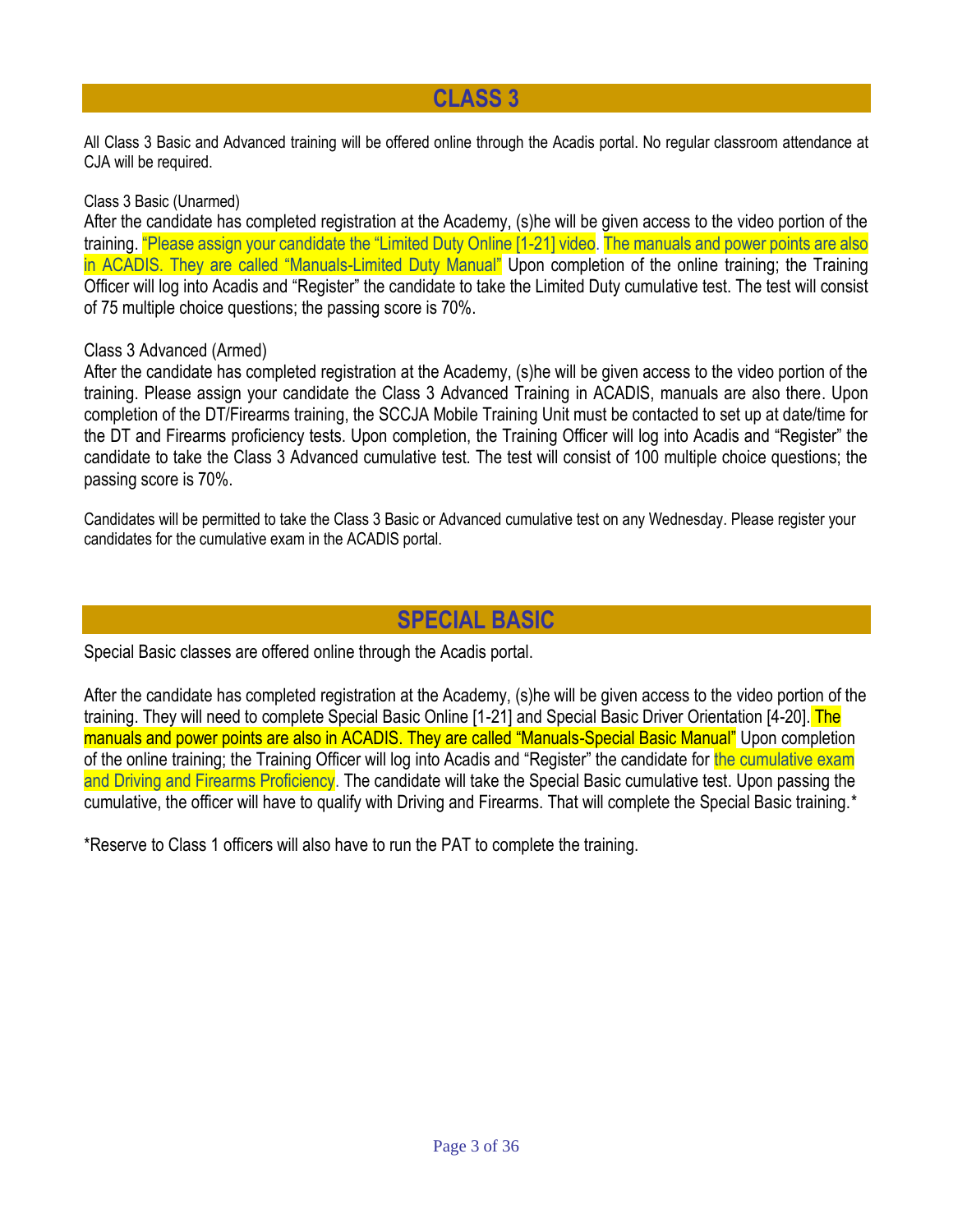# 2021-2022 ALPHABETIZED LIST OF ADVANCED COURSES BY TITLE

### Number following course name is page number where detailed course information is located in catalog.

| DRE Combined School (includes DRE Instructor School-Condensed & DRE Pre-School)17 |  |
|-----------------------------------------------------------------------------------|--|
|                                                                                   |  |
|                                                                                   |  |
|                                                                                   |  |
|                                                                                   |  |
|                                                                                   |  |
|                                                                                   |  |
|                                                                                   |  |
|                                                                                   |  |
|                                                                                   |  |
|                                                                                   |  |
|                                                                                   |  |
|                                                                                   |  |
|                                                                                   |  |
|                                                                                   |  |
|                                                                                   |  |
|                                                                                   |  |
|                                                                                   |  |
|                                                                                   |  |
|                                                                                   |  |
|                                                                                   |  |
|                                                                                   |  |
|                                                                                   |  |
|                                                                                   |  |
|                                                                                   |  |
|                                                                                   |  |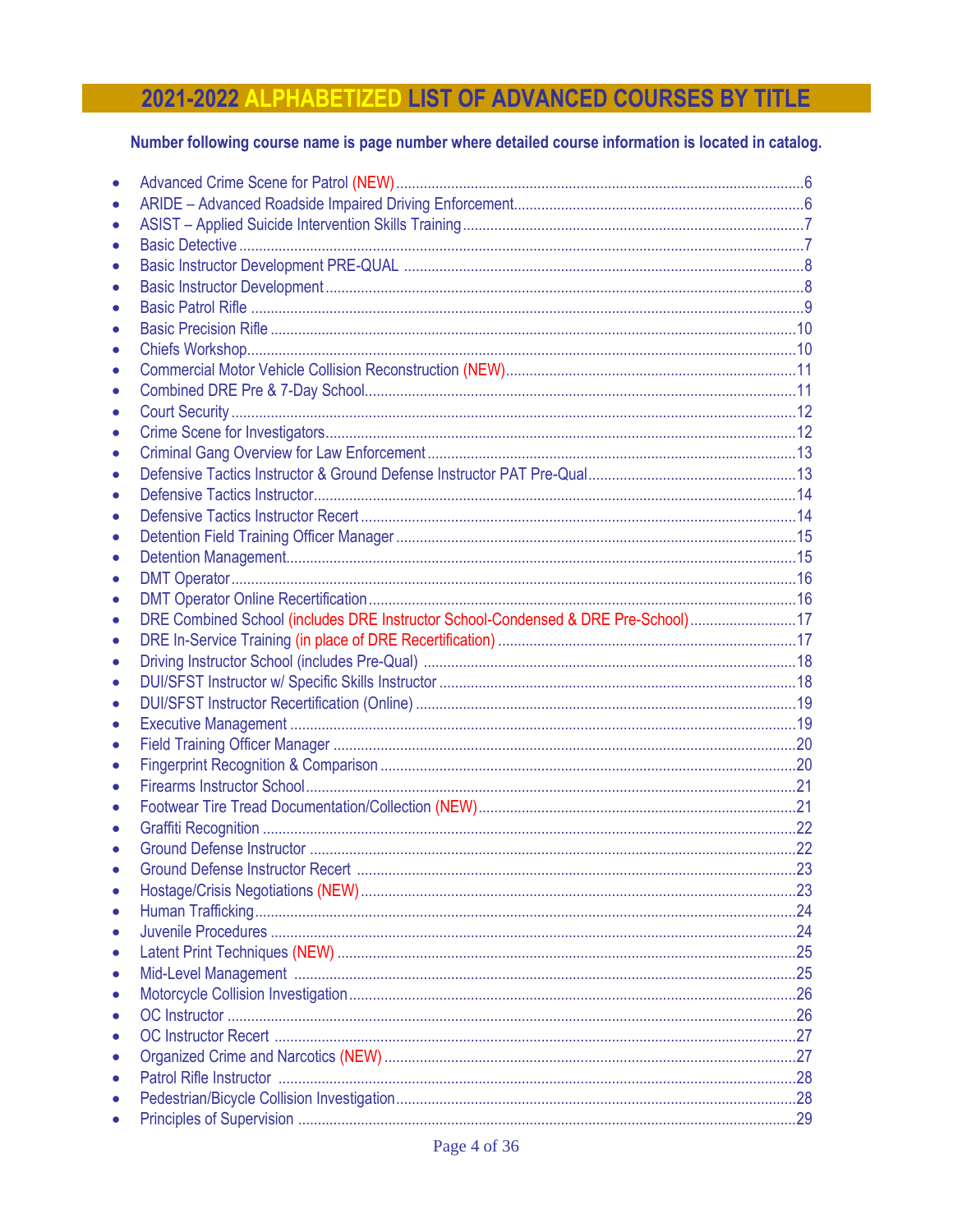|           | .29 |
|-----------|-----|
| $\bullet$ | .29 |
|           |     |
| $\bullet$ | .31 |
|           | .31 |
|           |     |
| $\bullet$ |     |
| $\bullet$ |     |
| $\bullet$ |     |
|           | .34 |
| $\bullet$ |     |
| $\bullet$ |     |
| $\bullet$ |     |
|           | .36 |
|           |     |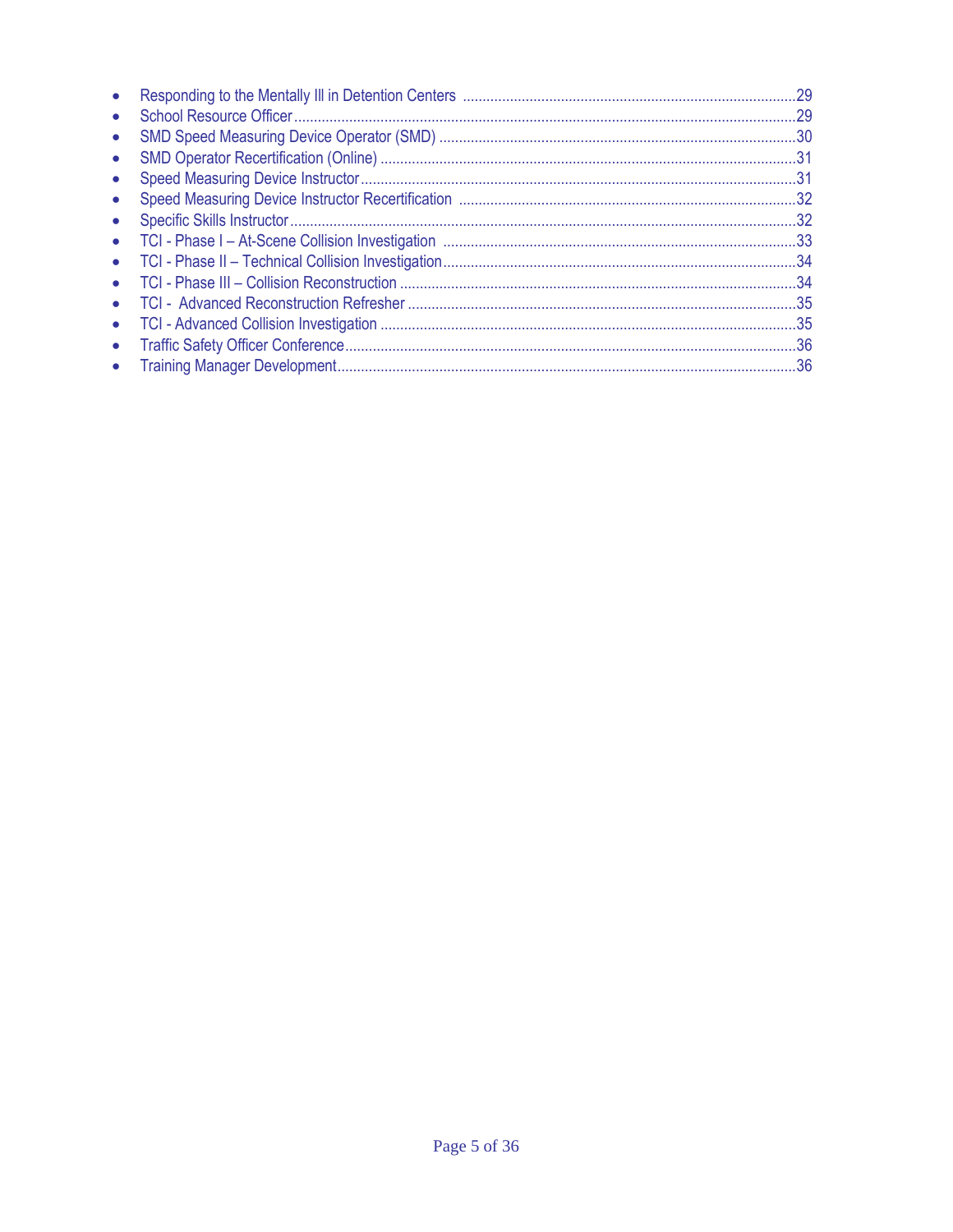# **2021-2022 ALPHABETIZED ADVANCED COURSES BY TITLE**

| <b>NEW CLASS</b>            |                   |                       |
|-----------------------------|-------------------|-----------------------|
| <b>COURSE</b>               | <b>DATES</b>      | <b>LOCATION/SEATS</b> |
| <b>Advanced Crime Scene</b> | July 1, 2021      | CJA 23                |
| for Patrol                  | August 30, 2021   | <b>CJA 23</b>         |
| (7.5 CLEE Credit Hours)     | October 25, 2021  | <b>CJA 23</b>         |
| Class Fee: \$5              | December 13, 2021 | <b>CJA 23</b>         |
|                             | February 1, 2022  | <b>CJA 23</b>         |
|                             | March 15, 2022    | <b>CJA 23</b>         |
|                             | May 2, 2022       | <b>CJA 23</b>         |

#### **Course Description:**

Under the direction of the instructor, the student will receive training on what constitutes physical evidence, where it originates and how it is deposited; the importance physical evidence plays in a criminal investigation and how it is classified and what constitutes a crime scene; the duties of the first responding officers; typical crime scenes encountered by first responders, and an introduction into the methods of crime scene processing, photographing, sketching, and navigating the sequence of events regarding these crime scenes. The student will be evaluated during the hands-on portion of the class to determine the level of proficiency in completing the given task. The student is encouraged to bring any of their issued equipment for use during the class in order to familiarize themselves with those items, but it is not required.

#### **Who Should Attend: [Class Max – 23 (normal class) or 12 (Covid19 limit)]**

Class I and Class III certified law enforcement officers who work crime scenes

### *Held in forensics building.*

| <b>COURSE</b>                            | <b>DATES</b>                        | <b>LOCATION/SEATS</b>            |
|------------------------------------------|-------------------------------------|----------------------------------|
| <b>ARIDE (Advanced Roadside Impaired</b> | July 14-15, 2021                    | CJA 20                           |
| <b>Driving Enforcement)</b>              | August 12-13, 2021                  | (Field) Beaufort CSO/Hilton Head |
| (16 CLEE Credit Hours)                   | August 18-19, 2021                  | <b>CJA 20</b>                    |
| Class Fee: \$20                          | September 15-16, 2021               | <b>CJA 20</b>                    |
|                                          | October 12-13, 2021                 | <b>CJA 20</b>                    |
|                                          | January 12-13, 2022                 | <b>CJA 20</b>                    |
|                                          | February 9-10, 2022                 | <b>CJA 20</b>                    |
|                                          | May 11-12, 2022                     | CJA 20                           |
|                                          | June 15-16, 2022                    | <b>CJA 20</b>                    |
|                                          | <b>Additional Field Classes TBA</b> |                                  |

**--------------------------------------------------------------------------------------------------------------------------------**

#### **Course Description:**

This course is designed for certified DUI/SFST Practitioners who understand the hazards caused by impaired driving and are motivated to arrest and prosecute impaired drivers. It is also intended to introduce the concept of the role of and utilization of the South Carolina Drug Recognition Experts. This course must be completed as a prerequisite for future consideration into the Drug Recognition Expert Program. Students should be experienced in DUI Enforcement and Prosecution, should have a firm handle on the SFST Proficiency, and must be currently DUI/SFST Practitioner certified.

#### **LODGING IS AVAILABLE FOR THIS CLASS WHEN HELD AT THE SCCJA. FOR CLASSES HELD IN THE FIELD, THE STUDENT'S DEPARTMENT IS RESPONSIBLE FOR LODGING AND MEALS.**

**Who should attend:** Class 1 Officers involved with DUI/Traffic enforcement and regular patrol duties.

**Prerequisites:** SC Certified Class 1 Law Enforcement Officer. Current DUI/SFST Practitioner.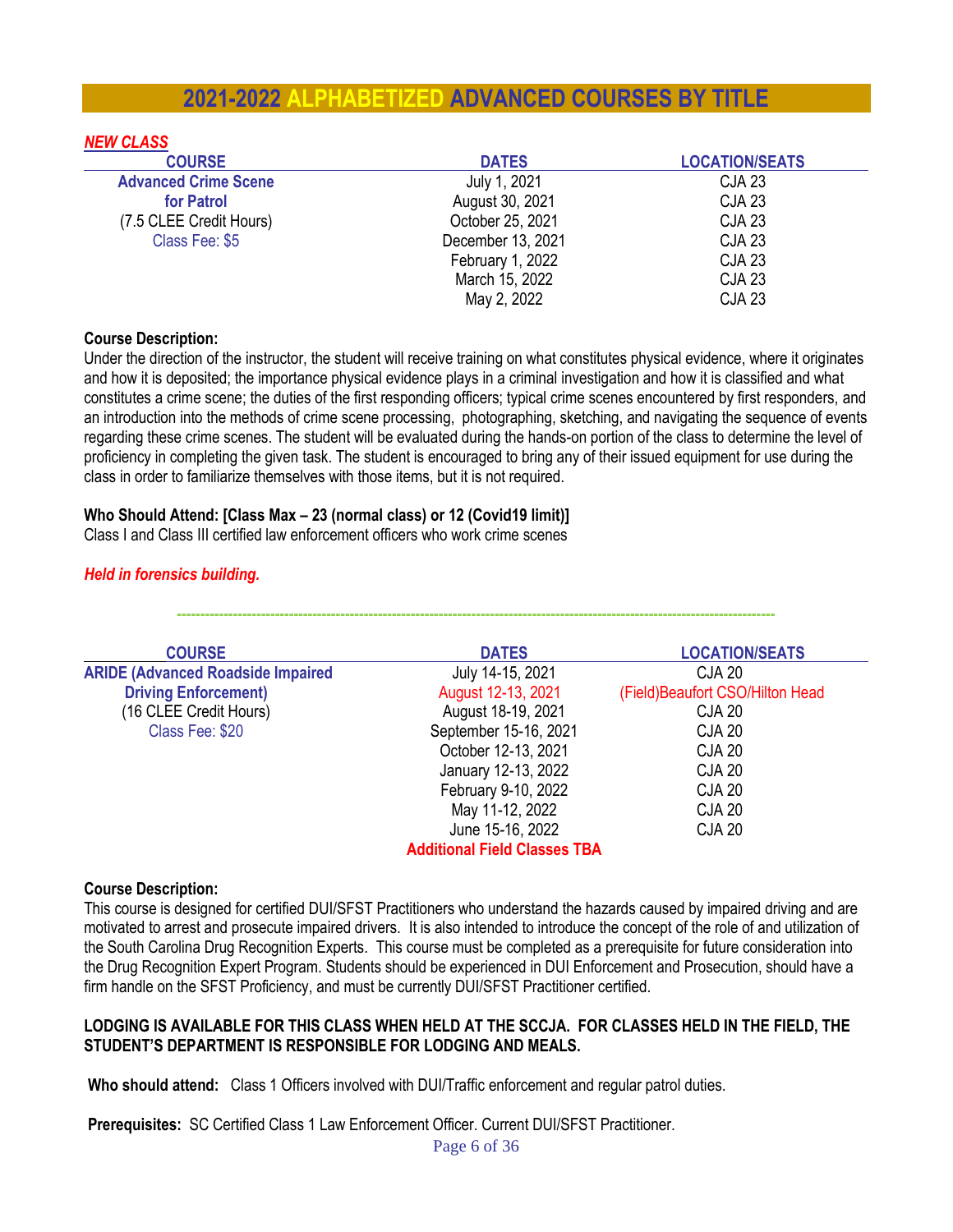| <b>COURSE</b>                | <b>DATES</b>        | <b>LOCATION/SEATS</b> |
|------------------------------|---------------------|-----------------------|
| <b>ASIST</b>                 | August 18-19, 2021  | <b>CJA 16</b>         |
| Applied Suicide Intervention | October 27-28, 2021 | <b>CJA 16</b>         |
| <b>Skills Training</b>       | March 30-31, 2022   | <b>CJA 16</b>         |
| (12 CLEE Credit Hours)       |                     |                       |
| Class Fee: \$20              |                     |                       |

**--------------------------------------------------------------------------------------------------------------------------------**

#### **Course Description:**

Suicide is one of the most significant public health issues facing the world today. It has existed throughout history, across all cultures and time periods. People's reasons for thinking about suicide are as complex and varied as those individuals themselves. With the right knowledge and skills, the vast majority of suicides can be prevented. More than 800,000 people die by suicide worldwide each year. When people are thinking about suicide, they almost always express their pain in ways that invite others to reach out and help. This course is designed for first responders to learn how to prevent suicide by recognizing signs, providing a skilled intervention, and developing a safety plan to keep someone alive. This evidence-based training will improve skills and readiness, increase hope and reduce suicidality, increase general counseling and listening skills, and save lives.

#### **Who should attend: (Class Max - 16)**

Class I, Class II, Class III, Detention officers, and telecommunication officers.

**--------------------------------------------------------------------------------------------------------------------------------**

| <b>COURSE</b>             | <b>DATES</b>                  | <b>LOCATION/SEATS</b> |
|---------------------------|-------------------------------|-----------------------|
| <b>Basic Detective</b>    | August 2-6, 2021              | <b>CJA 20</b>         |
| (40.00 CLEE Credit Hours) | September 27-October 1, 2021  | <b>CJA 20</b>         |
| Class Fee: \$70           | November 29- December 3, 2021 | <b>CJA 20</b>         |
|                           | January 24-28, 2022           | <b>CJA 20</b>         |
|                           | March 21-25, 2022             | <b>CJA 20</b>         |
|                           | April 18-22, 2022             | <b>CJA 20</b>         |
|                           | May 30-June 3, 2022           | <b>CJA 20</b>         |

#### **All classes held at SCCJA.**

#### **Course Description:**

This course is designed for officers assigned to investigative units or who primarily perform investigative functions. Course topics include case management, case prioritizing, information sources, case preparation, courtroom procedure, rules of evidence, open-source investigations, interview and interrogation techniques, property crimes, and crime scene management. Other topics *include proper techniques used to develop probable cause for writing search and arrest warrants using the appropriate language and structure.* 

This course includes practical applications for warrant writing, interviewing, crime scene processing, case preparation and courtroom testimony.

#### **Resources Required:**

Students are strongly encouraged to bring a laptop and thumb drive for the above-mentioned class. It would be helpful since you will be doing a fair amount of writing.

#### **Reporting Instructions:**

Please report promptly to SCCJA at 8:30AM.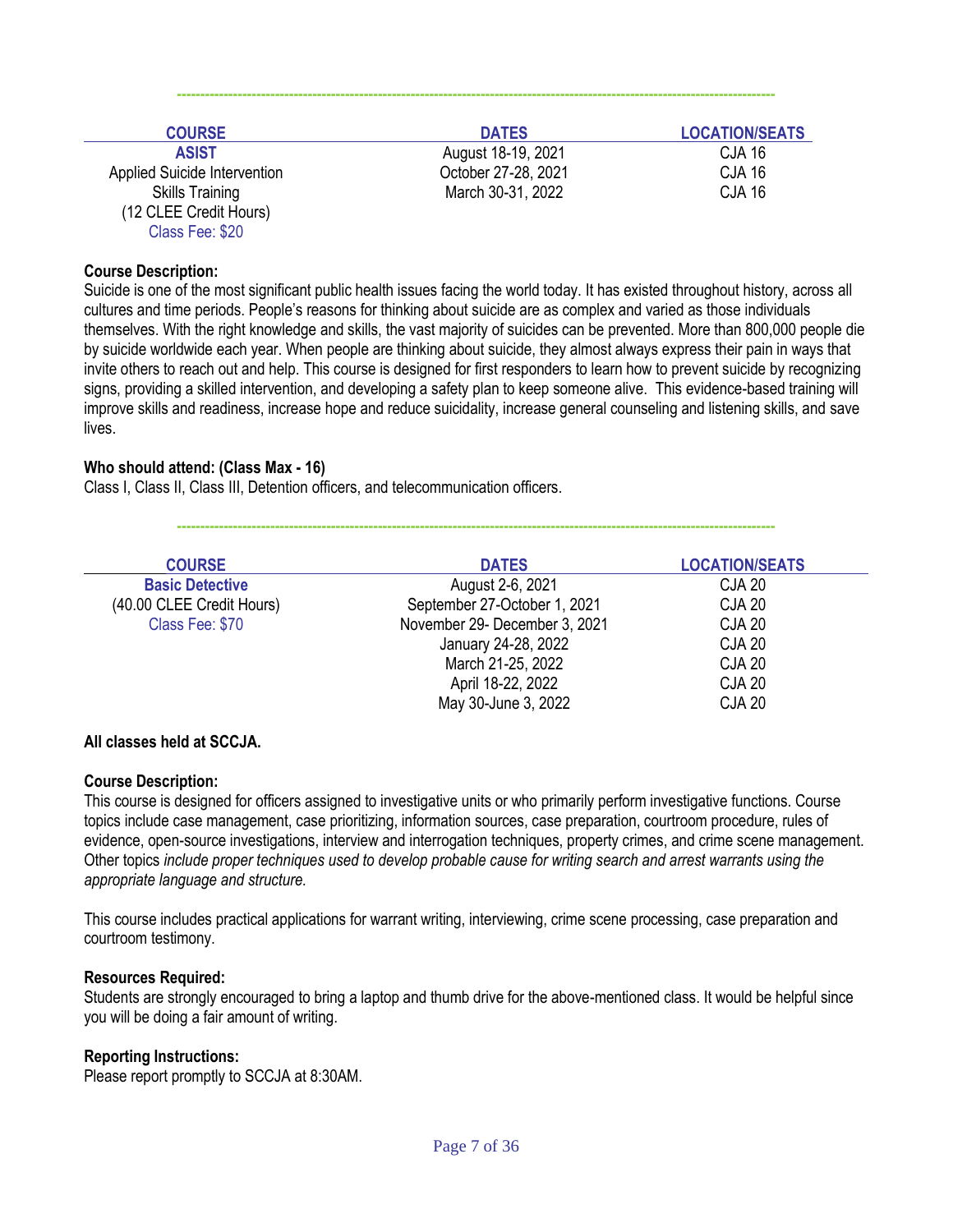#### **Who Should Attend: (Class Max - 20)**

Class I certified law enforcement officers and only those officers assigned to investigative units or whose primary duties are investigative functions.

**COURSE DATES LOCATION/SEATS Basic Instructor Development** August 30, 2021 (2 Sessions) CJA 20 **PRE-QUALIFICATION CORPORE:** October 11, 2021 (2 Sessions) **CJA 20** (2.5 CLEE Credit Hours) January 10, 2022 (2 sessions) CJA 20

**--------------------------------------------------------------------------------------------------------------------------------**

#### **ALL PRE-QUALS held at SCCJA**

**Morning Sessions are from 8:30 – 11:30AM Afternoon Sessions are from 1:00-4:00PM**

\*\*\*\*Officers must arrive promptly, once the prequalification begins no one will be allowed entry into the classroom\*\*\*\*

#### **Course Description:**

This course is designed as a pre-qualification for officers attending Basic Instructor Development. A pre-qualification course must be passed in order to register for Basic Instructor Development.

Students will be provided a laptop, USB, and a binder to utilize during the session that include several hand-outs and reference material. The included handouts will be a copy of the rubric for grading with a copy of the rules, an APA citation reference handout, and an article. After reading the article, students will type a two-paragraph essay on two key points from the article in a Microsoft Word document. This essay must have a word count between 250 – 500 words. The student will save the completed document to the provided USB device and submit to the instructor for evaluation.

Who Should Attend: (Class Max – 20 students) Only Class I and Class II certified law enforcement officers who have been registered through ACADIS can attend the prequalification course.

#### **Proficiency:**

The qualifications score is 80% for proficiency. The SC Criminal Justice Academy Registration Unit will then notify the officer's department concerning their eligibility to register the officer for BID. If the officer scores below 80% or 1 of the automatic disqualifiers occur, then the department must wait 1 year before registering the officer to repeat the prequalification for BID. If the score was 80% or higher then the officer has 2 years from date of prequalification for the department to register them for the BID course. After 2 years, if the officer has not been enrolled in a BID course then the prequalification must be retaken, as the qualification is only good for 2 years.

| <b>COURSE</b>                       | <b>DATES</b>                  | <b>LOCATION/SEATS</b> |  |
|-------------------------------------|-------------------------------|-----------------------|--|
| <b>Basic Instructor Development</b> | September 6-17, 2021          | CJA 16                |  |
| (80.00 CLEE Credit Hours)           | November 29-December 10, 2021 | <b>CJA 16</b>         |  |
| Class Fee: \$140                    | January 24-February 4, 2022   | <b>CJA 16</b>         |  |
|                                     | May 2-13, 2022                | <b>CJA 16</b>         |  |

**--------------------------------------------------------------------------------------------------------------------------------**

#### **All Classes held at SCCJA**

#### **Course Description:**

This course is designed for the departmental training officer and/or those officers who will be involved in training at their department. Upon completion of this instructor course, officers will be able to write lesson plans and instruct in the areas of basic, advanced, in-service, pre-service, etc… within their agency. This class is a prerequisite for instructing Firearms, Driving, Radar, Ground Defense, Defensive Tactics, and other instructor related courses at the academy. This course covers areas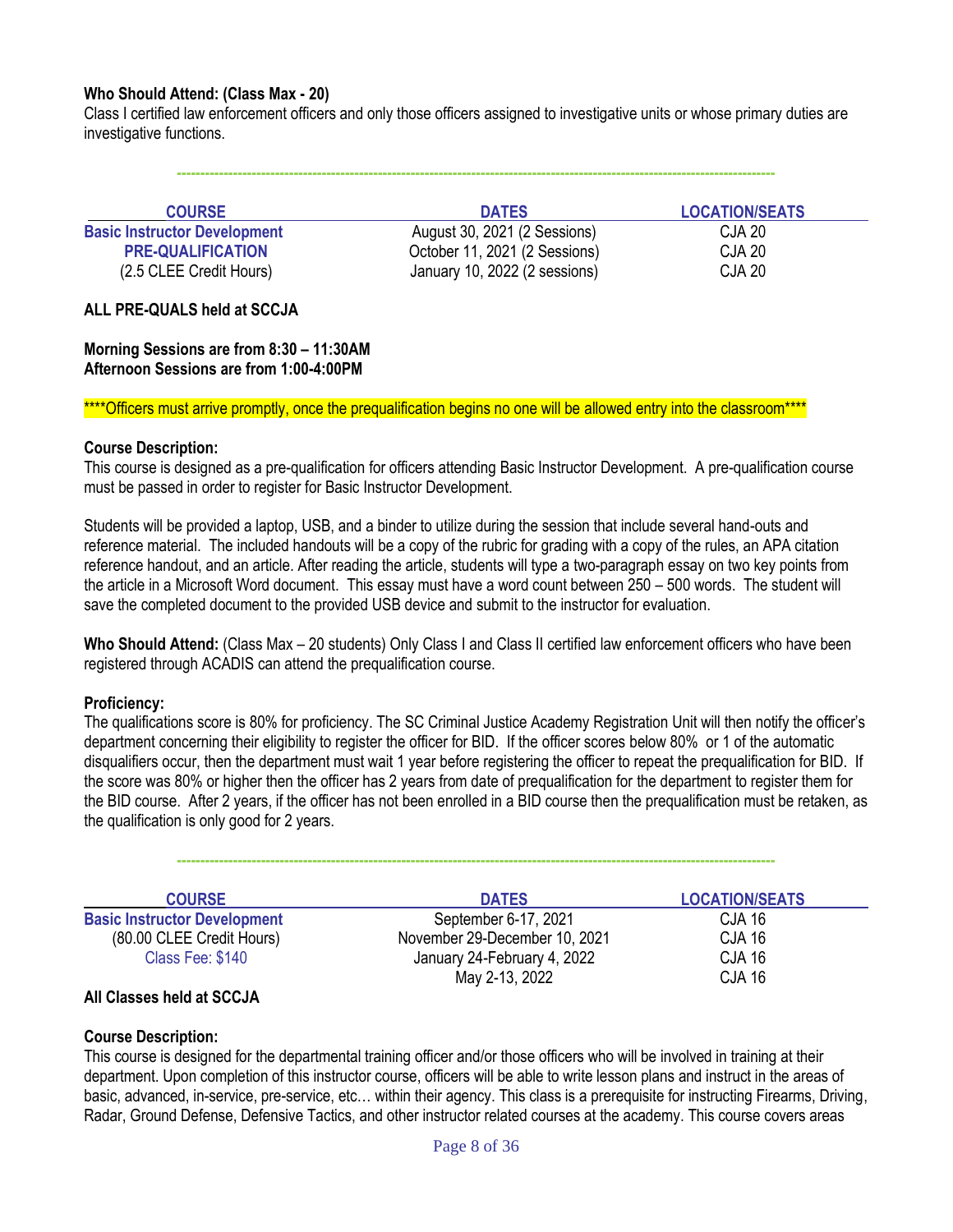such as: lesson plan preparation, research, formatting, and writing, training liability, methods of instruction, adult learning, and positive instructor techniques. Officers should have above average writing and research abilities as well as familiarity with the use of computers and computer software including Microsoft Word and PowerPoint. Officers who complete the course will be accredited by the South Carolina Criminal Justice Academy as a Basic Instructor. *Class starts at 8:30 AM.*

#### **Who Should Attend/Prerequisites: (Class Max - 16)**

Only Class I and Class II law enforcement officers who will be assigned as departmental training officers can register to attend this class. **Only officers who have passed one of the Basic Instructor Development pre-qualifications are allowed to register and attend the course.** 

*\*\*\*\*Officers attending the class are required to bring a flash drive/thumb drive (USB storage device).\*\*\*\**

#### **Proficiency/Credits:**

Officers must achieve a minimum of 80% on numerous projects to include: 3 in class presentations with written lesson plans, and a variety of homework exercises and in class exercises. Failure of any requirement will result in failure of the class.

#### **Continuing Certification Requirements:**

Officers who successfully complete this course will be recognized by the South Carolina Criminal Justice Academy as a certified Basic Instructor. Requirements mandate that the officer instruct 36 hours every 3 years to maintain their certification. Also, Basic Instructors must serve as a guest instructor at the Academy once every 3 years.

**--------------------------------------------------------------------------------------------------------------------------------**

| <b>COURSE</b>                     | <b>DATES</b>          | <b>LOCATION/SEATS</b> |
|-----------------------------------|-----------------------|-----------------------|
| <b>Basic Patrol Rifle - SCCJA</b> | September 21-23, 2021 | CJA 10                |
| (24.00 CLEE Credit Hours)         | October 19-21, 2021   | CJA 10                |
| Class Fee: \$35                   | April 12-14, 2022     | CJA 10                |

#### **Course Description:**

This course is designed as A BASIC course for certified law enforcement officers who will be issued a patrol rifle from their agency. The course covers handling, maintenance, and firing and qualifies the officer with his/her patrol rifle.

#### **Report promptly to the Range at 8:00 AM.**

#### **Who Should Attend: (Class Max – 10)**

Class I certified law enforcement officers who need basic instruction and skill sets with a patrol rifle.

#### **Proficiency:**

Attendees will be required to demonstrate safe and proper handling techniques and score a minimum of 80% on the qualification course.

#### **Special Equipment:**

Attendees are required to have a patrol rifle with suitable sling to orient the weapon in a muzzle down configuration during handgun transition drills; duty pistol & holster, eye & ear protection, knee & elbow pads, and baseball style cap are required. **CJA will offer each attending officer 750 rounds of 5.56 caliber ammunition or they have the option of bringing their own 750 rounds of patrol rifle ammunition (provided that the ammo is available at time of class. Each officer must bring their own 50 rounds of pistol ammunition. No optics, iron sights only.**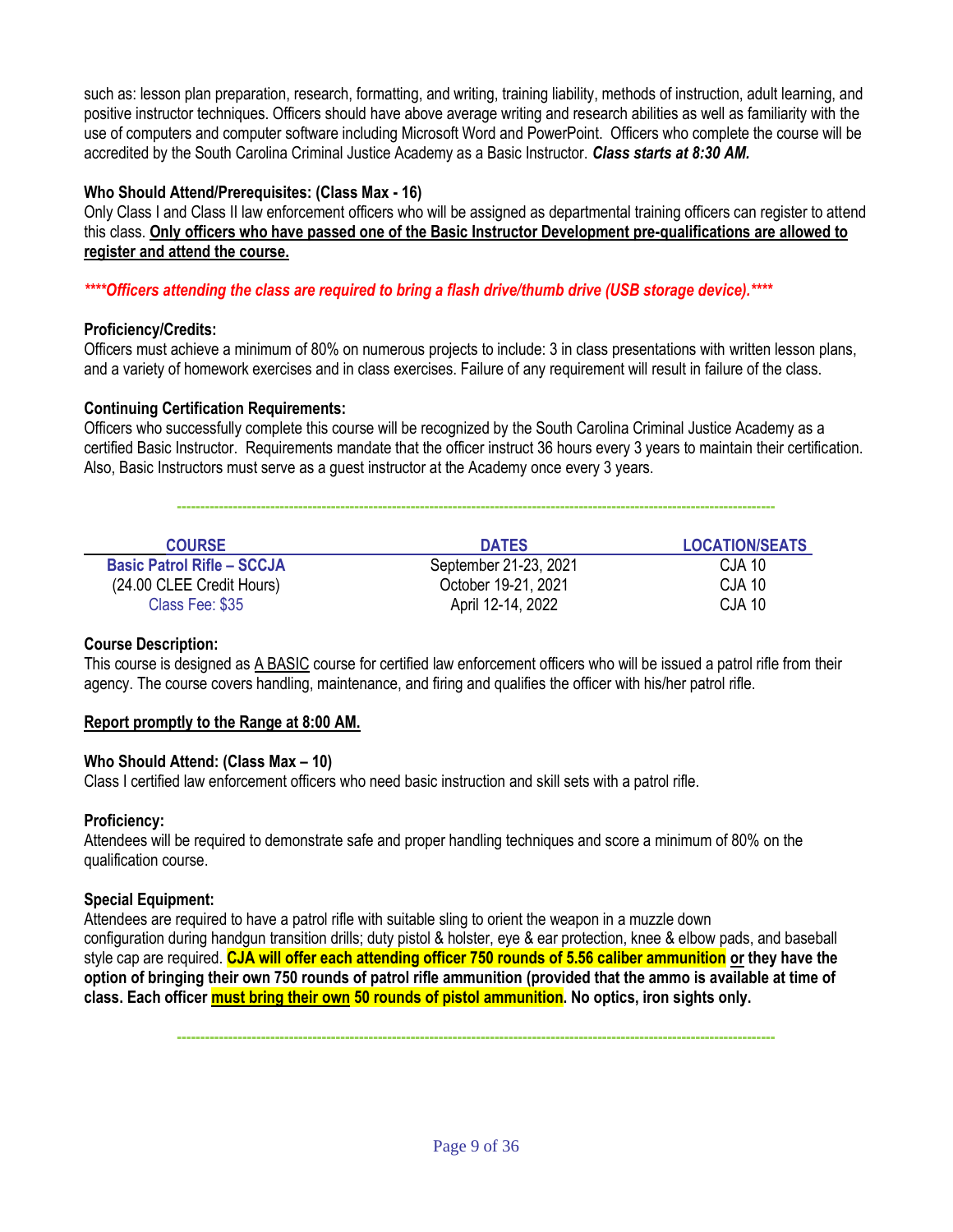**Basic Precision Rifle** March 1-3, 2022 CJA 10 (24.00 CLEE Credit Hours) Class Fee: \$35

#### **Course Description:**

This course is designed to train officers in the proper marksmanship fundamentals and skill sets needed when employing a precision rifle. The purpose of this course is to qualify law enforcement personnel with the precision rifle.

#### **Report promptly to the Range at 8:00 AM.**

#### **Who Should Attend: (Class Max – 10)**

Class I certified law enforcement officers who will be assigned a precision rifle by their department.

#### **Proficiency**

This course requires 100% attendance and a 100% passing score on the course of fire.

#### **Special Equipment:**

Precision scoped rifle with sling and bipod, service pistol and holster, support gear for the rifle (data book, cleaning supplies, range finder, spotting scope, lens cleaner, etc.). Recommended cleaning supplies: patches, bore brush, appropriate caliber bore brush, solvent (Hoppe's #9 or copper solvent) lubricating oil, all-purpose brush, coated cleaning rod, and bore guide. Suitable range clothing (no shorts), knee and elbow pads are recommended, eye and ear protection**, 300 rounds of match grade ammunition for the rifle, and 50 rounds of ammunition for the service pistol.** Optional equipment: Shooting mat, small sandbag, large sand bag, backpack for gear and anemometer.

Note to all accepted officers: **Prior to the class, please e-mail Range Manager John McMahan, at JPMcMahan @sccja.sc.gov with your rifle make, model and caliber as well as the model and power scope to be used in the class.**

**--------------------------------------------------------------------------------------------------------------------------------**

**Chiefs Workshop – SCCJA** June 21-24, 2022 CJA 40 (17 CLEE Credit Hours) Class Fee: \$35

**COURSE DATES LOCATION/SEATS**

#### **Course Description:**

This course is designed for those individuals who have recently been appointed to the position of chief or police deputy chief, or appropriate designee. This course will focus on topics related to the Training Act, mandated requirements placed on the Criminal Justice Academy, budgeting, media relations, leading in times of crisis. The format for the class will consist of guest instructors, class interaction, and informal group work. In addition to classroom discussion, participants will have the opportunity to network with other police chiefs in South Carolina.

#### **Who should attend: (Class Max - 40)**

Newly appointed Chiefs of Police, Deputy Chiefs, or designees.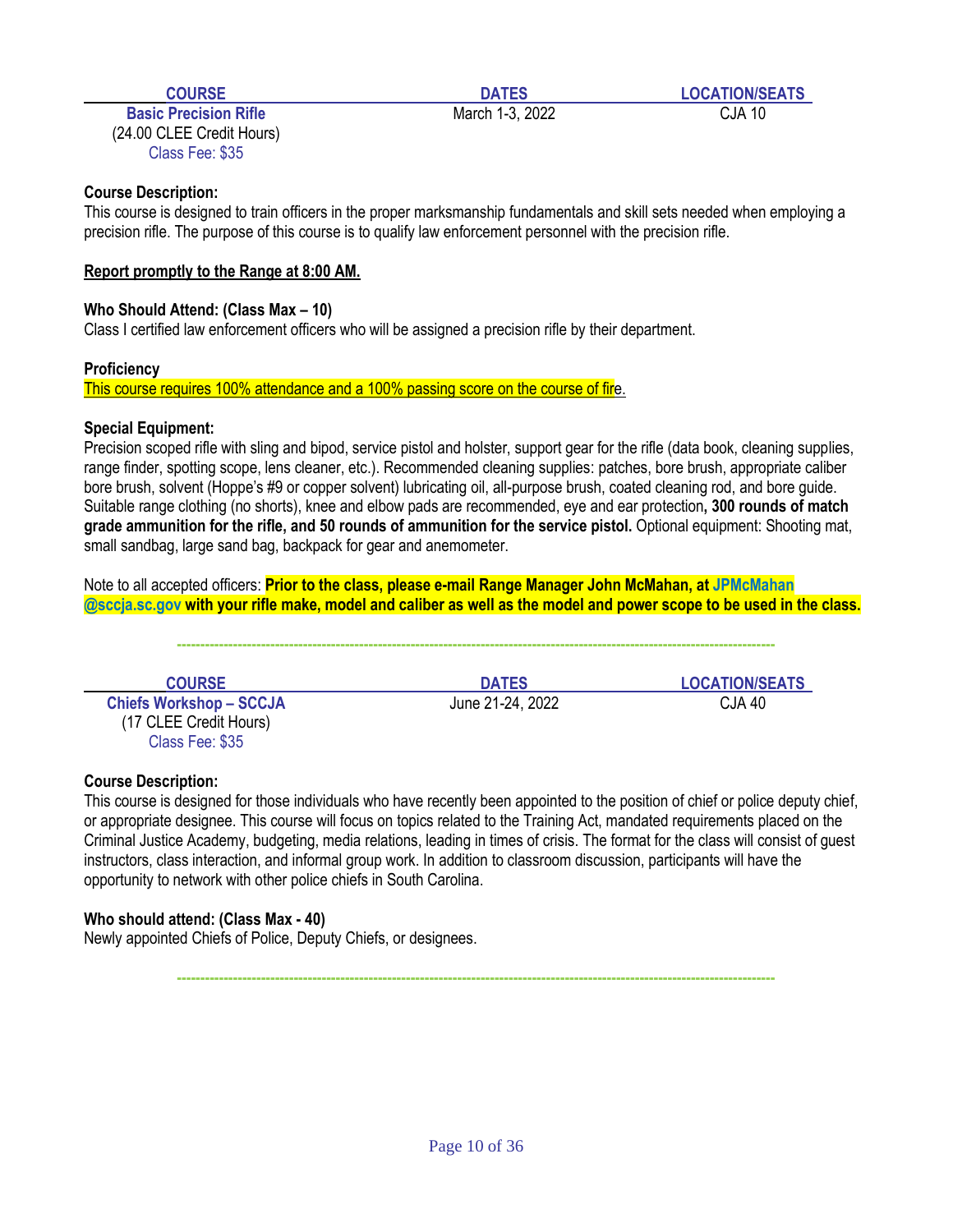| <b>NEW CLASS</b>                |                        |                       |
|---------------------------------|------------------------|-----------------------|
| <b>COURSE</b>                   | <b>DATES</b>           | <b>LOCATION/SEATS</b> |
| <b>Commercial Motor Vehicle</b> | August 16-20, 2021     | CJA 20                |
| <b>Collision Reconstruction</b> | March 28-April 1, 2022 | <b>CJA 20</b>         |
| (40.00 CLEE Credit Hours)       |                        |                       |
| Class Fee: \$70                 |                        |                       |

This course will teach the student how to take the concepts learned during their three phases of reconstruction training, such as drag factor determination, center of mass calculations, kinetic energy, and more, and successfully apply them to crashes involving commercial motor vehicles. The student will also receive in-depth information on the nomenclature of heavy vehicles, air braking systems, brake force calculations, and speed determination for crashes involving solid and liquid loads.

#### **LODGING IS AVAILABLE FOR THIS CLASS WHEN HELD AT THE SCCJA. FOR CLASSES HELD IN THE FIELD, THE STUDENT'S DEPARTMENT IS RESPONSIBLE FOR LODGING AND MEALS.**

**Who Should Attend:** Class 1 Officers involved with traffic enforcement and regular patrol duties

#### **Prerequisites:**

- SC Certified Class 1 Law Enforcement Officer.
- Successfully completed the below TCI Classes:
	- TCI –Phase 1 At-Scene Collision Investigation.
	- TCI Phase 2 Technical Collision Investigation.
	- TCI Phase 2 Technical Collision Investigation.

Officer is Responsible for bringing own Special Equipment: Scientific Calculator, Blue Blitz, Drafting Eraser, 360 Degree Counter-Clockwise Protractor, Colored Pencils, and a computer that is capable of running Adobe Acrobat PDF.

| <b>COURSE</b>                       | <b>DATES</b>                               | <b>LOCATION/SEATS</b> |
|-------------------------------------|--------------------------------------------|-----------------------|
| <b>Combined DRE Pre &amp; 7-Day</b> | October 25-November 5, 2021                | CJA 20                |
| <b>Schools</b>                      | Field Certifications - November 9-14, 2021 |                       |
| (80 CLEE Credit Hours)              | March 7-18, 2022                           | CJA 20                |
| Class Fee: \$140                    | Field Certifications - March 22-27, 2022   |                       |

**--------------------------------------------------------------------------------------------------------------------------------**

#### **Course Description:**

This course is designed for law enforcement officers who have a strong commitment to DUI and drug impaired driving enforcement and whose agencies are also committed to this cause. This course is available only to those who have successfully completed Advanced Roadside Impaired Driving Enforcement (ARIDE) training and are selected by the DRE State Coordinator after making application.

After successfully completing the classroom portion of this course, the student will be ready to continue to the final phases of the DRE Certification Program. The student will be able to name the seven categories of drugs and recognize the effects of each, to describe and proficiently administer the 12-step drug influence evaluation, to document the results of the drug influence evaluation in narrative format, to properly interpret the results of the drug influence evaluation, to testify as an expert witness in drug influence-related cases, and to maintain an updated curriculum vitae. The student must attend all portions of the training, maintain an 80% average or better on the quizzes, pass two examinations with a score of 80% or better; and successfully complete the Field Certification phase of the course.

To be certified as a DRE, the student must also complete the field certification phase of training as well as the Certification Knowledge Examination. The field certification phase of training requires that the student travel with the South Carolina DRE Program, likely out of state; and successfully complete 12 hands-on drug influence evaluations and associated narratives.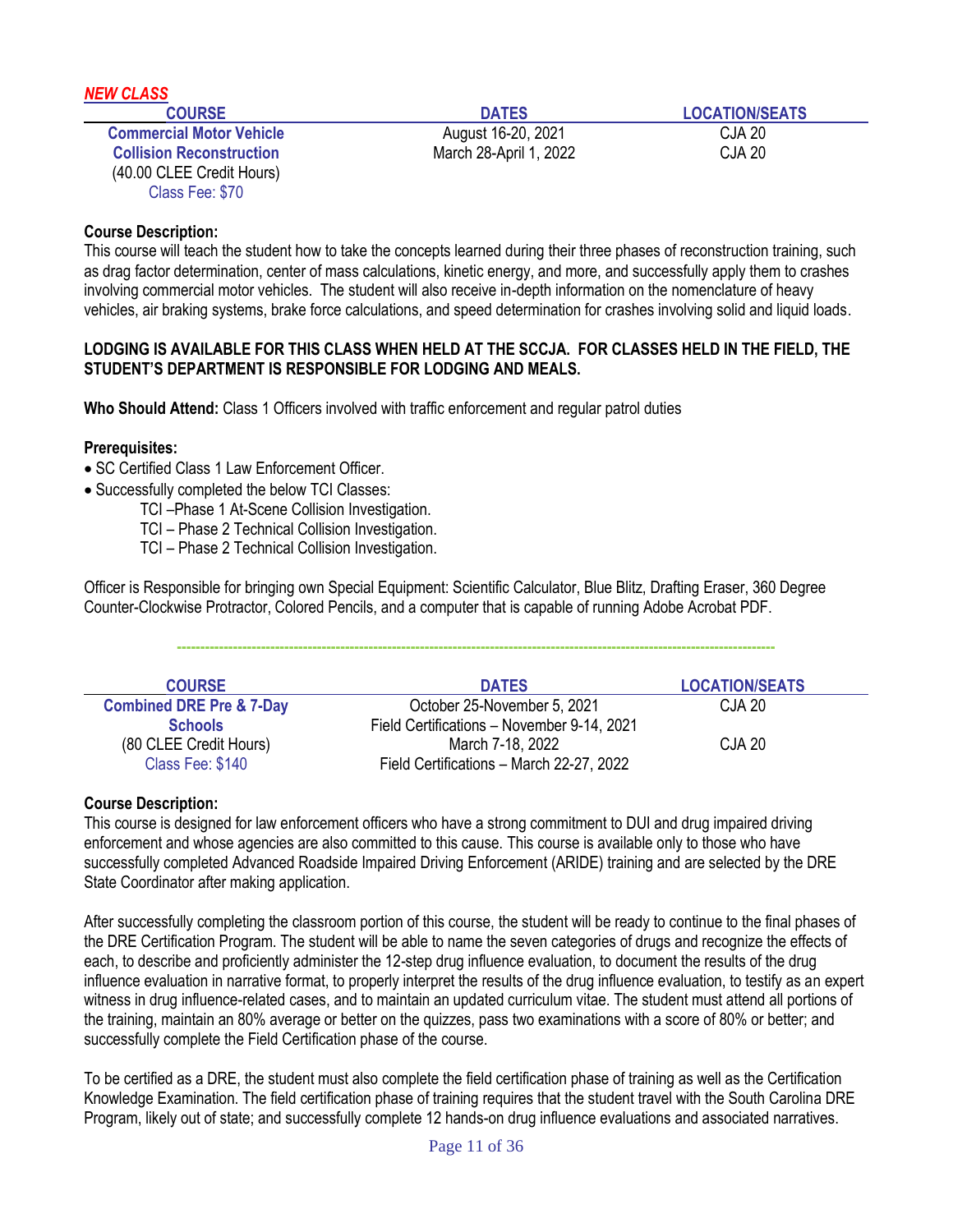### **LODGING IS AVAILABLE AND REQUIRED FOR ALL ATTENDEES OF THIS CLASS**

**Who should attend:** Class I law enforcement officers with a passion for DUI/traffic enforcement, and whose agencies/prosecuting bodies firmly support the utilization of the DRE Program.

**Prerequisites:** Full-time, active SC Class I law enforcement officers in good standing with their agencies. Attendees must be currently certified as NHTSA DUI/SFST Practitioners or equivalent for at least 2 years. Attendees must attend and complete ARIDE prior to being considered for enrollment in this course. For consideration for enrollment, the prospective attendee must have completed a DRE School Application and be approved directly by the DRE State Coordinator. Attendees must have the blessing of their employing agency and must also be available to attend the field certification training phase associated with the DRE School.

| <b>COURSE</b>            | <b>DATES</b>     | <b>LOCATION/SEATS</b> |
|--------------------------|------------------|-----------------------|
| <b>Court Security</b>    | February 9, 2022 | CJA 30                |
| (7.00 CLEE Credit Hours) | May 25, 2022     | CJA 30                |
| Class Fee: \$5           |                  |                       |

**--------------------------------------------------------------------------------------------------------------------------------**

#### **Course Description:**

The course clearly illustrates officers' duties and responsibilities in regard to maintaining security in the courtroom, the security of court officials and the security of non-court tenants. In addition, this course provides an understanding in the importance of preparing for high-risk trials and emergency situations.

#### **Purpose of Course:**

The purpose of this course is to provide the guidance needed to safely and effectively take on the duties of a courtroom officer.

#### **Who Should Attend: (Class Max – 30)**

Certified Class 2 and Class 3 officers responsible for Court Security functions.

| <b>COURSE</b>            | <b>DATES</b>          | <b>LOCATION/SEATS</b> |
|--------------------------|-----------------------|-----------------------|
| <b>Crime Scene for</b>   | September 13-16, 2021 | <b>CJA 15</b>         |
| <b>Investigators</b>     | October 18-21, 2021   | <b>CJA 15</b>         |
| (30.00 CLEE Credit Hours | January 10-13, 2022   | <b>CJA 15</b>         |
| Class Fee: \$50          | March 28-31, 2022     | <b>CJA 15</b>         |

**--------------------------------------------------------------------------------------------------------------------------------**

#### **Course Description:**

The purpose of this course is to instruct the participants in proper crime scene evaluation and processing. Securing, searching, sketching and plotting techniques are discussed and practiced. Concepts of crime scene management, evidence preservation, collection and packaging, as well as the skills needed to process a multitude of specific scenes to include, but not limited to: robberies, burglaries, sexual assaults, recovered stolen vehicles, and auto break-ins. Hands on exercises are given to strengthen skills in the previously mentioned areas. Various techniques of lifting and processing latent prints are introduced and an introduction to bloodstain pattern analysis with practice stringing and analyzing blood patterns is covered. A "hands-on" practical portion of the class covers searching, sketching, and plotting a scene, lifting latent prints through the use of various techniques such as camphor smoking, iodine, ninhydrin, cyanoacrylate fuming and others, casting impressions, DNA collections, basic bloodstain pattern analysis, stringing, autopsy reports, implementing tools, and crime scene photography procedures are covered. Evidence collection, preservation and packaging are discussed. The final day includes a complex crime scene to process.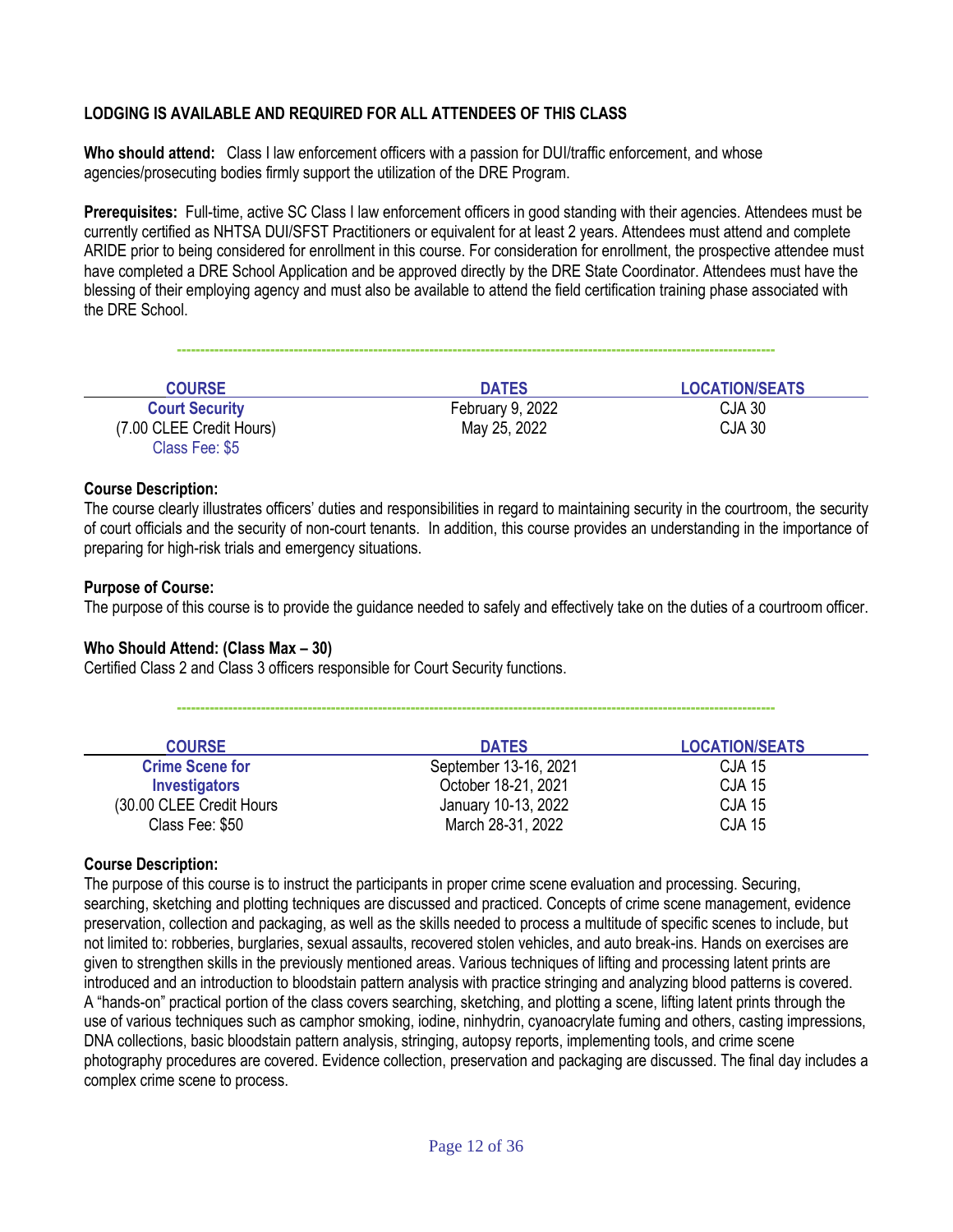#### **Who Should Attend: [Class Max – 15 (normal class) or 12 (Covid19 limit)]**

Class I and Class III certified law enforcement officers who are NEW Investigators that work crime scenes

#### *Held in forensics building.*

**--------------------------------------------------------------------------------------------------------------------------------**

| <b>COURSE</b>                                        | <b>DATES</b>     | <b>LOCATION/SEATS</b> |
|------------------------------------------------------|------------------|-----------------------|
| <b>Criminal Gang Overview</b>                        | October 12, 2021 | CJA 20                |
| <b>For Law Enforcement</b>                           | January 11, 2022 | <b>CJA 20</b>         |
| (7.75 CLEE Credit Hours)                             | April 19, 2022   | <b>CJA 20</b>         |
| Class Fee: \$5                                       |                  |                       |
| (Lodging allowed, but no dinner or breakfast if also |                  |                       |

*attending Graffiti Recognition on following day.)*

#### **Course Description:**

This block of instruction is geared toward giving officers a basic understanding of the criminal gang and how it pertains to South Carolina Law Enforcement. Officers will gain an understanding of the South Carolina Gang Prevention Act, History of Gangs, Gang Typology and Ideology, basic gang indicators, and how to deal with gangs in our state.

#### **Who should attend: (Class Max – 20)**

Certified Class I, II, or III officers that may have interactions with suspected gangs or gang members or may be involved in identifying, documenting, or prosecuting gangs, gang members, or graffiti vandals. *This class is Part 1 of a 2-Part series, with Graffiti Recognition being Part 2. Both classes are scheduled one after the other over a two-day period. It is highly recommended that they be taken back-to-back to provide the student with a more well-rounded understanding of the subject.*

**--------------------------------------------------------------------------------------------------------------------------------**

| <b>COURSE</b>                             | <b>DATES</b>                | <b>LOCATION/SEATS</b> |
|-------------------------------------------|-----------------------------|-----------------------|
| <b>Defensive Tactics Instructor &amp;</b> | * July 19, 2021 (1-3PM)     | DT Instructor - 18    |
| <b>Ground Defense Instructor</b>          |                             | GD Instructor - 12    |
| <b>PAT PRE-QUALIFICATION</b>              | ** February 7, 2022 (1-3PM) |                       |
| (2.0 CLEE Credit Hours)                   |                             |                       |

*\* The July 2021 Pre-Qual is for the August 2021 Defensive Tactics Instructor class and November 2021 Ground Defense Instructor Class.*

*\*\* The February 2022 Pre-Qual is for the April 2022 Defensive Tactics Instructor class or May Ground Defense Instructor class.*

#### **Course Description:**

This course is designed as a pre-qualification for officers who want to take Defensive Tactics Instructor or Ground Defense Instructor. A pre-qualification test must be passed in order to register for these Instructor courses.

#### **Report promptly to the Academy Warehouse no later than 1PM.**

#### **Who Should Attend: (Class Max - 22)**

Class I or Class II certified law enforcement officers who have either Specific Skills or Basic Instructor certifications. The oneevent pre-qualifications must be registered for through ACADIS like any other course.

#### **Proficiency:**

Due to each of these courses being physically demanding, a pre-qualification test to assess the candidates fitness level is required. The potential instructor must complete the Physical Abilities Test (PAT) in less than one minute, 47 seconds in order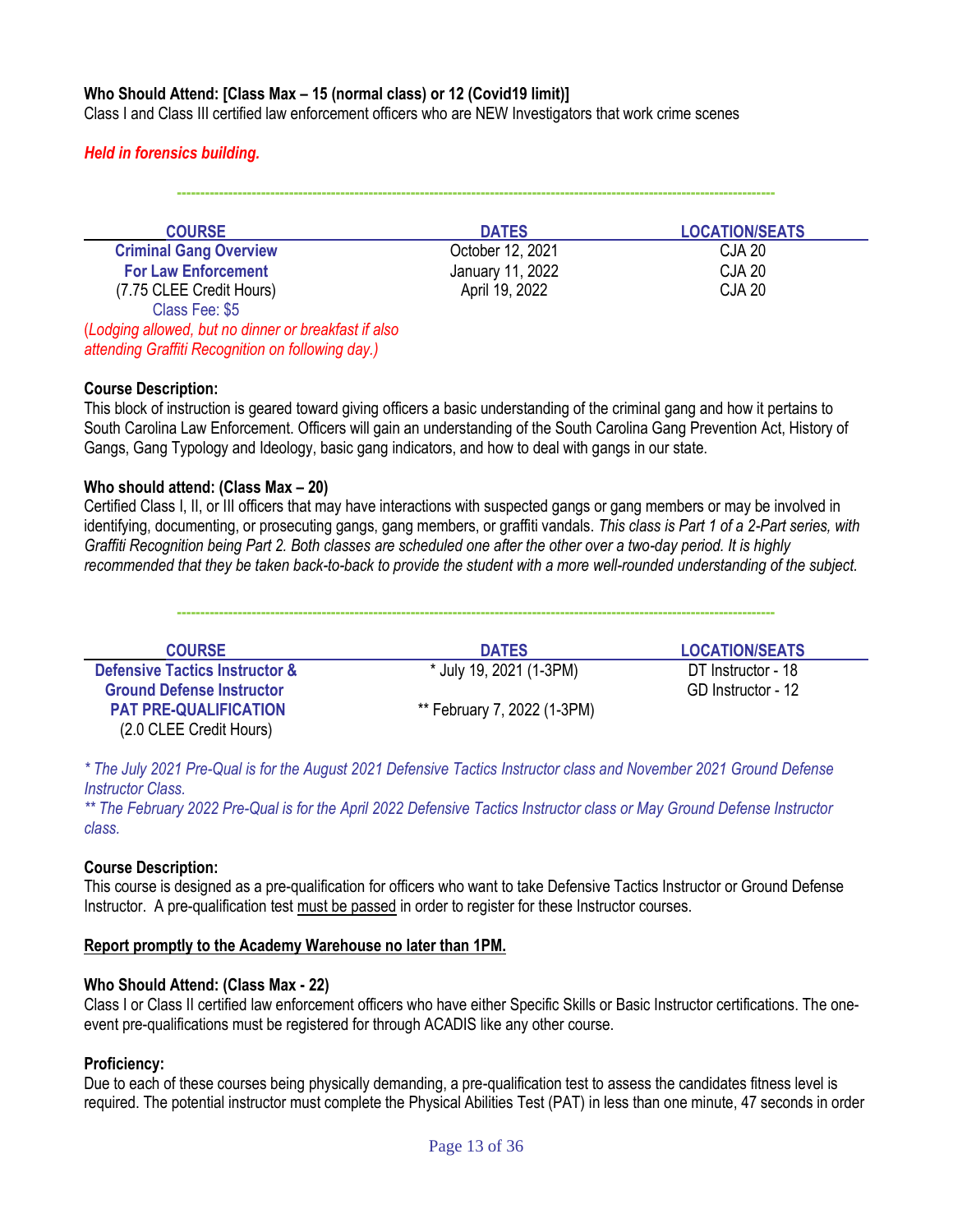to be eligible to attend the mentioned instructor classes. Candidate must also sign a waiver prior to attempting the PAT course.

#### **Special Equipment:** Physical Training clothing

**--------------------------------------------------------------------------------------------------------------------------------**

| <b>COURSE</b>                       | <b>DATES</b>       | <b>LOCATION/SEATS</b> |
|-------------------------------------|--------------------|-----------------------|
| <b>Defensive Tactics Instructor</b> | August 16-27, 2021 | CJA 18                |
| (69.50 CLEE Credit Hours)           | April 4-15, 2022   | <b>CJA 18</b>         |
| $(2 \text{ weeks})$                 |                    |                       |
| Class Fee: \$140                    |                    |                       |

#### **Course Description:**

This course is designed to certify officers as a Defensive Tactics Instructor. This course is physically demanding and those attending should be in good physical condition.

#### **Who Should Attend: (Class Max - 18)**

Class I or Class II certified law enforcement officers who will be directly responsible for teaching or conducting defensive tactics training for other officers within the law enforcement community. To be eligible to attend, the applicant must be a South Carolina Criminal Justice Certified Instructor having successfully completed either the Specific Skills or Basic Instructor courses. Candidate must also have completed either July 2021 or February 2022 Pre-Qualification Test.

#### **Proficiency:**

Attendees must make a minimum score of 85% on a written test and successfully achieve a pass rating on all proficiency tests.

#### **Special Equipment:**

Duty Belt and Gun Holster **Handcuffs** w/ Key Gym Clothing with Tennis Shoes Mouthpiece (optional)

Groin Cup (optional) Elbow and Knee Pads (optional)

**--------------------------------------------------------------------------------------------------------------------------------**

| <b>COURSE</b>                              | <b>DATES</b>         | <b>LOCATION/SEATS</b> |
|--------------------------------------------|----------------------|-----------------------|
| <b>Defensive Tactics Instructor Recert</b> | September 6-10, 2021 | CJA 30                |
| (33.00 CLEE Credit Hours)                  | October 4-8, 2021    | CJA 30                |
| (1 week)                                   | June 20-24, 2022     | <b>CJA 30</b>         |
| Class Fee: \$70                            |                      |                       |

#### **Who Should Attend: (Class Max - 30)**

Class I or Class II certified law enforcement officers who are *currently certified as a Defensive Tactics Instructor* and will be directly responsible for teaching or conducting defensive tactics training for other officers within the law enforcement community. To be eligible to attend, the applicant must be a South Carolina Criminal Justice Certified Instructor having successfully completed either the Specific Skills or Basic Instructor courses.

#### **Proficiency:**

Attendees must make a minimum score of 85% on a written test and successfully achieve a pass rating on all proficiency tests.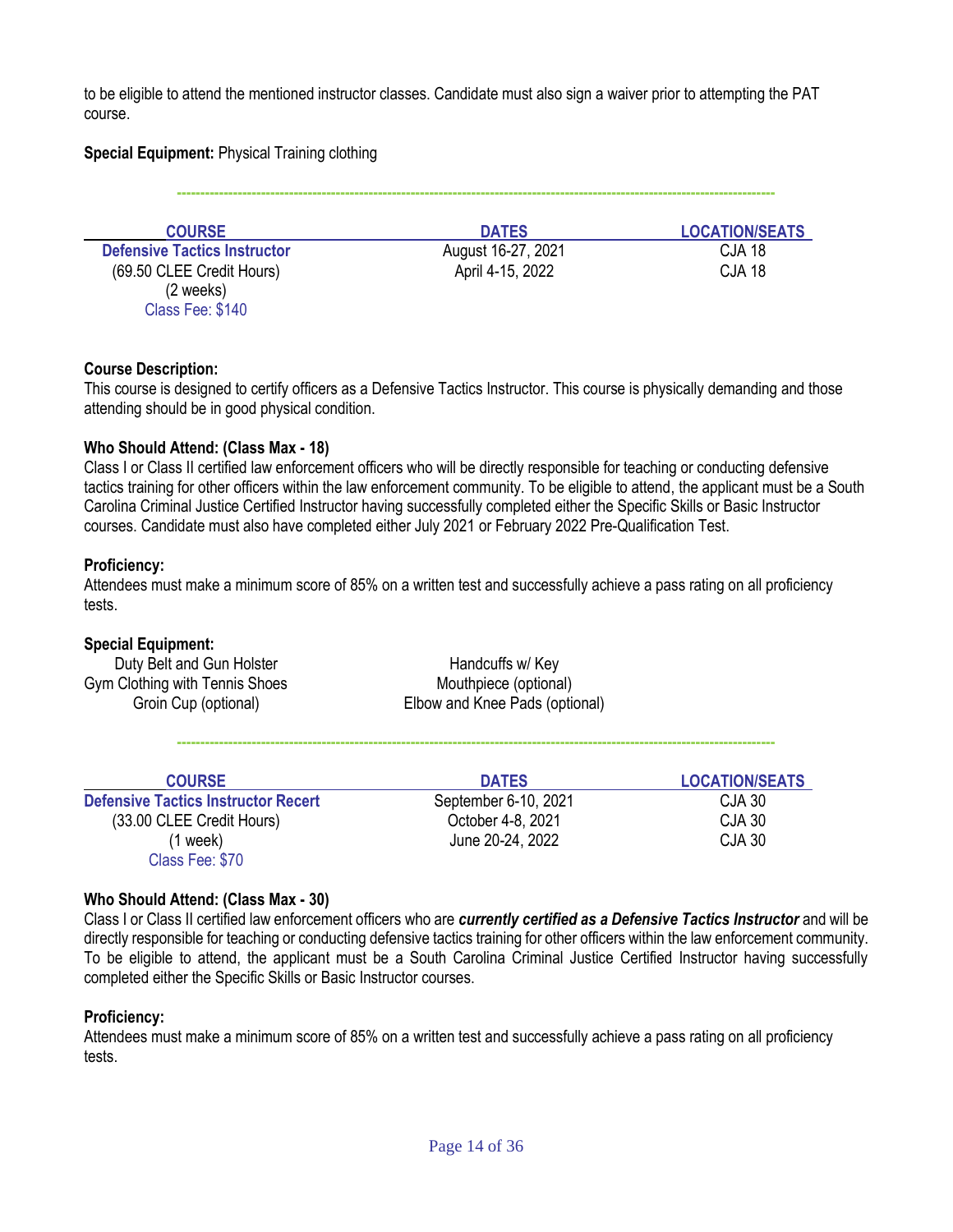Duty Belt and Gun Holster **Handcuffs** w/ Key Gym Clothing with Tennis Shoes Elbow and Knee Pads (optional)

| <b>COURSE</b>                         | <b>DATES</b>      | <b>LOCATION/SEATS</b> |
|---------------------------------------|-------------------|-----------------------|
| <b>Detention</b>                      | November 10, 2021 | <b>CJA 20</b>         |
| <b>Field Training Officer Manager</b> | February 16, 2022 | <b>CJA 20</b>         |
| (7.00 CLEE Credit Hours)              | March 9, 2022     | <b>CJA 20</b>         |
| <b>Class Fee: \$5</b>                 | June 15, 2022     | <b>CJA 20</b>         |

**--------------------------------------------------------------------------------------------------------------------------------**

#### **Course Description:**

This course will provide the FTO Manager with the guidelines, lesson plans, and forms for training FTO officers. It is encouraged that detention agencies create a training program beneficial to all of their new hires. Departments may choose to either use the entire program, or parts of it that most complement the needs of their agency.

#### **Who Should Attend: (Class Max – 20)**

Certified class 2 officers who are responsible or will become responsible for training Field Training Officers within their agencies should attend. The officer must be certified in either Specific Skills or Basic Instructor Development. *(\*Officers must keep their Specific Skills or Basic Instructor up-to-date in order to maintain Detention FTO Manager Certification.)*

#### **Purpose of Course:**

To provide those officers responsible for the management of the Field Training Officer Program the useful resources to effectively train Field Training Officers.

#### **Attendance Requirements:**

100% student participation

Students must have a USB Thumb Drive in order to electronically download all forms and manuals.

**--------------------------------------------------------------------------------------------------------------------------------**

| <b>COURSE</b>               | <b>DATES</b>          | <b>LOCATION/SEATS</b> |
|-----------------------------|-----------------------|-----------------------|
| <b>Detention Management</b> | July 19-20, 2021      | <b>CJA 30</b>         |
| (13.75 CLEE Credit Hours)   | August 30-31, 2021    | <b>CJA 30</b>         |
| Class Fee: \$20             | September 28-29, 2021 | <b>CJA 30</b>         |
|                             | December 7-8, 2021    | <b>CJA 30</b>         |
|                             | February 22-23, 2022  | <b>CJA 30</b>         |
|                             | May 3-4, 2022         | <b>CJA 30</b>         |
|                             | June 14-15, 2022      | <b>CJA 30</b>         |

#### **Course Description:**

This course is designed to meet the requirements established in the SC Local Detention Minimum Standard 1032. Topics include leadership principles, suicide awareness and prevention in a detention center setting, liability/risk management issues in a detention center, resources available for staff development, and an overview of the National Alliance on Mental Illness resources. Also, a Detention Center Administrators panel discusses current issues facing the detention centers.

#### **Who should attend: (Class Max – 30)**

The course is designed for detention corporals, sergeants, lieutenants, captains, majors, and newly appointed administrators.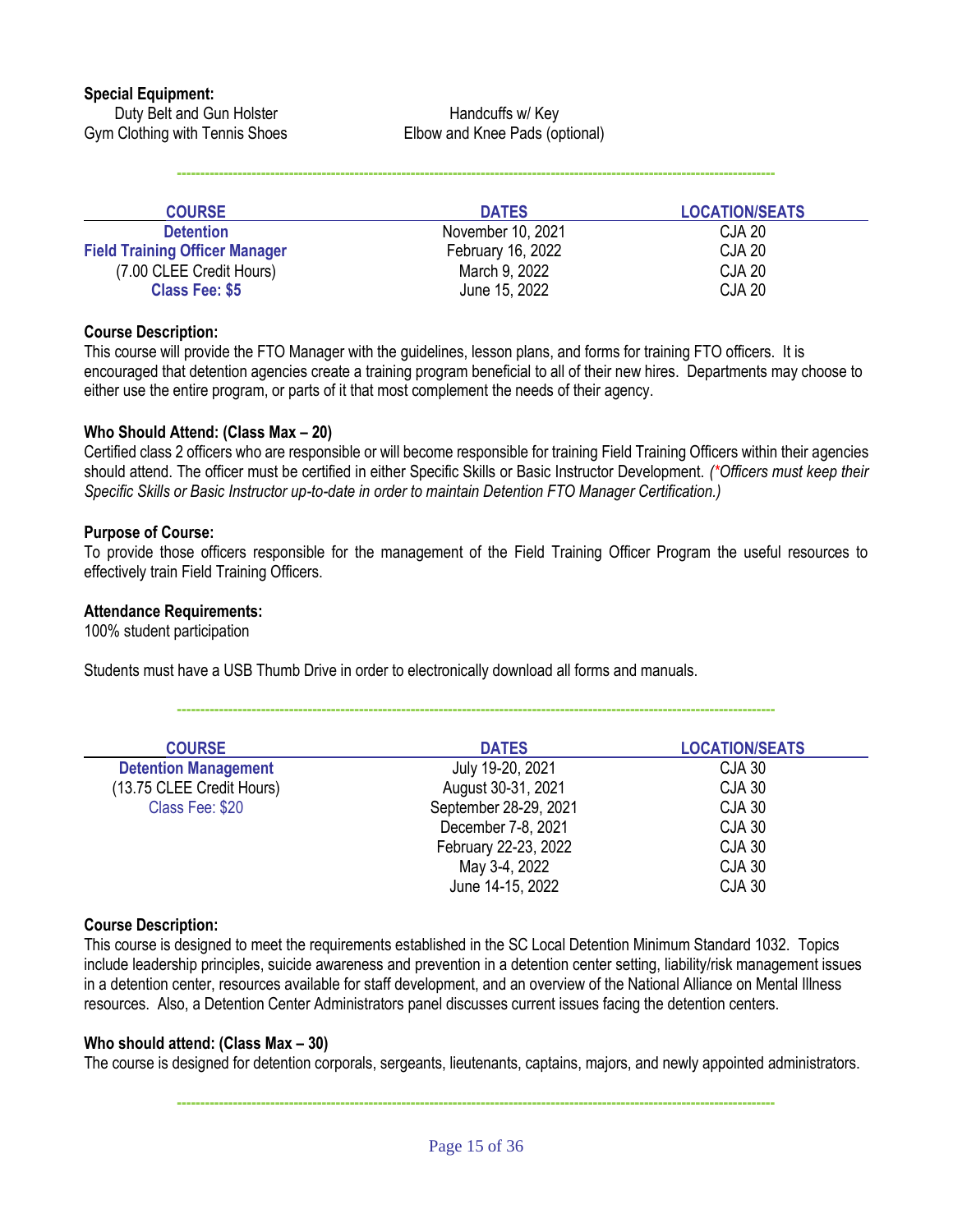| <b>COURSE</b>            | <b>DATES</b>       | <b>LOCATION/SEATS</b> |
|--------------------------|--------------------|-----------------------|
| <b>DMT Operator</b>      | <b>Fall Dates</b>  | <b>Spring Dates</b>   |
| (8.00 CLEE Credit Hours) | July 13, 2021      | January 19, 2022      |
| <b>ALL CLASSES HELD</b>  | July 29, 2021      | February 2, 2022      |
| IN CJA DMT LAB           | August 10, 2021    | February 17, 2022     |
| Class Fee: \$5           | August 12, 2021    | March 4, 2022         |
|                          | September 7, 2021  | March 31, 2022        |
|                          | September 9, 2021  | April 13, 2022        |
|                          | September 21, 2021 | April 27, 2022        |
|                          | September 23, 2021 | May 26, 2022          |
|                          | October 6, 2021    | June 9, 2022          |
|                          | November 17, 2021  | June 23, 2022         |
|                          | December 8, 2021   |                       |

This course is designed to provide the law enforcement officer with a thorough training background in the operation of the DataMaster DMT. The course is divided into two phases: a classroom lecture phase and hands-on training for the operation of the DataMaster DMT. The classroom lecture covers the current laws in South Carolina regarding DUI, Felony DUI, Implied Consent, Videotaping, and other related alcohol offenses. The history of breath testing in South Carolina and across the nation is discussed. The operation of the DataMaster DMT is reviewed and the students are taken, step by step, through the DataMaster DMT operational steps. The hands-on phase of the course consists of students operating the DataMaster DMT in the lab and includes various testing modes, how to handle refusals, the cause and meaning of incomplete tests, the meaning of status codes, and the changing of the DataMaster DMT simulator solution.

#### **Who should attend:**

Officers involved with traffic enforcement and regular patrol duties

#### **Proficiency:**

Attendees must successfully pass both the written test with a 70% as well as pass a proficiency test.

#### **Prerequisites:**

SC Class I Certified Officers

| <b>COURSE</b>                                              | <b>DATES</b>                                  | <b>LOCATION/SEATS</b> |
|------------------------------------------------------------|-----------------------------------------------|-----------------------|
| <b>DMT Operator Online Recert</b><br>(2 CLEE Credit Hours) | July 1, 2021 – June 30, 2022 Online/Unlimited |                       |

**--------------------------------------------------------------------------------------------------------------------------------**

This course is designed to refresh the currently certified **(not expired)** operator's knowledge and training on the DataMaster DMT as well as the most current implied consent laws and impaired driving laws. Students are required to score 70% or better on the written test in order to pass this course. DMT certification is valid for 24 months from the date of certification. Officers are required to take the online certification within the 24-month window or their certification will expire. There are no exceptions to this policy. If an operator's certification expires, the operator will be required to take the full DMT Operator Certification course.

#### **Who should attend:**

Currently certified DataMaster DMT Operators involved with traffic enforcement and regular patrol duties

**Prerequisites:** SC Class I Certified Officers with current **(Not Expired)** DMT certification.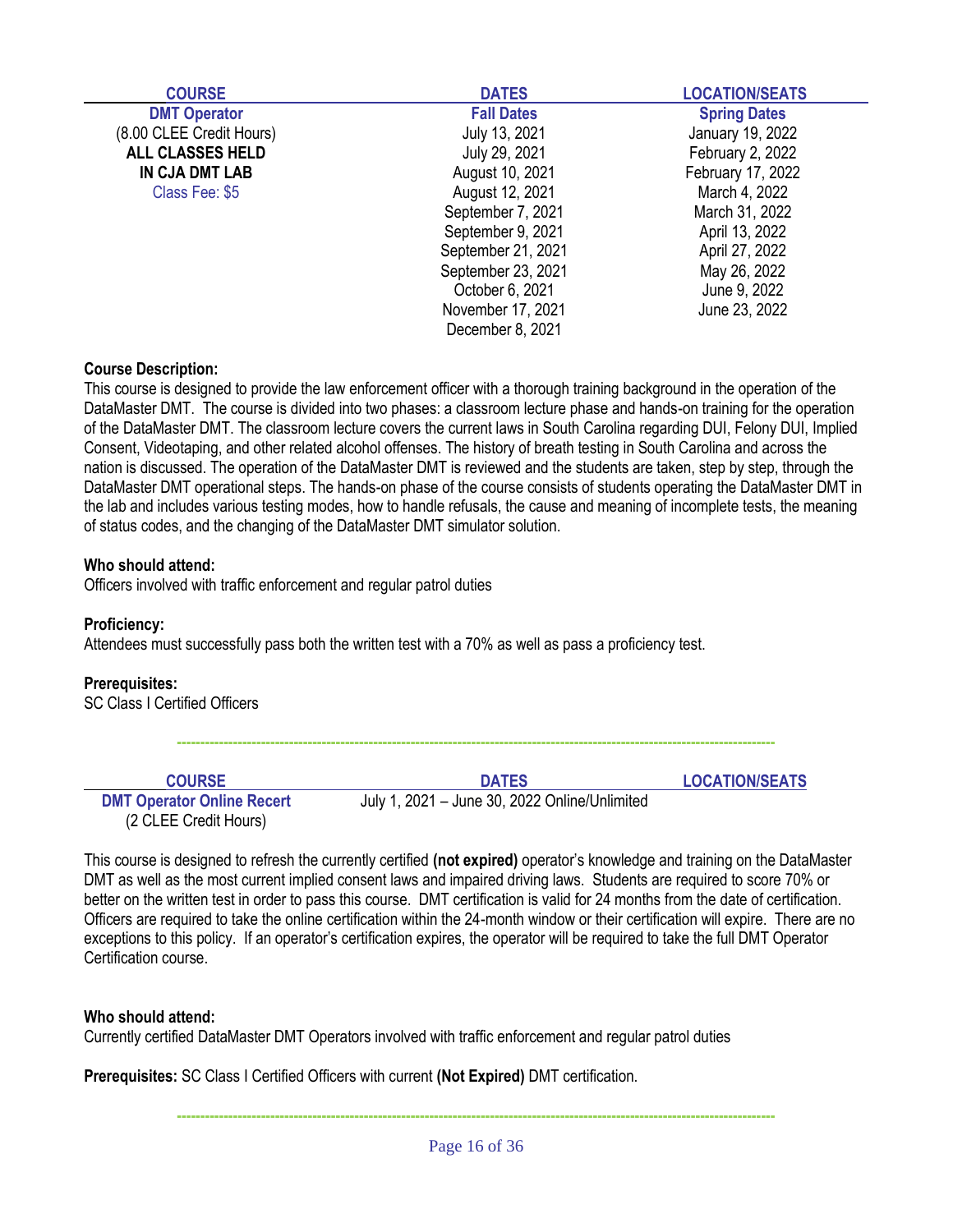**DRE Instructor School CJA 20 CJA 20 CJA 20 CJA 20 CJA 20 CJA 20 CJA 20 CJA 20** (16.00 CLEE Credit Hours) Class Fee: \$20

**COURSE DATES LOCATION/SEATS** 

### **Course Description:**

The purpose of the condensed DRE Instructor School is to prepare Drug Recognition Experts (DREs) who have shown great aptitude as a DRE during their tenure and have successfully completed the NHTSA DUI/SFST Instructor course to administer and instruct DRE training effectively. DRE Instructors must apply for the Instructor School and are only accepted after thorough review and approval by the South Carolina DRE State Coordinator or his designee. Simply meeting the prerequisites and proper application does not guarantee the ability to attend this course. DRE Instructor Candidates must uphold the highest professional standards and ethics and must also possess the proper personality and character traits to perform in this role.

DRE Instructor Candidates and their respective agencies should be aware that DRE Instructor School is just step 1 of 3 to complete DRE Instructor Certification. DRE Instructor Candidates must also be available for the immediately following Combined DRE Pre-School & School, as well as the Field Certification Phase of training associated with the school in which they instruct. The only cost to the student's agency is for the two-day Instructor School. The Instructor Candidate will be provided room and board for the DRE Pre-School and DRE School for which they instruct. Travel, per diem, and lodging will be covered by the DRE Grant, pending funds availability, for the Field Certification Phase of training.

### **LODGING IS AVAILABLE AND REQUIRED FOR ALL ATTENDEES OF THIS CLASS.**

**Who should apply:** Active Class 1 certified officers who are heavily involved in the South Carolina DRE Program and are involved with traffic enforcement and/or regular patrol duties.

**Prerequisites:** SC Certified Class 1 Law Enforcement Officer. Must be employed in a full-time capacity. Must be a certified DRE in good standing for at least two years and have SSI and/or BID Instructor.

| <b>COURSE</b>                  | <b>DATES</b>    | <b>LOCATION/SEATS</b> |
|--------------------------------|-----------------|-----------------------|
| <b>DRE In-Service Training</b> | July 22, 2021   | <b>CJA 20</b>         |
| (8 CLEE Credit Hours)          | August 17, 2021 | <b>CJA 20</b>         |
| Class Fee: \$5                 |                 |                       |

#### **Course Description:**

The DRE Recertification Training course is designed to update current DREs and DRE Instructors with the latest information regarding the state and national DEC Program as well as to ensure that additional considerations are being taken when conducting drug influence evaluations in the field.

**Who should apply:** Any currently certified DRE and/or DRE Instructor, who is up for recertification within the 12 months after the course.

**Prerequisites:** The attendee must be a currently certified DRE and/or DRE Instructor.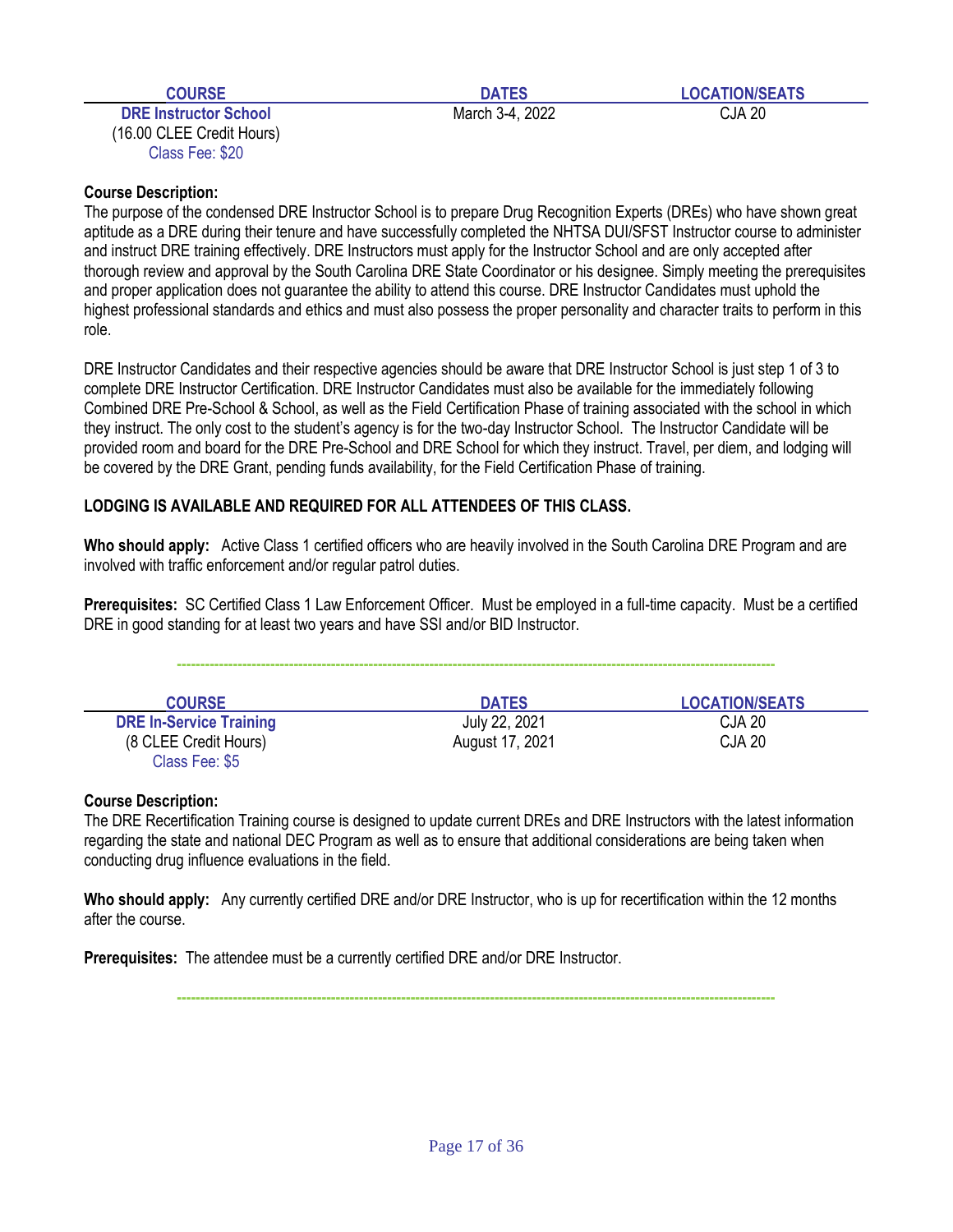| and the state of the state of the state of the state of the state of the state of the state of the state of th |  |
|----------------------------------------------------------------------------------------------------------------|--|
| ш<br>r                                                                                                         |  |
|                                                                                                                |  |
|                                                                                                                |  |

**Driving Instructor School– SCCJA** September 13-16, 2021 (Inc Pre-Qual) CJA 18 & 5 Guest Instructors (37.0 CLEE Credit Hours) October 25-28, 2021 (Inc Pre-Qual) CJA 18 & & 5 Guest Instructors

**COURSE DATES LOCATION/SEATS**

4 days March 7-10, 2022 (Inc Pre-Qual) CJA 18 & & 5 Guest Instructors Class Fee: \$50 May 2-5, 2022 (Inc Pre-Qual) CJA 18 & & 5 Guest Instructors

#### **Course Description:**

This course is designed for officers who will serve as Driving Instructors for their agency. Attendees will be taught proper vehicle driving techniques and how to develop a driving course for his/her department. This course is a combination of classroom and practical application. Each department is limited to one officer per class. There is also an emphasis how to appropriately address student shooting fundamentals through adult learning concepts. Each department is limited to one officer per class.

#### **Report promptly to the Driving Range at 8:00 AM.**

#### **Who Should Attend: (Class Max – 18)**

Class I, 2 and 3 certified law enforcement officers who have either Specific Skills or Basic Instructor certifications. .

#### **Proficiency:**

Attendees must successfully pass a pre-qualification. Students must pass a series of post-training tests throughout the course and score 90% or higher on a written post-test to receive their certification.

**--------------------------------------------------------------------------------------------------------------------------------**

| <b>COURSE</b>                     | <b>DATES</b>      | <b>LOCATION/SEATS</b> |
|-----------------------------------|-------------------|-----------------------|
| <b>DUI/SFST Instructor w/</b>     | October 4-8, 2021 | CJA 20                |
| <b>Specific Skills Instructor</b> | April 4-8, 2022   | CJA 20                |
| (40.00 CLEE Credit Hours)         |                   |                       |
| Class Fee: \$70                   |                   |                       |

#### **Course Description:**

This course is designed to take well-experienced Standardized Field Sobriety Test (SFST) practitioners and develop them into DUI/SFST Instructors by building upon the information presented to them in the SFST Practitioner course, as well as by teaching them the basics of Adult Learning Principles and instruction. This course will teach the officer how to accurately and effectively present the DUI/SFST Practitioner course as approved by NHTSA and the SCCJA. Upon successful completion of the course, the student will be issued the DUI/SFST Practitioner lesson plan and manuals and accompanying visual aids (PowerPoint slides and videos). This course also meets the requirements for receiving Specific Skills Instructor certification; however, the primary focus of the course pertains to instructing the DUI/SFST Practitioner Program and attendees should be prepared as such. Each student must successfully perform an SFST Proficiency on Day One of the course prior to being officially seated in the course. Student is required to have a Laptop computer with PDF and PowerPoint capabilities.

After completing this course, the attendee must maintain the DUI/SFST Instructor portion of the class in order to maintain their SSI certification.

#### **LODGING IS AVAILABLE FOR THIS CLASS WHEN HELD AT THE SCCJA. FOR CLASSES HELD IN THE FIELD, THE STUDENT'S DEPARTMENT IS RESPONSIBLE FOR LODGING AND MEALS.**

**Who should attend:** Active and experienced DUI/SFST Practitioners with exceptionally high aptitude for DUI enforcement and in conducting the SFSTs.

**Proficiency:** Attendees must successfully pass the SFST Proficiency on Day One of the course prior to being officially seated in the course. The attendee must also complete all assigned presentations while showing aptitude as an Instructor. The attendee must also pass the written examination with an 80% or better.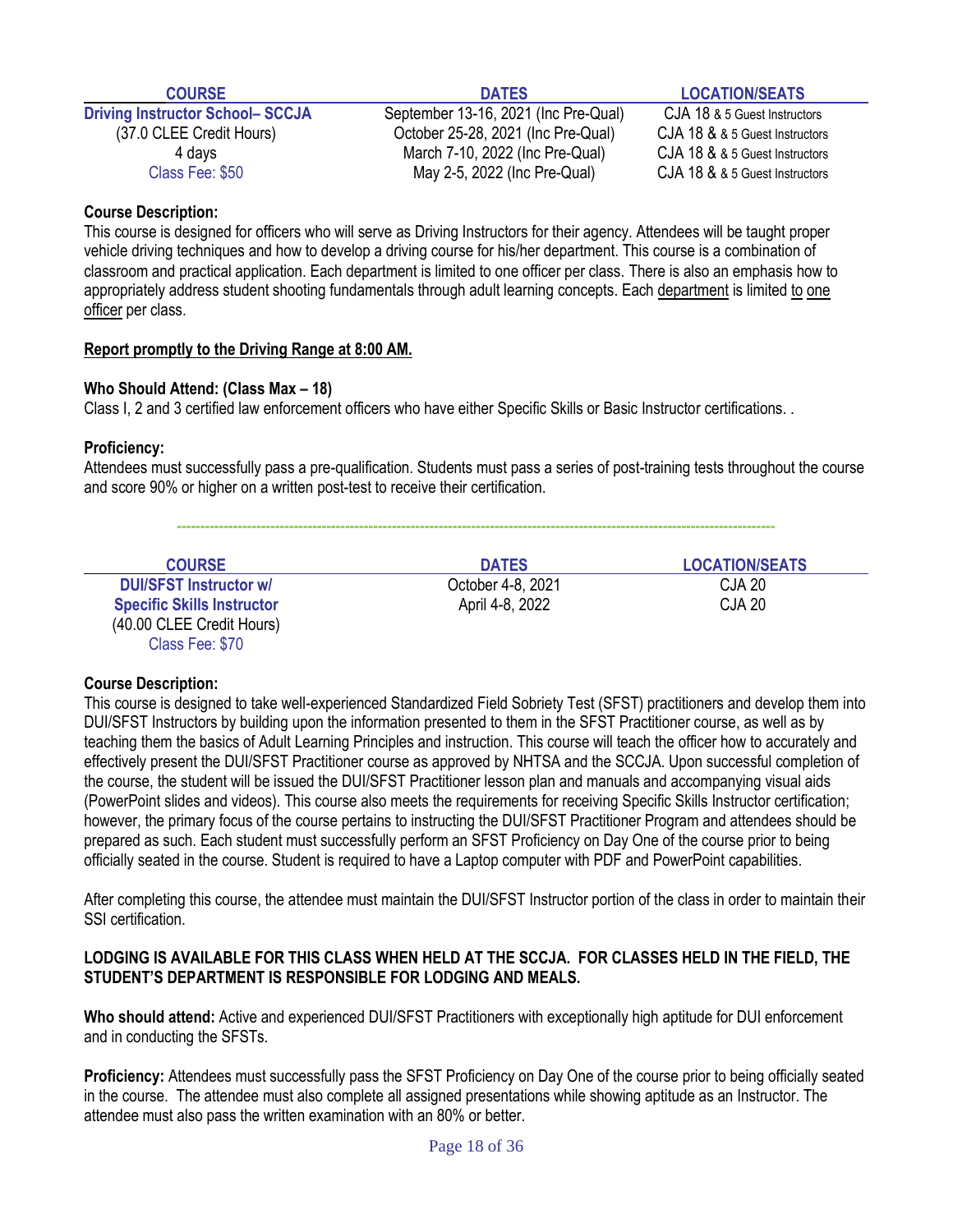**Prerequisites:** SC Certified Class 1 Law Enforcement Officer. Must be employed in a full-time capacity DUI/SFST Practitioner Certified for at least one (2) years prior to enrollment

**--------------------------------------------------------------------------------------------------------------------------------**

| <b>COURSE</b>                 | <b>DATES</b>                                         | <b>LOCATION/SEATS</b> |
|-------------------------------|------------------------------------------------------|-----------------------|
| <b>DUI/SFST Instructor</b>    | May 1-October 31, 2021 (10/31/2021 Expiration)       | Online                |
| <b>Recertification Online</b> | May 1, 2022-October 31, 2022 (10/31/2022 Expiration) |                       |
| (3.00 CLEE Credit Hours)      |                                                      |                       |

#### **Course Description:**

Online courses will open after May 1, 2021. The SFST Practitioner Recertification Course is intended for officers who are currently SFST Practitioner certified **(not expired)** and whose certification expires October 31 of the current year. The course content is designed to refresh the practitioner's knowledge, skills, and SFST proficiency. Upon successful completion of the video instructional portion and written test, the student will be required to complete and submit a SFST proficiency test, administered by a current certified DUI/SFST instructor, within two weeks **(14 Calendar Days)** of their written test date. Successful completion and submission of the proficiency test within the two-week deadline is required in order to maintain SFST Practitioner certification. Failure to properly recertify will result in revocation of your practitioner certification, and you will need to retake the SFST Practitioner certification course.

#### **LODGING IS AVAILABLE FOR THIS CLASS WHEN HELD AT THE SCCJA. FOR CLASSES HELD IN THE FIELD, THE STUDENT'S DEPARTMENT IS RESPONSIBLE FOR LODGING AND MEALS.**

**Who should attend:** Officers in possession of an active and current SFST Practitioner certification that will be expiring October 31, 2021.

**Prerequisites:** SC Certified Class 1 Law Enforcement Officer

**--------------------------------------------------------------------------------------------------------------------------------**

**Executive Management – SCCJA** April 26-28, 2022 CJA 40 (15.5) CLEE Credit Hours) Class Fee: \$35

**COURSE DATES LOCATION/SEATS**

#### **Course Description:**

This course is designed for the newly promoted officer to the command staff or the officer who exhibits the qualities required of a member of the command staff. The suggested rank requirement for attendance is lieutenant or above. The forum for the class consists of lecture, guest speakers, and small group problem solving. Topics include media relations, departmental staffing and specialization, recruiting and retention, obtaining feedback, leadership at senior levels, and the challenges of command staff.

#### **Who should attend: (Class Max - 40)**

Recently selected law enforcement or detention officer to the command staff of an agency or those identified as possessing the qualifications for assignment to the command staff. The suggested rank requirement for attendance is lieutenant or above. Class I or Class II certified officers only.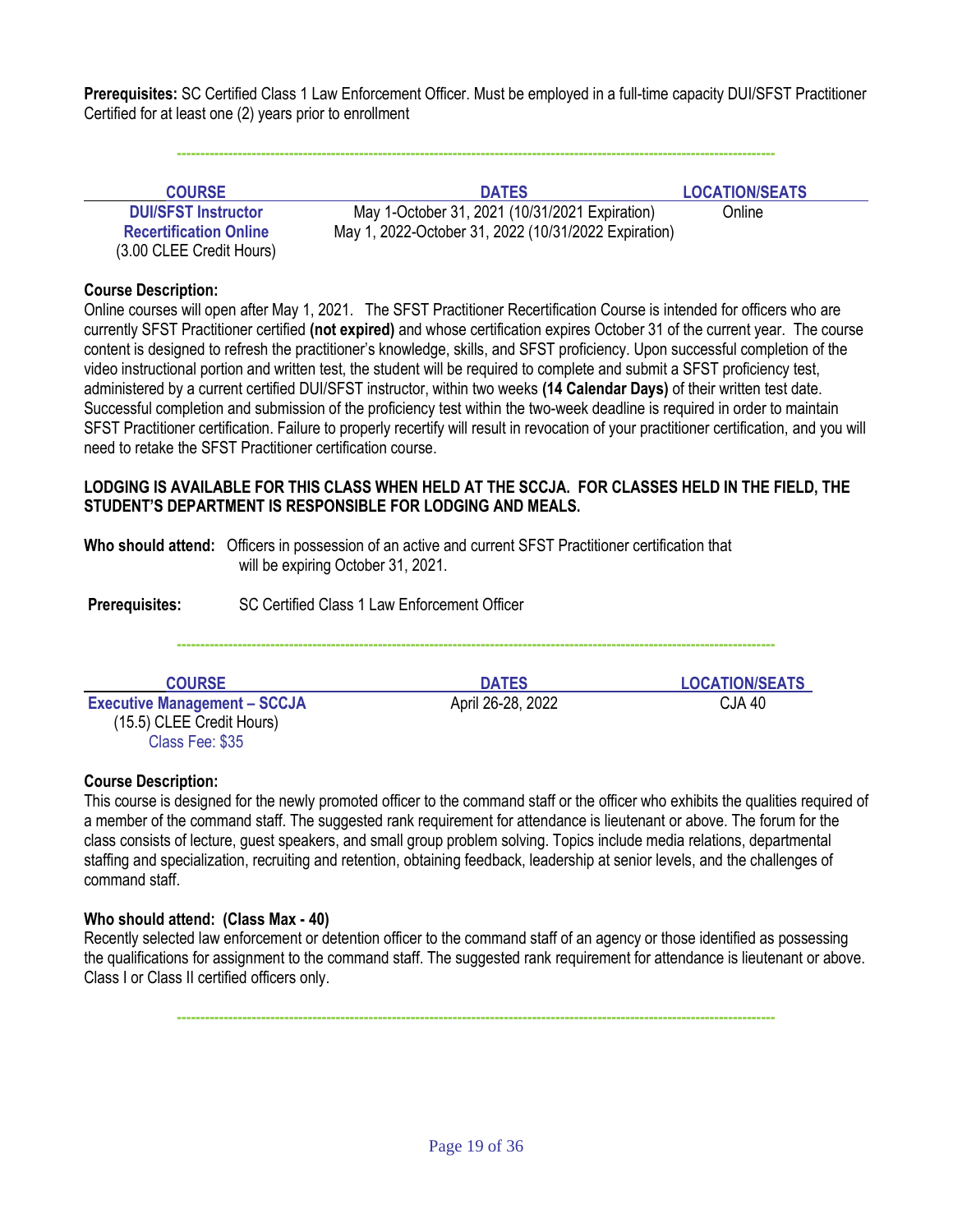| <b>COURSE</b>                         | <b>DATES</b>       | <b>LOCATION/SEATS</b> |
|---------------------------------------|--------------------|-----------------------|
| <b>Field Training Officer Manager</b> | July 19, 2021      | CJA 25                |
| <b>SCCJA</b>                          | September 20, 2021 | <b>CJA 25</b>         |
| (7.00 CLEE Credit Hours)              | January 31, 2022   | <b>CJA 25</b>         |
| Class Fee: \$5                        | March 7, 2022      | <b>CJA 25</b>         |

The Field Training Officer Management program is designed for departments interested in teaching the SCCJA Field Training Officer curriculum to Field Training Officers who will ultimately train new recruits in a field training program. Topics addressed will include objectives of an FTO program, selection of a Field Training Officer, evaluation of officer recruits, and teaching and managing the SCCJA Field Training Officer program.

Officers who complete the course will be certified by the SCCJA as a Field Training Officer Manager.

**Who Should Attend/Prerequisites: (Class Max – 25 on-site --- (***Will do classes online if Covid19 Restrictions apply***)** Class 1 or Class 2 Law Enforcement certification is required. The officer must be certified in either Specific Skills or Basic Instructor Development. The officer should also be responsible for managing the department's FTO program, and should have either attended the SCCJA Field Training Officer program or have a general familiarity with FTO programs.

#### **Proficiency/Credits:**

100% class participation is required. Officers must keep their Specific Skills or Basic Instructor up-to-date in order to maintain FTO Manager Certification.

#### *Students must have a USB Thumb Drive in order to electronically download all forms and manuals.*

**--------------------------------------------------------------------------------------------------------------------------------**

| <b>COURSE</b>                  | <b>DATES</b>        | <b>LOCATION/SEATS</b> |
|--------------------------------|---------------------|-----------------------|
| <b>Fingerprint Recognition</b> | October 11-14, 2021 | CJA 20                |
| & Comparison                   | November 8-11, 2021 | <b>CJA 20</b>         |
| (32.00 CLEE Credit Hours)      | February 7-10, 2022 | <b>CJA 20</b>         |
| Class Fee: \$50                | May 16-19, 2022     | <b>CJA 20</b>         |

#### **Course Description:**

This course is designed for Class I, II, or III, certified law enforcement officers who have the responsibilities of analyzing, comparing, and evaluating latent fingerprints for identification or comparison purposes. Topics included are fingerprint pattern recognition and identification, and limited latent fingerprint comparison. This is a very demanding course and deals with the rules governing fingerprint patterns and provides the student with the basic skills to advance to latent print comparisons coding for AFIS.

*This course does not provide training on techniques of rolling fingerprints in detention or booking type settings, nor does it address processing crime scenes for latent prints. It does not cover coding ten print cards into AFIS.*

#### **Who Should Attend: [Class Max – 20]**

Students must be Class I, II, or III, certified law enforcement officers assigned as fingerprint technicians with a law enforcement agency.

#### *Held in forensics building.*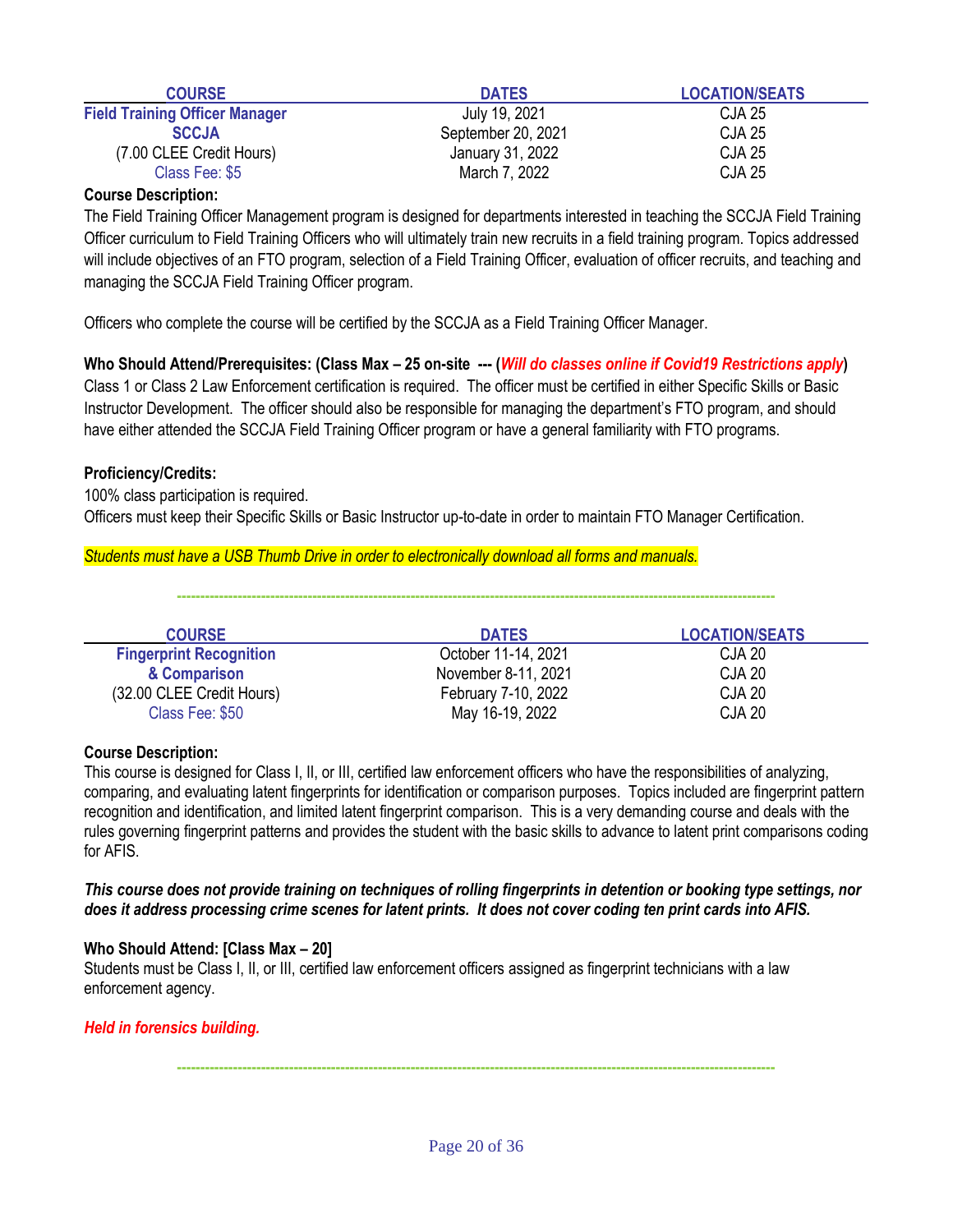| <b>COURSE</b>                     | <b>DATES</b>          | <b>LOCATION/SEATS</b> |
|-----------------------------------|-----------------------|-----------------------|
| <b>Firearms Instructor School</b> | September 13-17, 2021 | CJA 20                |
| (42.5 CLEE Credit Hours)          | October 25-29, 2021   | <b>CJA 20</b>         |
| 5 days                            | March 7-11, 2022      | <b>CJA 20</b>         |
| Class Fee: \$70                   | May 2-6, 2022         | <b>CJA 20</b>         |

This course is designed for officers who will serve as Firearms Instructors for the departments and will cover such topics as the mechanics and techniques of practical firearms training to include running the range and classroom presentation) for auto-pistols and shotguns. There is also an emphasis how to appropriately address student shooting fundamentals through adult learning concepts. Each department is limited to one officer per class.

#### **Report promptly to the Firearms Range at 8:00 AM.**

#### **Who Should Attend: (Class Max – 24)**

Class I, 2 and 3 certified law enforcement officers who have current Specific Skills or Basic Instructor certifications. Only officers who pass the firearms qualification course on their first attempt (90% shot the Monday morning of the class) are allowed to participate in the Firearms Instructor Course.

#### **Proficiency:**

*NEW CLASS*

In order for an officer to attend the SCCJA Firearms Instructor Class, they must first pass the qualification course on their first attempt which measures the officer's marksmanship skills and ability to safely handle a firearm. The officer must demonstrate the skill and ability to fire a minimum score 90% on pre-determined qualification courses and written exam.

#### **Officer is Responsible for bringing own Special Equipment:**

- Duty Gear & Handgun
- Ammunition (**800 rounds**) with minimum of 3 magazines
- Shotgun (Academy will provide shotgun ammo)
- Safety equipment (hearing & eye protection, baseball style hat and vest)
- Cleaning Equipment/supplies
- Flashlight/weapon mounted light for night fire

Material to do classroom presentation

| <b>INEW GLASS</b>                 |                   |                       |
|-----------------------------------|-------------------|-----------------------|
| <b>COURSE</b>                     | <b>DATES</b>      | <b>LOCATION/SEATS</b> |
| <b>Footwear Tire Tread</b>        | July 19, 2021     | <b>CJA 15</b>         |
| <b>Documentation/ Collection</b>  | August 31, 2021   | <b>CJA 15</b>         |
| (7.5 CLEE Credit Hours)           | October 5, 2021   | <b>CJA 15</b>         |
| Class Fee: \$5                    | December 7, 2021  | <b>CJA 15</b>         |
| <b>Held in forensics building</b> | February 15, 2022 | <b>CJA 15</b>         |
|                                   | April 12, 2022    | <b>CJA 15</b>         |

**--------------------------------------------------------------------------------------------------------------------------------**

#### **Course Description:**

Under the direction of the instructor, the student will participate in a "hands on" approach to recognizing, documenting, collecting, and preserving footwear / tire tread evidence. The class will involve classroom instruction as well as active participation using multiple techniques while collecting evidence for future examination and comparison. The student is encouraged to bring any of their issued equipment for use during the class in order to familiarize themselves with those items, but it is not required.

### **Who Should Attend: [Class Max – 23 (normal class) or 12 (Covid19 limit)]**

Class I and Class III certified law enforcement officers who are assigned as Investigators that work crime scenes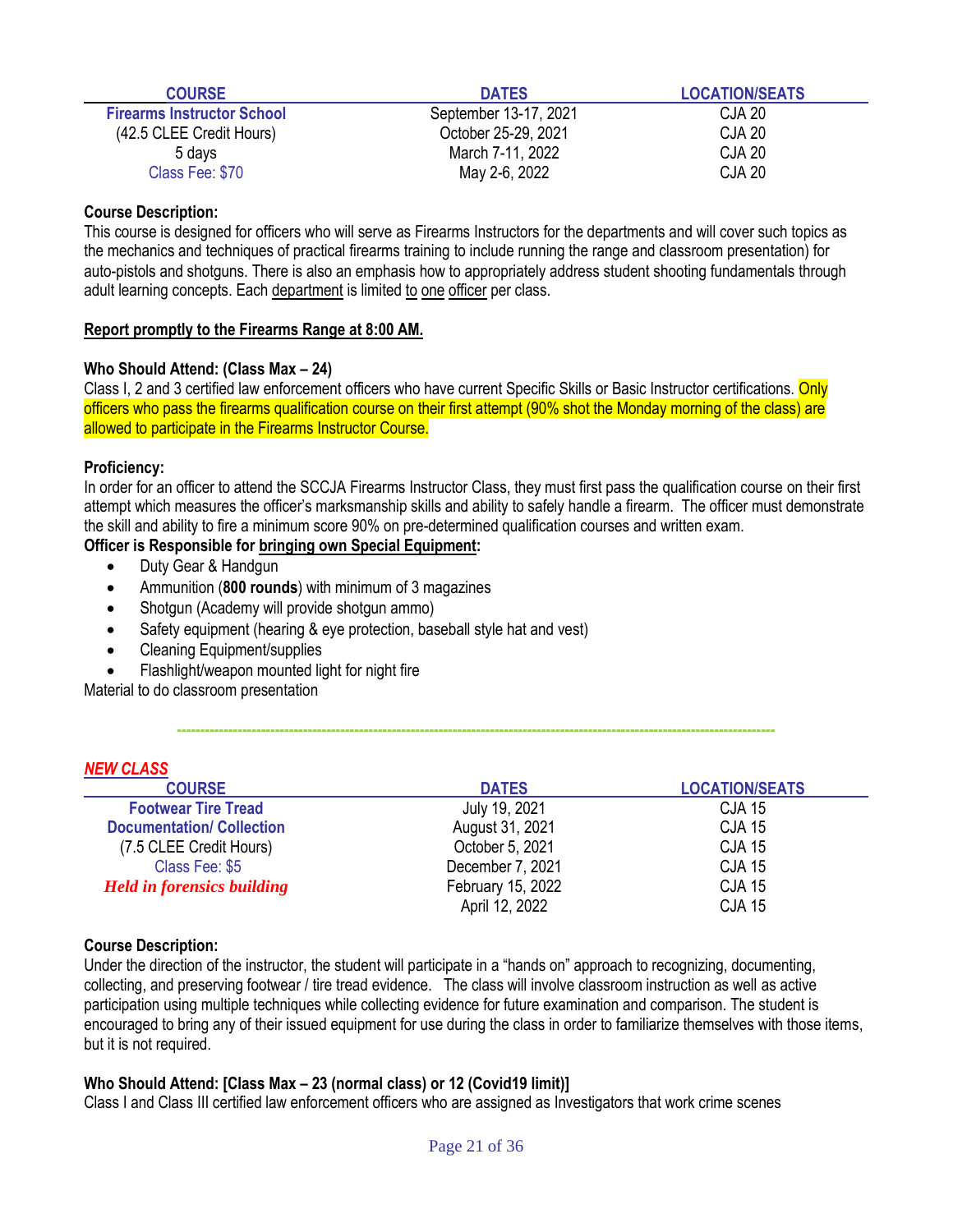| <b>COURSE</b>               | <b>DATES</b>     | <b>LOCATION/SEATS</b> |
|-----------------------------|------------------|-----------------------|
| <b>Graffiti Recognition</b> | October 13, 2021 | <b>CJA 20</b>         |
| (7.75 CLEE Credit HOURS)    | January 12, 2022 | <b>CJA 20</b>         |
| Class Fee: \$5              | April 20, 2022   | <b>CJA 20</b>         |

**--------------------------------------------------------------------------------------------------------------------------------**

#### **Course Description:**

This block of instruction is designed to teach law enforcement officers how to recognize, categorize, decipher, and prosecute graffiti within their jurisdiction. Officers will gain an understanding of the South Carolina Graffiti Law, the four types of graffiti, graffiti styles, graffiti tools, how to decipher graffiti, and graffiti investigation and prosecution. Students are encouraged to bring Graffiti examples to class for evaluation.

#### **Who Should Attend: (Classes will be limited to 20 students)**

Class I, II, or III officers that may have interactions with suspected gangs or gang members or may be involved in identifying, documenting, or prosecuting gangs, gang members, or graffiti vandals. *This class is Part 2 of a 2-Part series, with Criminal Gang Overview for Law Enforcement being Part 1. Both classes are scheduled one after the other over a two-day period. It is highly recommended that they be taken back-to-back to provide the student with a more well-rounded understanding of the subject.*

**--------------------------------------------------------------------------------------------------------------------------------**

| <b>COURSE</b>                    | <b>DATES</b>        | <b>LOCATION/SEATS</b> |
|----------------------------------|---------------------|-----------------------|
| <b>Ground Defense Instructor</b> | November 8-11, 2021 | <b>CJA 12</b>         |
| $(4 \text{ days})$               | May 2-5, 2022       | <b>CJA 12</b>         |
| (25.50 CLEE Credit Hours)        |                     |                       |
| Class Fee: \$50                  |                     |                       |

#### **Course Description:**

This course is designed to certify the attendee as a Ground Defense Instructor. This course is physically demanding and those attending should be in good physical condition.

#### **Who Should Attend: (Class Max - 12)**

Class I or Class II certified law enforcement officers who will be directly responsible for teaching or conducting ground defense training for other officers within the law enforcement community. To be eligible to attend, the applicant must be a South Carolina Criminal Justice Academy Certified Instructor having successfully completed either the Specific Skills or Basic Instructor courses and have completed either the July 2021 or February 2022 Pre-Qualification test.

#### **Proficiency:**

Attendees must make a minimum score of 85% on a written test and successfully achieve a pass rating on the proficiency test.

#### **Special Equipment:**

Duty Belt and Gun Holster **Handcuffs** w/ Key Gym Clothing with Tennis Shoes Group (optional) Group (optional) Ballistic Vest

Mouthpiece (optional) Elbow and Knee Pads (optional)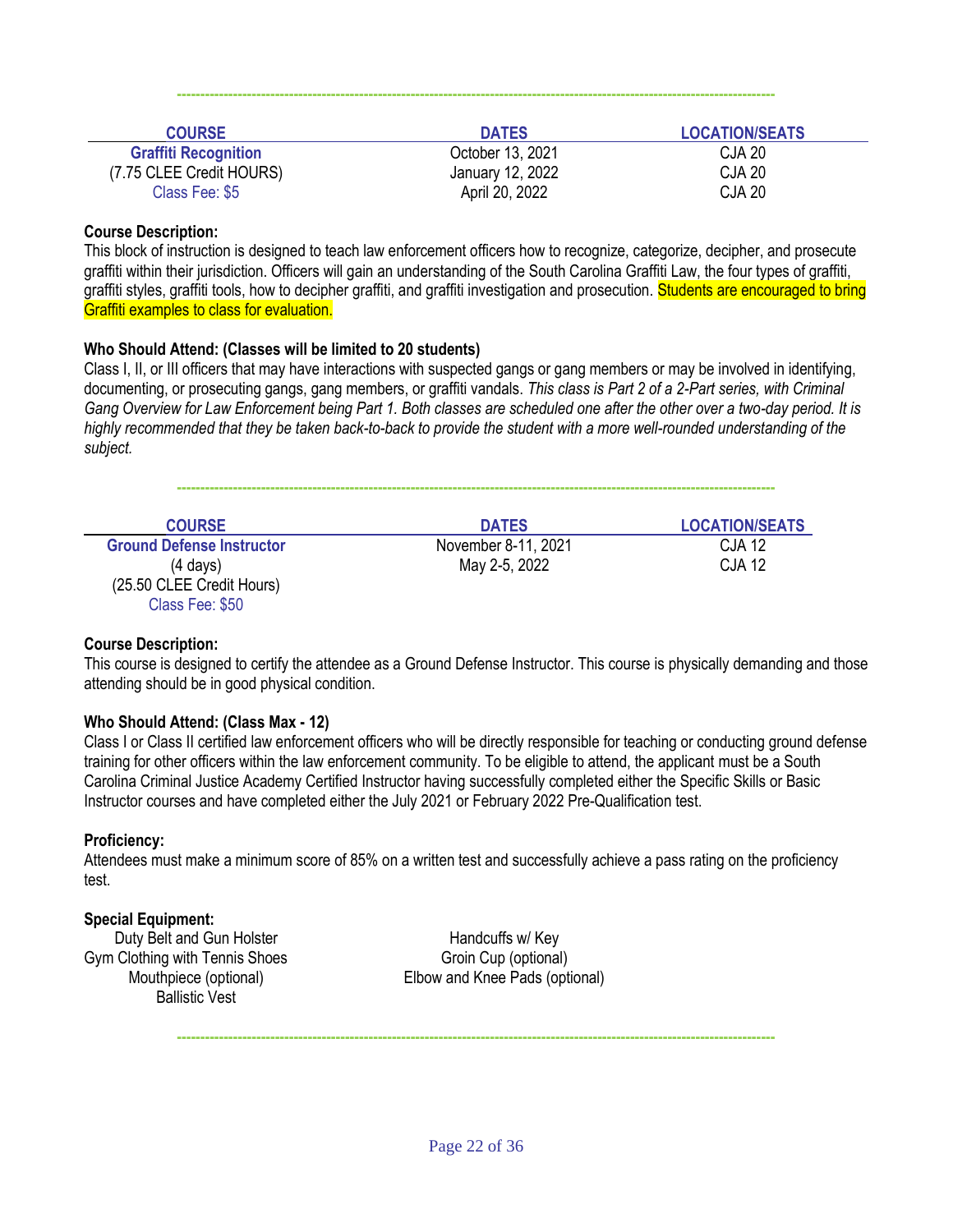Ground Defense Instructor Recert Correspondent CJA 30 (10.50 CLEE Credit Hours) February 21-22, 2022 CJA 30 (2 days) Class Fee: \$20

#### **Course Description:**

This course is designed to recertify the attendee as a Ground Defense Instructor. This course is physically demanding and those attending should be in good physical condition.

#### **Who Should Attend: (Class Max - 30)**

Class I or Class II certified law enforcement officers who are *currently certified as a Ground Defense Instructor* and will be directly responsible for teaching or conducting ground defense training for other officers within the law enforcement community. To be eligible to attend, the applicant must be a South Carolina Criminal Justice Academy Certified Instructor having successfully completed either the Specific Skills or Basic Instructor courses.

#### **Proficiency:**

Attendees must make a minimum score of 85% on a written test and successfully achieve a pass rating on the proficiency test.

#### **Special Equipment:**

Duty Belt and Gun Holster **Handcuffs** w/ Key Gym Clothing with Tennis Shoes Elbow and Knee Pads (optional) Ballistic Vest

**--------------------------------------------------------------------------------------------------------------------------------**

#### *NEW CLASS*

| <b>COURSE</b>                        | <b>DATES</b>         | <b>LOCATION/SEATS</b> |
|--------------------------------------|----------------------|-----------------------|
| <b>Hostage / Crisis Negotiations</b> | June 28-July 2, 2021 | <b>CJA 15</b>         |
| (39.50 CLEE Credit Hours)            | October 25-29, 2021  | CJA 15                |
| Class Fee: \$70                      | April 4-8, 2022      | <b>CJA 15</b>         |
|                                      | June 13-17, 2022     | <b>CJA 15</b>         |

#### **All classes held at SCCJA.**

#### **Course Description:**

Subjects who are threatening to commit suicide or subjects actively involved in the hostage-taking of an innocent victim(s) present a very challenging, highly emotional, and life-threatening dilemma to law enforcement entities. Law enforcement hostage/crisis negotiations are based on a set of fundamentals, concepts, and skills that are designed to address and communicate with individuals in crisis. The most important goal in all law enforcement hostage/crisis negotiations is to save lives. This is done by working to achieve a non-violent resolution through communication. The skills utilized in this endeavor are designed to enhance active listening, express empathy, build rapport, and then influence the actions and behaviors of the individual in crisis. The purpose of this class is to provide agencies with officers that are taught the advanced skills needed to address subjects involved in a suicidal crisis situation or subjects(s) involved in the hostage-taking of innocent victims. Students will learn how to manage these highly emotional and dangerous situations. Students will learn how to assess all factors relating to the logistics of these situations as well as the subject(s) motivation and behavior. Students will learn the skills necessary to communicate with the subject(s) involved in these situations.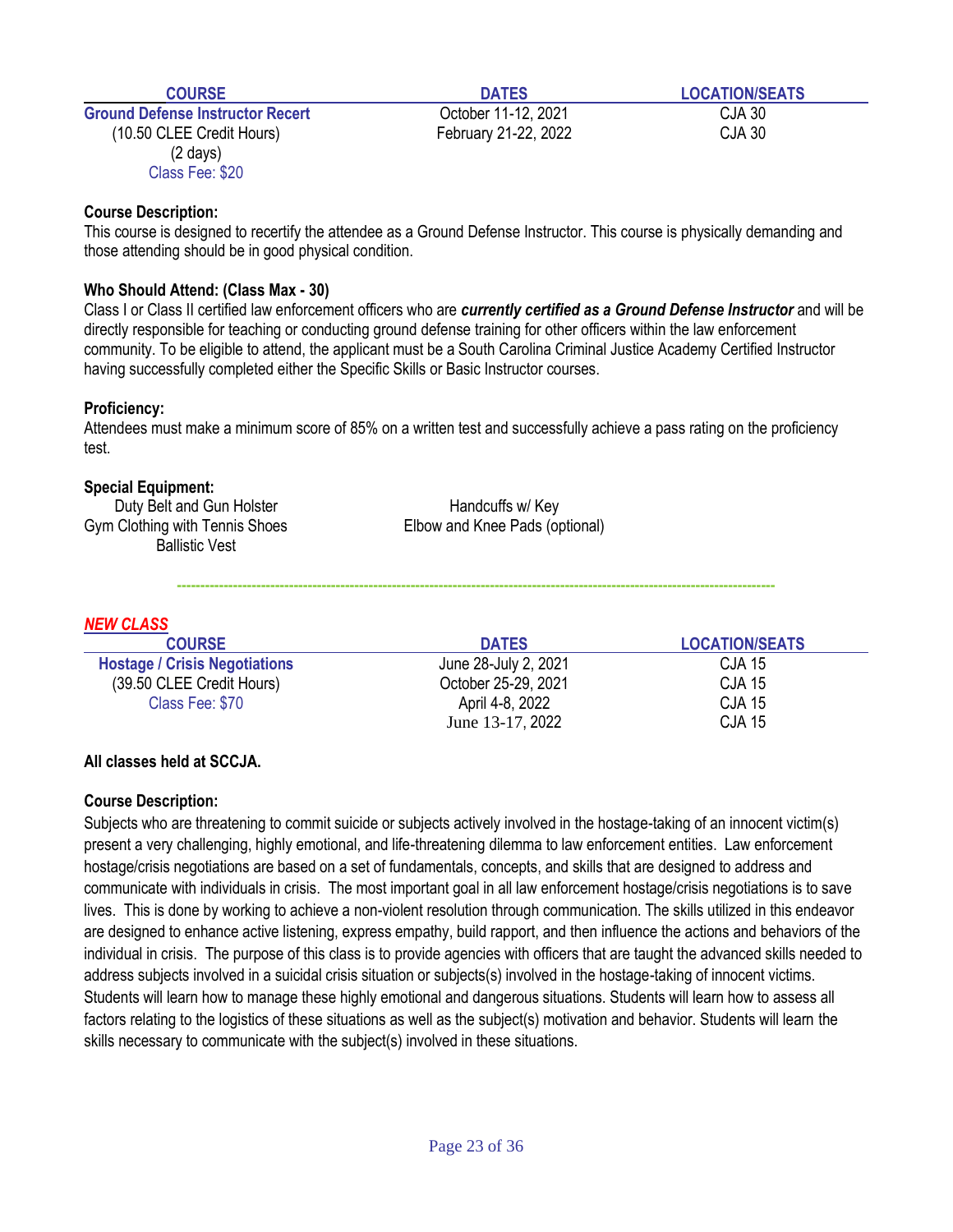#### **Resources Required:**

This course includes practical applications for various types of crisis situations and is designed to provide a realistic practical experience for the student. As such, it may require participation in extended training hours and will necessitate involvement in highly charged and potentially stressful scenarios.

#### **Proficiency/Credits:**

Students will be administered a Final Examination consisting of 25 questions. Students must show proficiency by obtaining a score of at least 80%.

#### **Reporting Instructions:**

Please report promptly to SCCJA at 8:00AM.

#### **Who Should Attend: (Class Max - 15)**

Class I and II officers and those officers assigned to positions where they may be tasked with response to a crisis incident and engage in an ongoing negotiation. Preferential consideration for attendance may be granted if the prospective student is assigned to a specialized negotiations/crisis response Unit.

**--------------------------------------------------------------------------------------------------------------------------------**

| <b>COURSE</b>                    | <b>DATES</b>    | <b>LOCATION/SEATS</b> |
|----------------------------------|-----------------|-----------------------|
| <b>Human Trafficking - SCCJA</b> | August 30, 2021 | <b>CJA 20</b>         |
| (6.5 CLEE Credit Hours)          | June 30, 2022   | <b>CJA 20</b>         |
| Class Fee: \$5                   |                 |                       |

#### **Course Description:**

This block of instruction is designed to bring awareness of Human Trafficking to the Law Enforcement Officer. Human Trafficking is prevalent in South Carolina and this course is to better understand Human Trafficking and what Human Trafficking is. This course will look at the dynamics of Human Trafficking, characteristics of traffickers, and victims. The Law Enforcement Officer will also better understand the difference between Human Trafficking and Smuggling. The course will also discuss the State and Federal laws of Human Trafficking and the Victims of Violence and Protection Act. Resources will be discussed for the victims of Human Trafficking.

#### **Who Should Attend: (Class Max - 20)**

First responding officers, investigators and law enforcement victim advocates.

| <b>COURSE</b>              | <b>DATES</b>     | <b>LOCATION/SEATS</b> |
|----------------------------|------------------|-----------------------|
| <b>Juvenile Procedures</b> | July 14, 2021    | CJA 30                |
| (6.50 CLEE Credit Hours)   | October 20, 2021 | CJA 30                |
| <b>Class Fee: \$5</b>      |                  |                       |

**--------------------------------------------------------------------------------------------------------------------------------**

#### **Course Description:**

This course will take the detention officer through all the necessary statutes and information surrounding a juvenile offender. From "Pick-Up Order" to release; what is the detention centers' responsibility to the juvenile?

#### **Who Should Attend: (Class Max – 30)**

Class 2 officers; specifically, any detention officers who have the responsibility of working with juvenile offenders; training officers, supervisors and management personnel are encouraged to attend.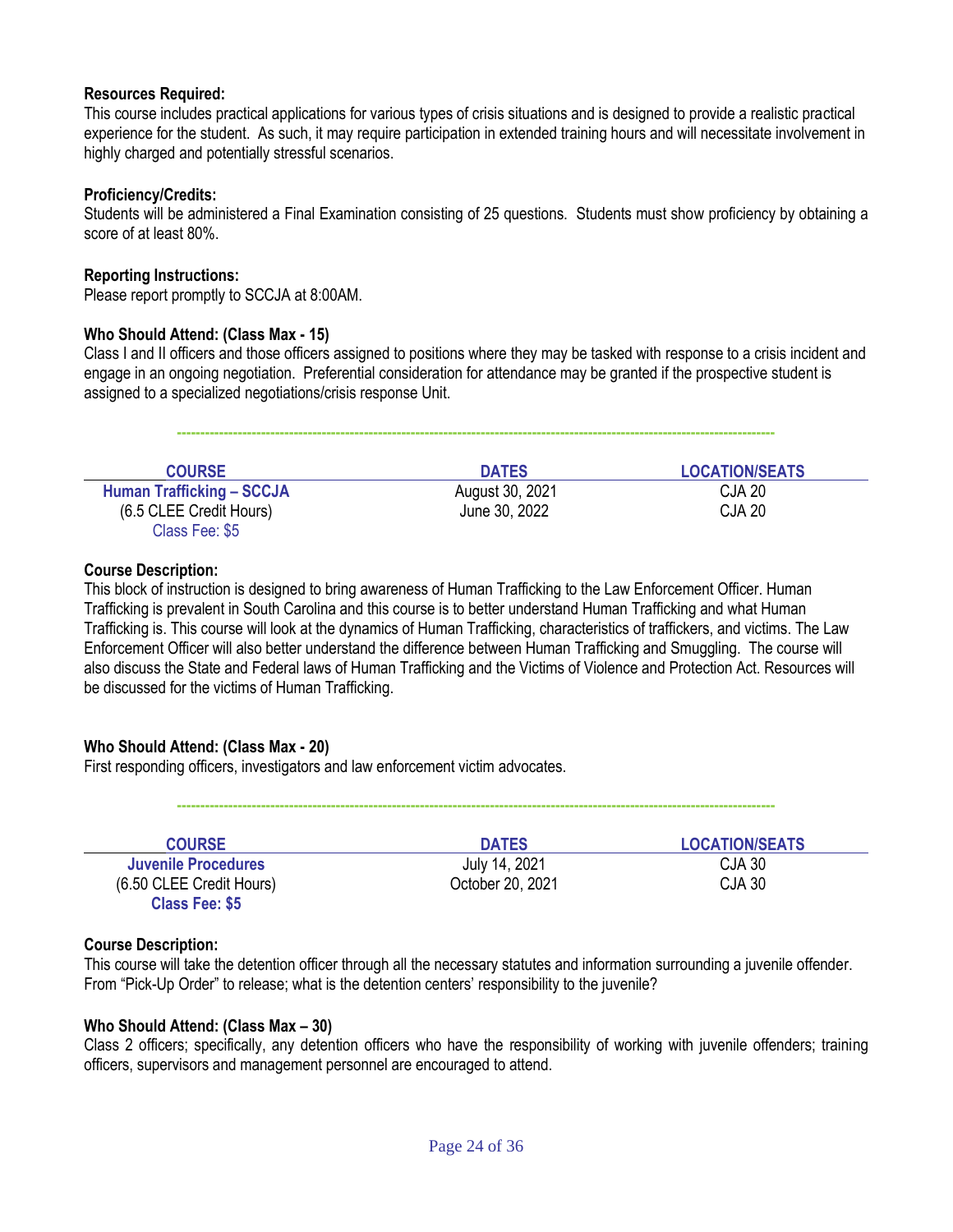#### **Purpose of Course:**

*NEW CLASS*

The purpose of this class is to create a better understanding of the role that detention agencies play in processing a juvenile into the Criminal Justice System. This training will take the detention officer through all the necessary statutes and information surrounding a juvenile offender as well as providing a detailed analysis into proper pick up, holding, housing, and management of a juvenile offender that has been taken into custody.

**--------------------------------------------------------------------------------------------------------------------------------**

| <b>NEW CLASS</b>        |                    |                       |
|-------------------------|--------------------|-----------------------|
| <b>COURSE</b>           | <b>DATES</b>       | <b>LOCATION/SEATS</b> |
| <b>Latent Print</b>     | July 13, 2021      | <b>CJA 15</b>         |
| <b>Techniques</b>       | August 16, 2021    | <b>CJA 15</b>         |
| (7.5 CLEE Credit Hours) | September 21, 2021 | <b>CJA 15</b>         |
| Class Fee: \$5          | November 2, 2021   | <b>CJA 15</b>         |
|                         | January 4, 2022    | <b>CJA 15</b>         |
|                         | March 1, 2022      | <b>CJA 15</b>         |
|                         | April 26, 2022     | <b>CJA 15</b>         |
|                         | June 7, 2022       | <b>CJA 15</b>         |

#### **Course Description:**

Under the direction of the instructor, the student will participate in a "hands on" approach to recognizing, documenting, collecting, and preserving Latent and Patent print evidence. The class will involve classroom instruction as well as active participation using multiple techniques while collecting evidence for future examination and comparison. The student is encouraged to bring any of their issued equipment for use during the class in order to familiarize themselves with those items, but it is not required.

**--------------------------------------------------------------------------------------------------------------------------------**

#### **Who Should Attend: [Class Max – 23 (normal class) or 12 (Covid19 limit)]**

Class I, II and Class III certified officers who work crime scenes

#### *Held in forensics building*

| <b>COURSE</b>                       | <b>DATES</b>         | <b>LOCATION/SEATS</b> |
|-------------------------------------|----------------------|-----------------------|
| <b>Mid-Level Management - SCCJA</b> | August 4-5, 2021     | CJA 20                |
| (13.00 CLEE Credit Hours)           | October 20-21, 2021  | CJA 20                |
| Class Fee: \$20                     | December 15-16, 2021 | CJA 20                |
|                                     | February 23-24, 2022 | CJA 20                |
|                                     | May 18-19, 2022      | <b>CJA 20</b>         |

#### **Course Description:**

This course is designed for the newly promoted mid-level supervisor of a law enforcement agency or detention facility to better acquaint the officer with principles and styles of leadership while also focusing on the importance of emotional intelligence. Topics covered include: ethics, core values and beliefs, communications skills, performance appraisals, suicide intervention and prevention.

#### **Who Should Attend: (Class Max - 20)**

Division commanders and other mid-level officers (sergeants and lieutenants) or those with a minimum rank of sergeant who require professional development for potential assignment as mid-level managers. These must be Class I or Class II certified law enforcement officers.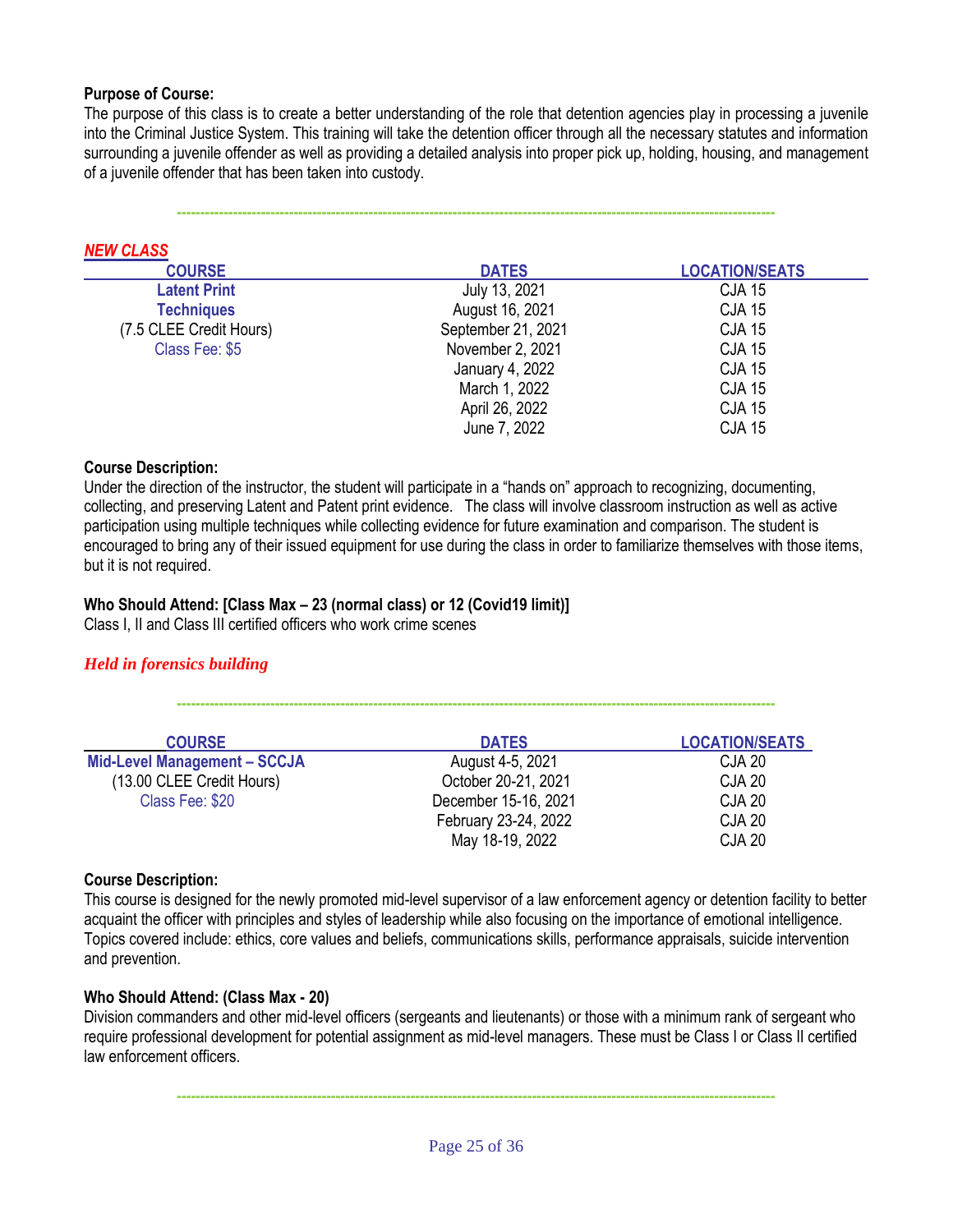|  | ЧR |  |  |
|--|----|--|--|
|  |    |  |  |

**Motorcycle Collision August 16-20, 2021** CJA 20 **Investigation** CJA 20 (40.00 CLEE Credit Hours) Class Fee: \$70

#### **Course Description:**

This course is designed to train collision reconstructionist to reconstruct motorcycle collisions. In this course the student will learn how to calculate speeds of motorcycles involved in collisions using airborne, motorcycle, kinetic energy, and time and distance equations. The student must have successfully completed all three (3) collision reconstruction investigation courses as a pre-requisite.

#### **LODGING IS AVAILABLE FOR THIS CLASS WHEN HELD AT THE SCCJA. FOR CLASSES HELD IN THE FIELD, THE STUDENT'S DEPARTMENT IS RESPONSIBLE FOR LODGING AND MEALS.**

**Who should attend:** Class 1 Officers who have successfully completed the all three (3) phases of collision investigation classes.

**Prerequisites:** SC Certified Class 1 Law Enforcement Officer. Successfully completed: TCI –Phase 1 At-Scene Collision Investigation, TCI – Phase 2 Technical Collision Investigation, and TCI - Phase 3 Reconstruction.

**Officer is Responsible for bringing own Special Equipment:** Scientific Calculator, Blue Blitz, and a computer that is capable of running Adobe Acrobat PDF.

**--------------------------------------------------------------------------------------------------------------------------------**

| <b>COURSE</b>             | <b>DATES</b>     | <b>LOCATION/SEATS</b> |
|---------------------------|------------------|-----------------------|
| <b>OC</b> Instructor      | July 12-14, 2021 | CJA 16                |
| (18.00 CLEE Credit Hours) | May 16-18, 2022  | <b>CJA 16</b>         |
| $(3 \text{ days})$        |                  |                       |
| Class Fee: \$35           |                  |                       |

#### **Course Description:**

This course is designed to certify an officer as an Oleoresin Capsicum Instructor.

#### **Who Should Attend: (Class Max - 16)**

Class I or Class II certified law enforcement officers who will be responsible for directly conducting OC training within their agency. To be eligible to attend, the applicant must be a South Carolina Criminal Justice Academy Certified Instructor having successfully completed either the Specific Skills or Basic Instructor courses.

#### **Proficiency:**

Attendees must make a minimum score of 85% on a written test and successfully achieve a pass rating on the proficiency test. Students will also be required to receive a live exposure of OC spray.

#### **Special Equipment:**

Duty Belt and Gun Holster **Handcuffs w/ Key** Gym Clothing with Tennis Shoes Knee Pads (optional) O.C. Holster (optional)

\*\*\* For live exposure – bring change of clothing, including shoes, extra towel and soap.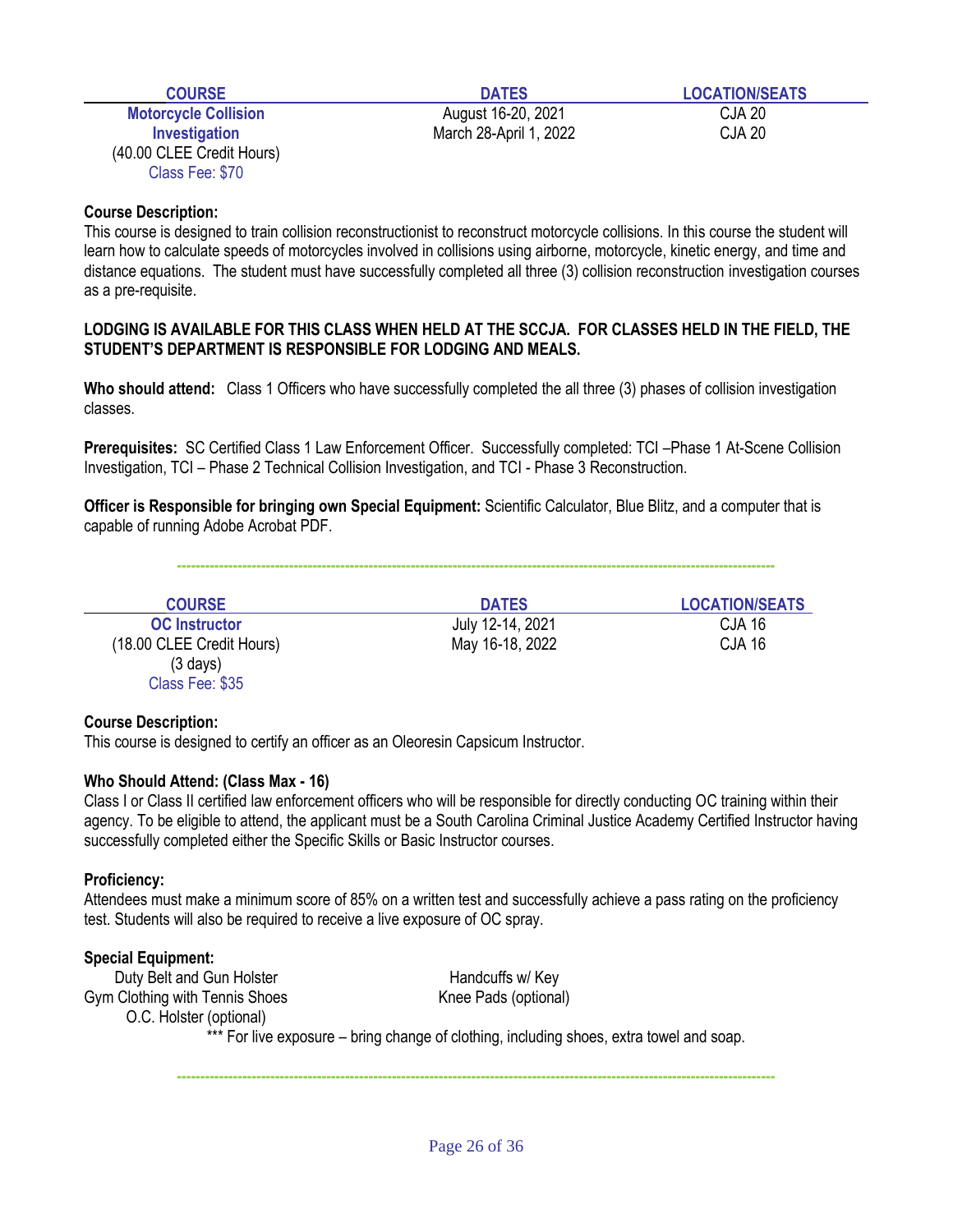| <b>COURSE</b>               | <b>DATES</b>      | <b>LOCATION/SEATS</b> |
|-----------------------------|-------------------|-----------------------|
| <b>OC Instructor Recert</b> | December 13, 2021 | CJA 30                |
| (5.50 CLEE Credit Hours)    | April 18, 2022    | <b>CJA 30</b>         |
| (1 day)                     | June 13, 2022     | <b>CJA 30</b>         |
| Class Fee: \$5              |                   |                       |

This course is designed to recertify an officer as an Oleoresin Capsicum Instructor.

#### **Who Should Attend: (Class Max - 30)**

Class I or Class II certified law enforcement officers who are *currently certified as an Oleoresin Capsicum Instructor* and will be responsible for directly conducting OC training within their agency. To be eligible to attend, the applicant must be a South Carolina Criminal Justice Academy Certified Instructor having successfully completed either the Specific Skills or Basic Instructor courses.

#### **Proficiency:**

Attendees must make a minimum score of 85% on a written test and successfully achieve a pass rating on the proficiency test.

#### **Special Equipment:**

Duty Belt and Gun Holster **Handcuffs** w/ Key Gym Clothing with Tennis Shoes Knee Pads (optional) O.C. Holster (optional)

**--------------------------------------------------------------------------------------------------------------------------------**

|  | v<br>∼<br>- |
|--|-------------|

| <b>COURSE</b>                        | <b>DATES</b>         | <b>LOCATION/SEATS</b> |
|--------------------------------------|----------------------|-----------------------|
| <b>Organized Crime and Narcotics</b> | August 23-27, 2021   | CJA 20                |
| (40 CLEE Credit Hours)               | November 15-19, 2021 | CJA 20                |
| Class Fee: \$70                      | March 21-25, 2022    | CJA 20                |
|                                      | May 30-June 3, 2022  | <b>CJA 20</b>         |

#### **Course Description:**

This five-day course will properly prepare officers with the tools they need to successfully conduct gang, narcotics and vice investigations. Officers will receive in-depth training on common street drug identification, gang investigation (including proper documentation), search warrant basics, surveillance, case management and CIO/UC operations.

#### **Who should attend/prerequisites: (Class Max – 20)**

Only Class I officers interested in and/or currently assigned to: narcotics, gang or vice units. Attendees should have a working knowledge of drug enforcement and basic investigative skills prior to attending.

**Proficiency/Credits:** None

**Continuing Certification Requirements:** None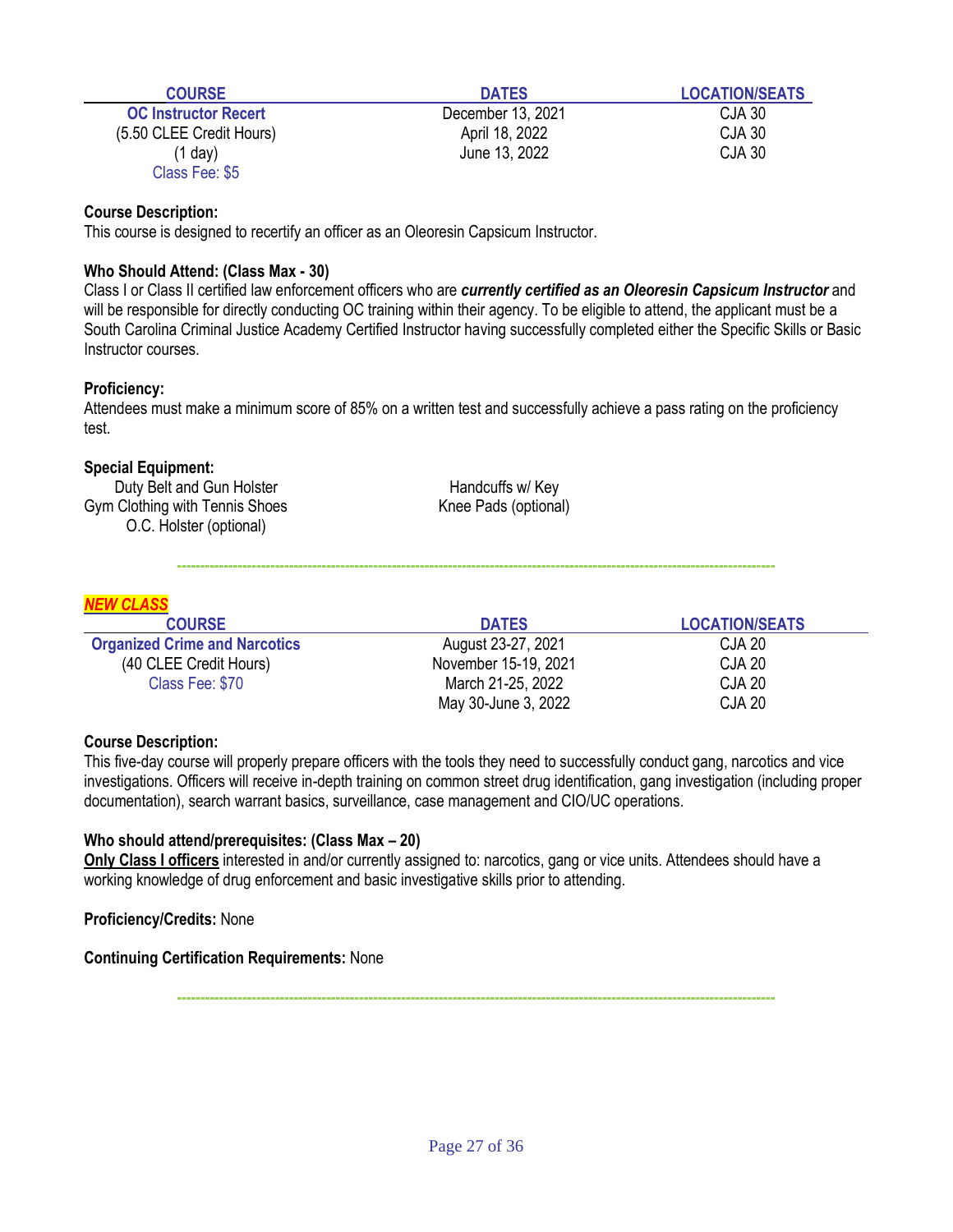**Patrol Rifle Instructor – SCCJA** November 2-5, 2021 CJA 10 (30.00 CLEE Credit Hours) April 26-29, 2022 CJA 10 Class Fee: \$50

**COURSE DATES LOCATION/SEATS**

#### **Course Description:**

This course is designed for the officer who will serve as the department's instructor to teach their personnel in the proper handling and use of patrol rifles. Each department is limited to one slot per class.

### **Report promptly to the Range at 8:00 AM.**

### **Who Should Attend: (Class Max – 10)**

Certified Class I officers who have completed Specific Skill/Basic Instructor Development and have successfully passed the South Carolina Criminal Justice Academy Basic Patrol Rifle (previously titled Select Fire) Course and Firearms Instructor Course or a law enforcement equivalent.

### **Proficiency:**

Officers must score 90% on qualification course and pass all daily proficiency exercises during the week to receive certification credit

### **Special Equipment:**

Officers will need to bring a patrol rifle, sling, appropriate range clothing and protection, and cleaning equipment. **CJA will offer each attending officer 1000 rounds of 5.56 caliber ammunition (if it is available at time of class) or they have the option of bringing their own 1000 rounds of patrol rifle ammunition. Each officer must also bring their own 100 rounds of duty pistol ammunition.**

**--------------------------------------------------------------------------------------------------------------------------------**

| <b>COURSE</b>                       | <b>DATES</b>     | <b>LOCATION/SEATS</b> |
|-------------------------------------|------------------|-----------------------|
| <b>Pedestrian/Bicycle Collision</b> | July 12-16, 2021 | <b>CJA 25</b>         |
| Investigation                       | May 23-27, 2022  | CJA 25                |
| (40.00 CLEE Credit Hours)           |                  |                       |
| Class Fee: \$70                     |                  |                       |

#### **Course Description:**

This course is designed to train collision Reconstructionist to reconstruct pedestrian and bicycle collisions. In this course the student will learn how to calculate speeds in pedestrian and bicycle collisions using a multi-disciplinary approach. This course includes airborne, Searle, Eubanks, kinetic energy, and time and distance equations to name a few of the many involved in solving these cases. The student must have successfully completed all three (3) collision reconstruction investigation courses as a pre-requisite.

#### **LODGING IS AVAILABLE FOR THIS CLASS WHEN HELD AT THE SCCJA. FOR CLASSES HELD IN THE FIELD, THE STUDENT'S DEPARTMENT IS RESPONSIBLE FOR LODGING AND MEALS.**

**Who should attend:** Officers who have successfully completed the all three (3) phases of collision investigation classes.

**Prerequisites:** SC Certified Class 1 Law Enforcement Officer. Successfully completed: TCI –Phase 1 At-Scene Collision Investigation, TCI – Phase 2 Technical Collision Investigation, and TCI - Phase 3 Reconstruction

**Officer is Responsible for bringing own Special Equipment:** Scientific Calculator, Blue Blitz, and a computer that is capable of running Adobe Acrobat PDF.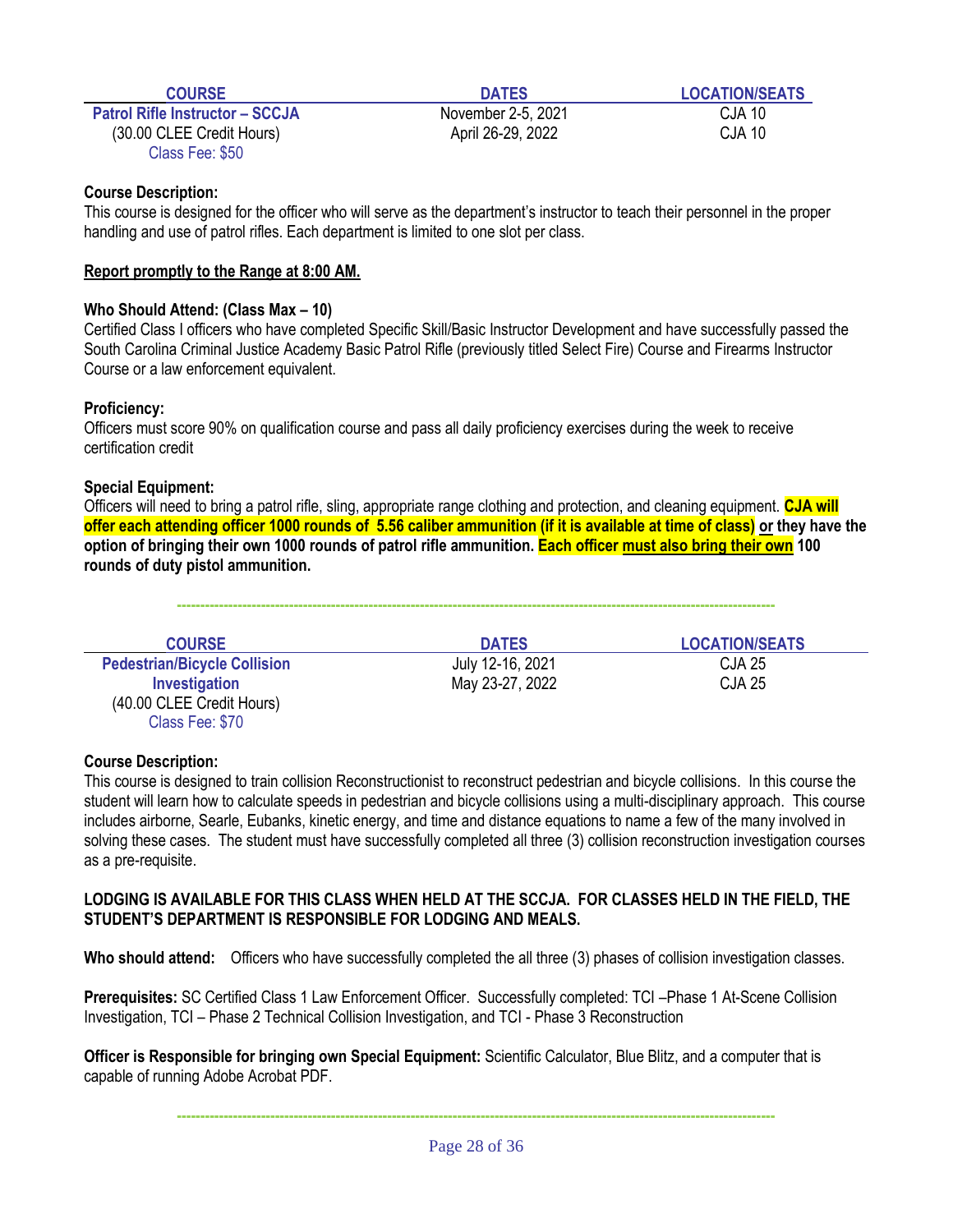| <b>COURSE</b>                            | <b>DATES</b>          | <b>LOCATION/SEATS</b> |
|------------------------------------------|-----------------------|-----------------------|
| <b>Principles of Supervision - SCCJA</b> | July 13-15, 2021      | CJA 20                |
| (22.50 CLEE Credit Hours)                | September 21-23, 2021 | CJA 20                |
| Class Fee: \$35                          | November 9-11, 2021   | CJA 20                |
|                                          | April 5-7, 2022       | <b>CJA 20</b>         |

This course is designed for the law enforcement or detention officer recently selected for a supervisory position for the first time. Candidates include corporals, field training officers, shift leaders, or anyone else who is selected for a position which includes supervision of others as a position requirement. Topics include the role of a supervisor, leadership, problem solving and decision making, communication skills, ethics, generational differences, and resiliency. Both lecture and problem solving in small groups will be used.

#### **Who Should Attend: (Class Max – 20)**

Recently selected law enforcement, detention officers or BTOT operators in any supervisory position. Class I or Class II officers only.

| <b>COURSE</b>                         | <b>DATES</b>       | <b>LOCATION/SEATS</b> |
|---------------------------------------|--------------------|-----------------------|
| <b>Responding to the Mentally III</b> | September 22, 2021 | CJA 20                |
| <b>In Detention Centers</b>           | February 16, 2022  | <b>CJA 20</b>         |
| (7.50 CLEE Credit Hours)              | April 27, 2022     | <b>CJA 20</b>         |
| Class Fee: \$5                        |                    |                       |

**--------------------------------------------------------------------------------------------------------------------------------**

#### **Course Description:**

This course will give the officer an in-depth look at some of the common types of mental illnesses that they face in the detention setting. There will be great emphasis placed on the recognition of signs and symptoms with proper notification to appropriate personnel as well as proven examples of de-escalation techniques.

#### **Who Should Attend: (Class Max – 20)**

This course would benefit anyone working in a detention environment with the likelihood of long-term housing. Officer should be Class 2 certified.

#### **Purpose of Course:**

The purpose of this course is to assist detention officers as well as the law enforcement officers in dealing with and understanding some of the most common types of mental illnesses they may encounter as they deal with detainees.

**--------------------------------------------------------------------------------------------------------------------------------**

| <b>COURSE</b>                  | <b>DATES</b>         | <b>LOCATION/SEATS</b> |
|--------------------------------|----------------------|-----------------------|
| <b>School Resource Officer</b> | July 19-30, 2021     | CJA 30                |
| (72.00 CLEE Credit Hours)      | August 9-20, 2021    | CJA 30                |
| Class Fee: \$140               | February 7-18, 2021  | CJA 30                |
|                                | June 20-July 1, 2022 | CJA 30                |

#### **All classes held at SCCJA**

#### **Course Description:**

This is a two-week course designed primarily for law enforcement officers who are assigned to work in a school setting either full-time or part-time and/or those officers who supervise School Resource Officers. This course covers areas such as: the job duties of SROs, Juvenile Procedures, special education laws and students, working with LGBTQ students, cultural perspectives, instruction and lesson plans, child abuse, gangs, controlled substances, students with disabilities, Crime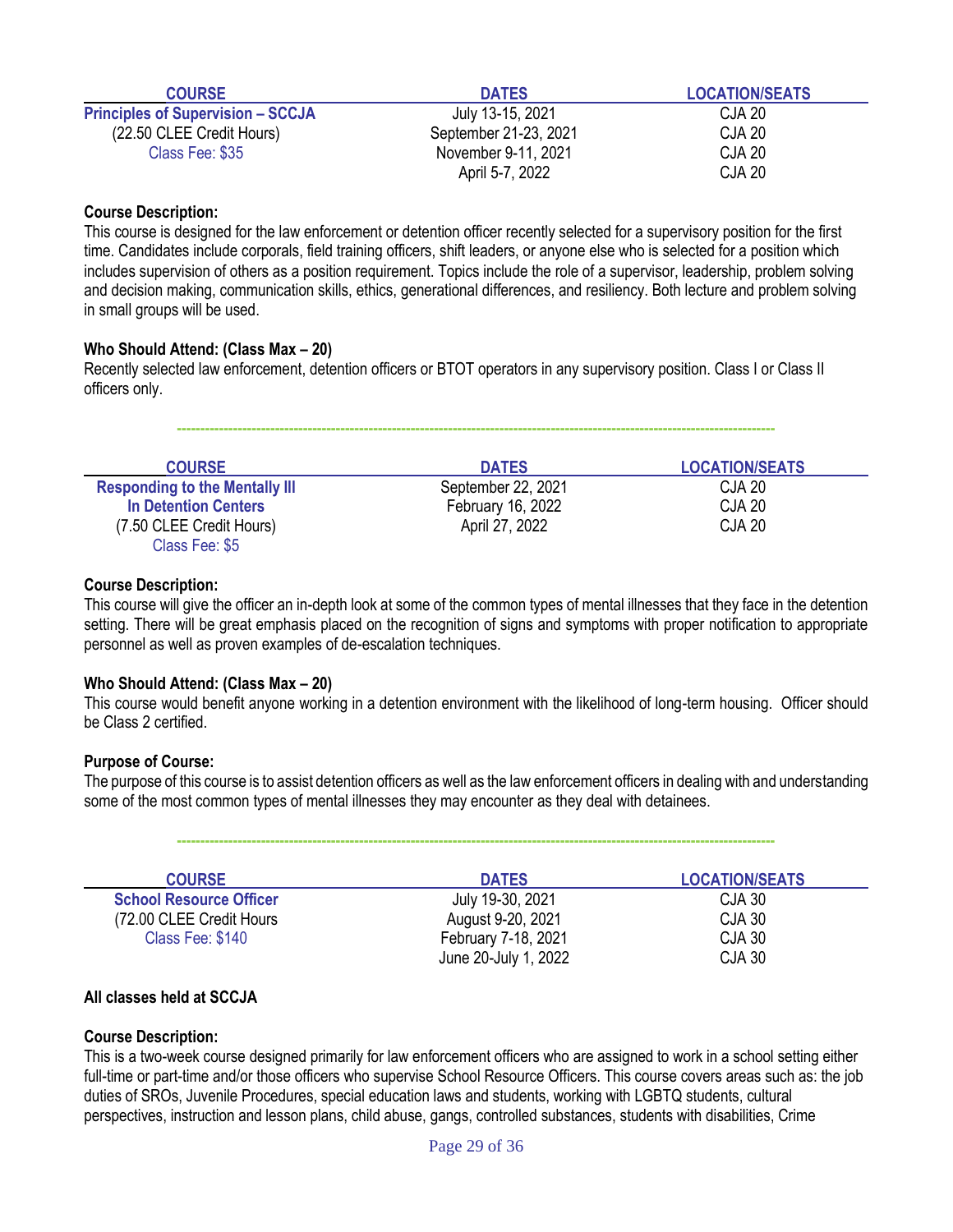Prevention through Environmental Design (CPTED), critical incident response, writing a crisis response manual, interview and interrogation and active shooter.

#### **Who Should Attend: (Class Max - 30)**

Only Class I certified law enforcement officers who will be assigned to work in a school setting either full-time or part-time and/or those officers who supervise School Resource Officers should register to attend this class.

#### **Resources Required:**

Students should bring a floor plan of their school, their Crisis Response manual and CPTED manual (if they have it).

#### **Proficiency**:

Officers must achieve a minimum of 70% on a multiple choice written test in order to pass the course.

Students must successfully participate in all group/individual activities such as performing a school security assessment of school floor plans, and any other activities that occur during class time.

**--------------------------------------------------------------------------------------------------------------------------------**

| <b>COURSE</b>                       | <b>DATES</b>             | <b>LOCATION/SEATS</b> |
|-------------------------------------|--------------------------|-----------------------|
| <b>Speed Measuring Device (SMD)</b> | July 21-23, 2021         | <b>CJA 12</b>         |
| <b>Operator</b>                     | August 10-12, 2021       | <b>CJA 12</b>         |
| (24.00 CLEE Credit Hours)           | November 16-18, 2021     | <b>CJA 12</b>         |
| Class Fee: \$35                     | December 14-16, 2021     | <b>CJA 12</b>         |
|                                     | February 15-17, 2022     | <b>CJA 12</b>         |
|                                     | April 12-14, 2022        | <b>CJA 12</b>         |
|                                     | May 17-19, 2022          | <b>CJA 12</b>         |
|                                     | <b>Field Classes TBA</b> |                       |

#### **Course Description:**

The Speed Measuring Device Operator Training Program is designed to improve speed enforcement programs and enable agencies to better allocate their resources. This course is specifically designed to provide officers with the knowledge and skills necessary to properly operate speed measuring devices. Upon successful completion of the written test (80% Passing Score). The student will then be required to submit to a SMD road proficiency test, which **must** be completed and submitted by the last day of the fourth week (28 Calendar Days) after the written test. The student will be required all planned modes of enforcement operation on the submitted proficiency. If Radar is utilized the minimum requirement is forward stationary and moving modes. The student must be accurate within and average of +/- 3 MPH in all attempted modes of SMD Operation. Upon successful completion of all course requirements, the student will be certified to operate Police Traffic Speed Measuring Devices.

#### **Students are required to bring a laptop computer to view the course documents during the class.**

#### **LODGING IS AVAILABLE FOR THIS CLASS WHEN HELD AT THE SCCJA. FOR CLASSES HELD IN THE FIELD, THE STUDENT'S DEPARTMENT IS RESPONSIBLE FOR LODGING AND MEALS.**

#### **Who should attend:**

Officers involved with traffic enforcement and regular patrol duties.

#### **Prerequisites:**

• SC Certified Class 1 Law Enforcement Officer or Active SC Reserve Law Enforcement Officer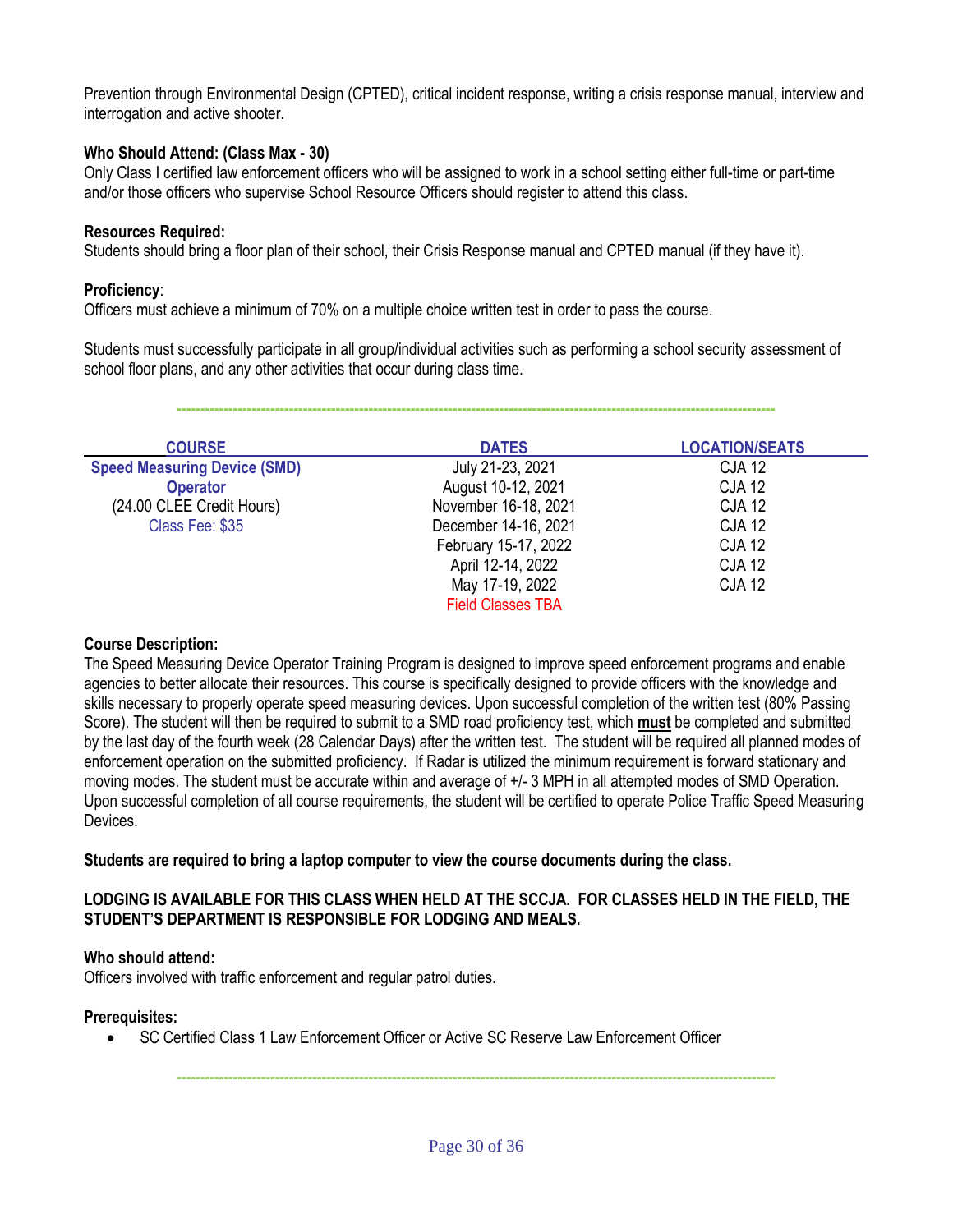**COURSE DATES LOCATION/SEATS**

**SMD Operator Recertification** May 1-October 31, 2021 (10/31/2021 Expiration) Online/Unlimited (5.00 CLEE Credit Hours) May 1, 2022-October 31, 2022 (10/31/2022 Expiration) Online/Unlimited

#### **Online Courses will open after May 1st .**

#### **Course Description:**

The SMD Operator Recertification Course is intended for officers who are currently (not expired) SMD Operator/Radar Operator certified and whose operator certification expires October 31 of the current year. The course content is designed to refresh the operator's knowledge and skills learned during the operator course. Upon successful completion of the instructional portion and written test **(80% Passing Score)**, the student will be required to complete and submit a SMD road proficiency test within two weeks **(14 Calendar Days)** of their written test date. The SMD Road Proficiency test submitted must contain all modes utilized by the Operator in enforcement, and if Radar is utilized, at a minimum the Operator must complete sections for forward stationary and moving modes. Successful completion and submission of the road proficiency test within the two-week deadline is required in order to maintain SMD Operator certification. Failure to properly recertify will result in immediate revocation of your operator certification, and you will need to retake the new operator certification course.

#### **Who should attend:**

Officers in possession of an active and current SMD Operator certification or Radar Operator certification whose Certification is expiring.

#### **Prerequisites:**

• SC Certified Class 1 Law Enforcement Officer or Active SC Reserve Law Enforcement Officer with Current (Not Expired) SMD Operator certificate

**--------------------------------------------------------------------------------------------------------------------------------**

| <b>COURSE</b>                 | <b>DATES</b>             | <b>LOCATION/SEATS</b> |
|-------------------------------|--------------------------|-----------------------|
| <b>Speed Measuring Device</b> | September 6-10, 2021     | <b>CJA 12</b>         |
| <b>Instructor</b>             | January 10-14, 2022      | <b>CJA 12</b>         |
| (40.00 CLEE Credit Hours)     | April 25-29, 2022        | <b>CJA 12</b>         |
| Class Fee: \$70               | <b>Field Classes TBA</b> |                       |

#### **Course Description:**

The Speed Measuring Device Instructor training program will provide the knowledge and skills necessary to train other law enforcement officers to detect and apprehend speeding vehicles by utilizing current speed measurement devices as well provide a better foundation for speed enforcement for court purposes. This is a 40-hour course. To be eligible to attend, the officer must be a Class 1 certified law enforcement officer who holds a current Radar or SMD operator certification. The officer must also be currently certified as a Specific Skills Instructor or Basic Instructor Development certification. The Speed Measuring Device Instructor candidate will be required to complete a SMD proficiency on the first day of class and is required to pass on the first attempt in order to continue training. The requirements for the Instructor SMD Proficiency include Radar front/rear both moving and stationary, a Lidar proficiency, a Stopwatch/ASC proficiency and a 30-minute presentation at various points during the course period. The candidate will be **required** to have available to them the vehicle mounted radar unit which they plan to utilize for instruction in the field, this as a minimum must include both working forward and rear facing radar antennae. The candidate is also **required** to bring a laptop computer to view course documents during the duration of this class. LODGING IS AVAILABLE FOR THIS CLASS

#### **LODGING IS AVAILABLE FOR THIS CLASS WHEN HELD AT THE SCCJA. FOR CLASSES HELD IN THE FIELD, THE STUDENT'S DEPARTMENT IS RESPONSIBLE FOR LODGING AND MEALS.**

#### **Who should attend:**

Officers involved with traffic enforcement and who have been approved as instructors within their departments.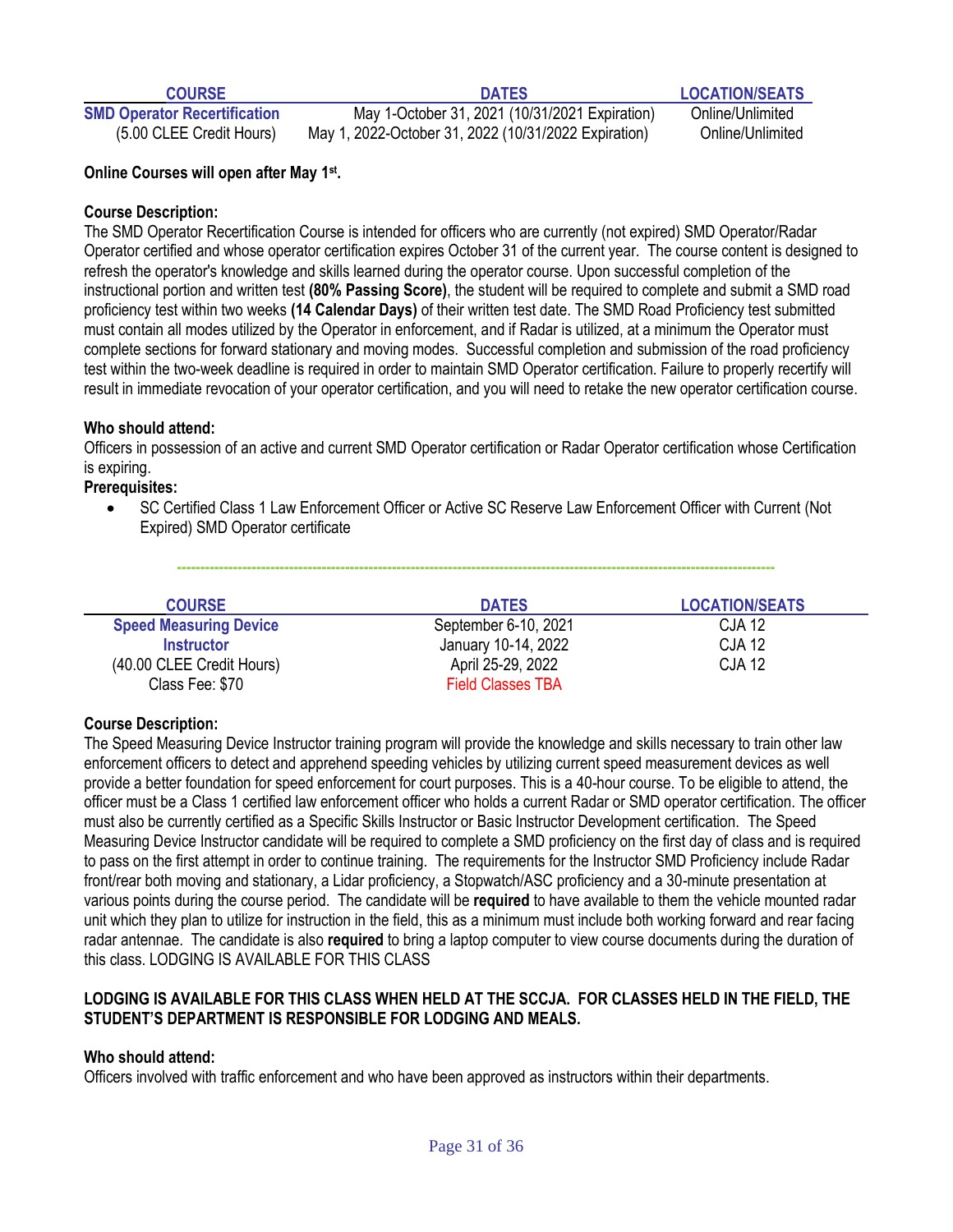#### **Prerequisites:**

• SC Certified Class 1 Law Enforcement Officer with a current SMD operator certification and holds an active Specific Skills Instructor or Basic Instructor Development certificate.

**Officer is Responsible for bringing own Special Equipment: Laptop Computer, Scientific Calculator, Pencil, Scratch Paper, and a RADAR unit (Patrol Vehicle Mounted) and LIDAR unit.**

**--------------------------------------------------------------------------------------------------------------------------------**

| <b>COURSE</b>                     | <b>DATES</b>             | <b>LOCATION/SEATS</b> |
|-----------------------------------|--------------------------|-----------------------|
| <b>Speed Measuring Device</b>     | July 15, 2021            | <b>CJA 14</b>         |
| <b>Instructor Recertification</b> | September 1, 2021        | <b>CJA 14</b>         |
| (4.00 CLEE Credit Hours)          | October 5, 2021          | <b>CJA 14</b>         |
|                                   | October 13, 2021         | <b>CJA 14</b>         |
|                                   | October 21, 2021         | <b>CJA 14</b>         |
|                                   | May 4, 2022              | <b>CJA 14</b>         |
|                                   | June 8, 2022             | <b>CJA 14</b>         |
|                                   | <b>Field Classes TBA</b> |                       |

#### **Course Description:**

The Speed-Measuring Device Instructor Recertification Training program will reinforce the knowledge and skills taught during the speed measuring device instructor initial training. SMD Instructors are NOT required to take the online SMD/Radar Recertification course. If a SMD Instructor takes the online SMD/Radar Recertification course, then they must perform a SMD/Radar proficiency and properly submit it to the Traffic Safety Unit or this could also result in a failure resulting in loss of SMD Operator and SMD Instructor Certification. If a SMD Instructor takes the online SMD/Radar Recertification course and fails to acquire a passing grade of 80% or higher the officer loses both the SMD/Radar Operator certification as well as the SMD Instructor certification.

This is a 4-hour course. To be eligible to attend, the officer must be a Class 1 certified law enforcement officer which holds a current (not expired) SMD instructor certification.

#### **LODGING IS AVAILABLE FOR THIS CLASS WHEN HELD AT THE SCCJA. FOR CLASSES HELD IN THE FIELD, THE STUDENT'S DEPARTMENT IS RESPONSIBLE FOR LODGING AND MEALS.**

#### **Who should attend:**

All SMD Instructors currently in need of recertification on their third year of certification.

#### **Prerequisites:**

• SC Certified Class 1 Law Enforcement Officer who is currently certified SMD Instructor and who holds a current Specific Skills Instructor or Basic Instructor Development certification

#### **Online Courses will open after May 1st .**

| <b>COURSE</b>                     | <b>DATES</b>       | <b>LOCATION/SEATS</b> |
|-----------------------------------|--------------------|-----------------------|
| <b>Specific Skills Instructor</b> | November 2-4, 2021 | <b>CJA 18</b>         |
| (24.00 CLEE Credit Hours)         | March 1-3, 2022    | <b>CJA 18</b>         |
| Class Fee: \$35                   | March 15-17, 2022  | <b>CJA 18</b>         |
|                                   | May 24-26, 2022    | <b>CJA 18</b>         |

#### **Course Description:**

This course was designed for officers who have been selected by their department to instruct approved lesson plans in a specialized area within their department. Upon completion of this course, officers will **ONLY** be able to instruct already approved lesson plans in the areas of basic, advanced, in-service, pre-service, etc… within their agency. This class is a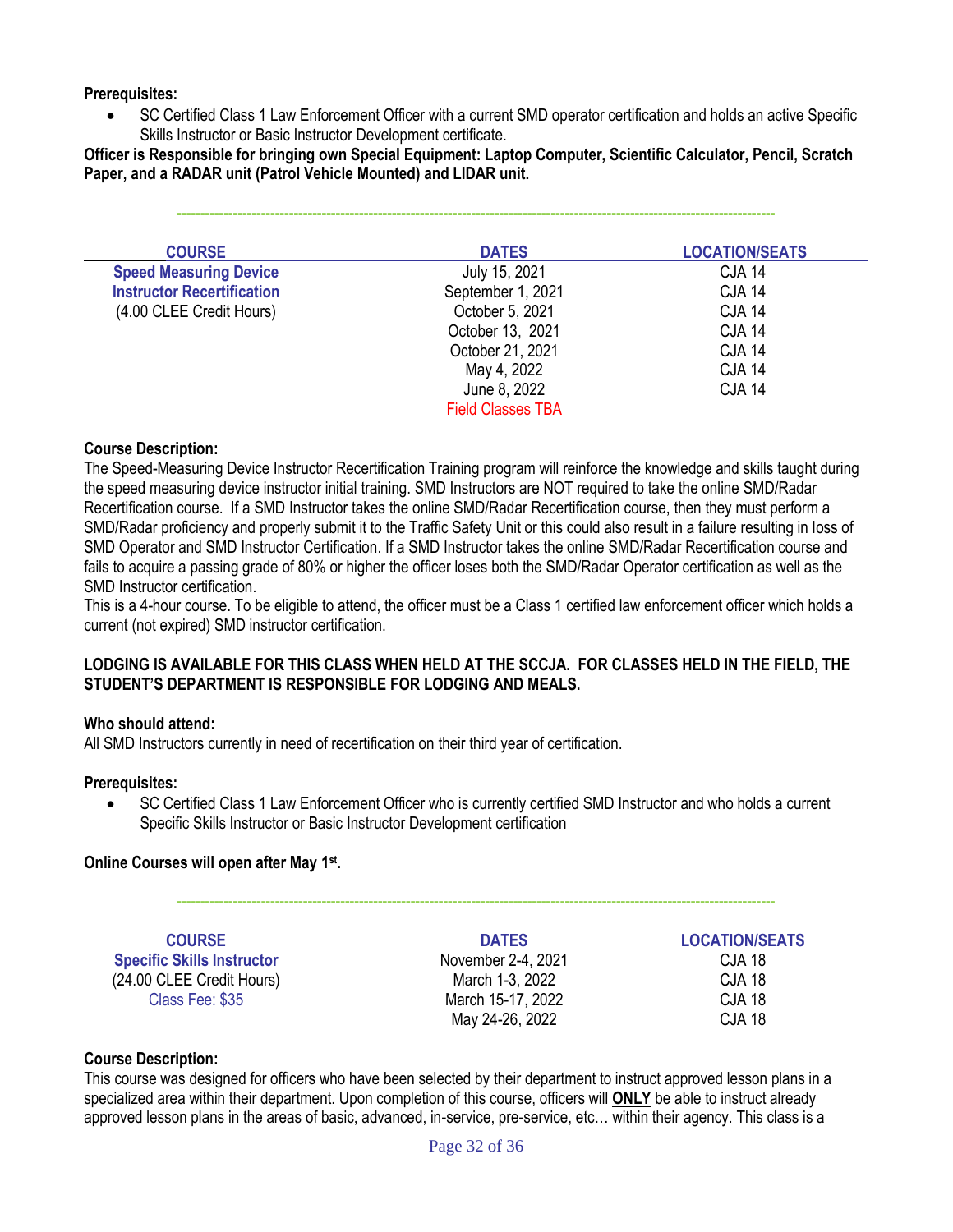prerequisite for instructing Firearms, Driving, Radar, Ground Defense, Defensive Tactics, and other instructor related courses at the academy. This course covers areas such as: instructor ethics, adult learning, positive instructor techniques, and instruction from a lesson plan. Officers who complete the course will be accredited by the South Carolina Criminal Justice Academy as a Specific Skills Instructor. *Class starts at 8:30 AM.*

#### **Who should attend/prerequisites: (Class Max – 18)**

**Only Class I and Class II officers** who have been selected by their department/agency to be an instructor in a specific skills area can register to attend this class.

**\*\*\*\*Officers attending the class are required to bring an already approved lesson plan with visual aids from their department. Officers must have the lesson plan and visual aids upon arrival for the class or they will not be allowed to proceed with the class\*\*\*\***

#### **Proficiency/Credits:**

Officers must achieve a minimum of 80% on a 15-minute instructional presentation in order to pass the course.

#### **Continuing Certification Requirements:**

In order for an officer to maintain Specific Skills Certification, he/she must teach a minimum of 40 hours over a three (3) period. If an officer is unable to teach a full 40 hours during the **three (3) year** certification period he/she will be required to attend one (1) week of Practical Problems as a guest instructor for the Basic Law Enforcement class, prior to the certification expiring.

| <b>COUDE</b> | <b>DATEO</b> | <b>I OCATIONIST ATO</b> |
|--------------|--------------|-------------------------|

| <b>COURSE</b>                      | <b>DATES</b>          | <b>LOCATION/SEATS</b> |
|------------------------------------|-----------------------|-----------------------|
| <b>TCI - Phase I</b>               | September 13-24, 2021 | <b>CJA 20</b>         |
| At Scene Collision Investigation - | January 17-28, 2022   | <b>CJA 20</b>         |
| (80.00 CLEE Credit Hours)          | June 6-17, 2022       | <b>CJA 20</b>         |
| Class Fee: \$140                   |                       |                       |

#### **Course Description:**

This is the first course in the collision investigation series. This course is designed for police officers who collect and record data at the scenes of motor vehicle collisions. In this course the student will learn how to identify and preserve physical evidence from the traffic way and evidence from the vehicle, how to properly measure and complete a scale diagram, and how to calculate speed estimates from evidence located at the collision scene.

#### **LODGING IS AVAILABLE FOR THIS CLASS WHEN HELD AT THE SCCJA. FOR CLASSES HELD IN THE FIELD, THE STUDENT'S DEPARTMENT IS RESPONSIBLE FOR LODGING AND MEALS.**

**Who should attend:** Class 1 Officers involved with traffic enforcement and regular patrol duties

**Prerequisites:** SC Certified Class 1 Law Enforcement Officer

**Officer is Responsible for bringing own Special Equipment:** Drafting Eraser, Colored Pencils and a computer that is capable of running Adobe Acrobat PDF.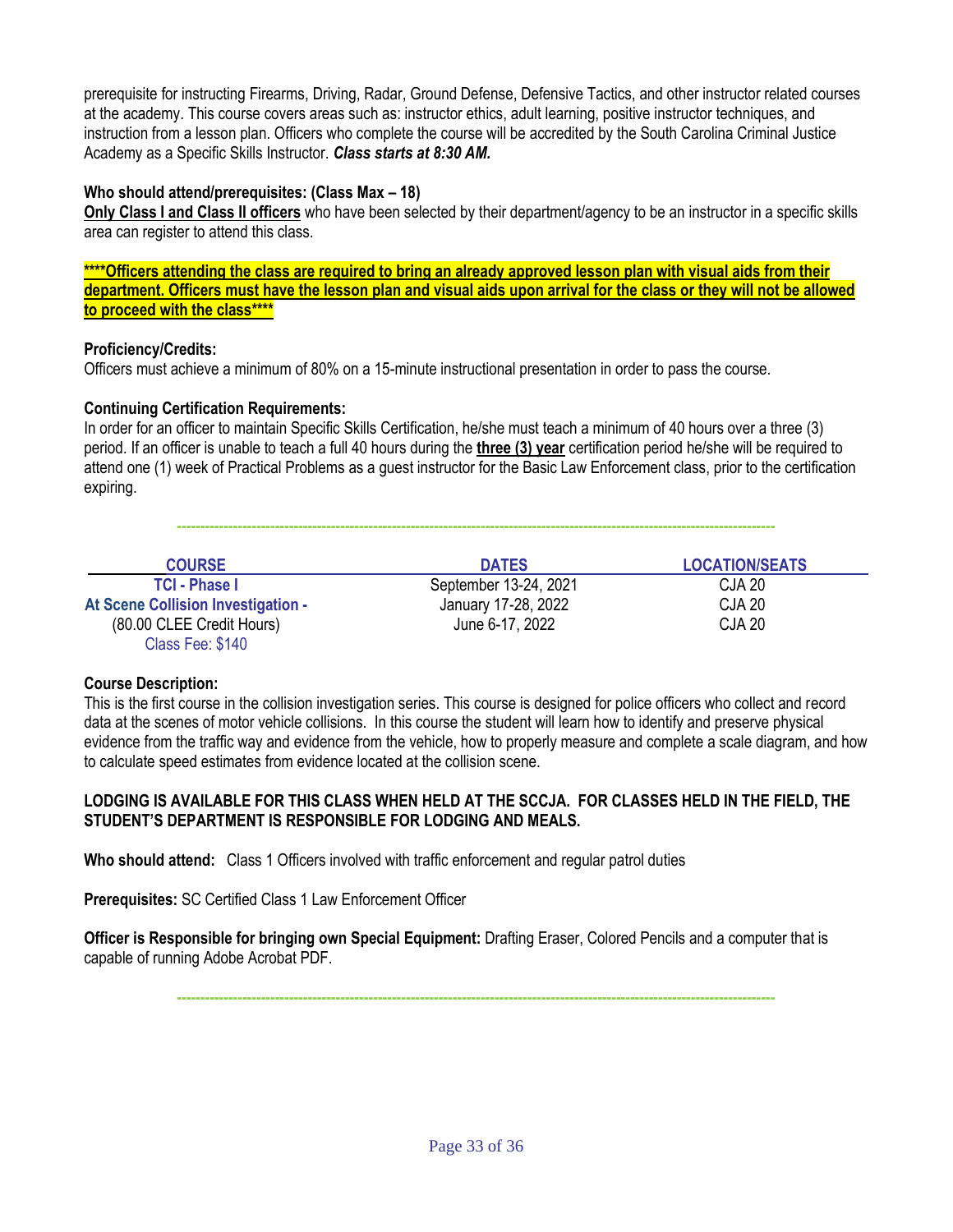| <b>COURSE</b>                            | <b>DATES</b>              | <b>LOCATION/SEATS</b> |
|------------------------------------------|---------------------------|-----------------------|
| <b>TCI - Phase II</b>                    | February 21-March 4, 2022 | CJA 20                |
| <b>Technical Collision Investigation</b> | April 11-22, 2022         | CJA 20                |
| (80.00 CLEE Credit Hours)                | June 6-17, 2022           | CJA 20                |
| Class Fee: \$140                         |                           |                       |

This is the second course in the collision investigation series. In this course the student will learn how to calculate speeds of vehicles involved in collisions using airborne, linear momentum, kinetic energy, and time and distance equations. The student will also learn to use vector diagramming in their investigations. The student must have successfully completed the At Scene Collision Investigation course as a pre-requisite.

#### **LODGING IS AVAILABLE FOR THIS CLASS WHEN HELD AT THE SCCJA. FOR CLASSES HELD IN THE FIELD, THE STUDENT'S DEPARTMENT IS RESPONSIBLE FOR LODGING AND MEALS.**

**Who should attend:** Class 1 Officers involved with traffic enforcement and regular patrol duties

**Prerequisites:** SC Certified Class 1 Law Enforcement Officer. Successfully completed: TCI –Phase 1 At-Scene Collision Investigation

**Officer is Responsible for bringing own Special Equipment:** Scientific Calculator, Blue Blitz, Drafting Eraser, 360 Degree Counter-Clockwise Protractor, Colored Pencils, and a computer that is capable of running Adobe Acrobat PDF.

**--------------------------------------------------------------------------------------------------------------------------------**

| <b>COURSE</b>                   | <b>DATES</b>      | <b>LOCATION/SEATS</b> |
|---------------------------------|-------------------|-----------------------|
| <b>TCI - Phase III</b>          | August 2-13, 2021 | CJA 20                |
| <b>Collision Reconstruction</b> | May 2-13, 2022    | CJA 20                |
| (80.00 CLEE Credit Hours)       |                   |                       |

#### **Course Description:**

Class Fee: \$140

This is the third course in the collision investigation series. This course expands upon knowledge learned in Technical Collision Investigation. Through the use of projects, case studies, and live testing the student will learn more in depth methods to calculate speeds of vehicles involved in collisions using airborne, linear momentum, kinetic energy, and time and distance equations. The student will also learn how to write a collision reconstruction report and prepare for trial as a collision reconstructionist. The student must have successfully completed the Technical Collision Investigation course as a prerequisite.

#### **LODGING IS AVAILABLE FOR THIS CLASS WHEN HELD AT THE SCCJA. FOR CLASSES HELD IN THE FIELD, THE STUDENT'S DEPARTMENT IS RESPONSIBLE FOR LODGING AND MEALS.**

**Who should attend:** Class 1 Officers involved with traffic enforcement and regular patrol duties

**Prerequisites:** SC Certified Class 1 Law Enforcement Officer. Successfully completed: TCI –Phase 1 At-Scene Collision Investigation and TCI – Phase 2 Technical Collision Investigation.

**Officer is Responsible for bringing own Special Equipment:** Scientific Calculator, Blue Blitz, Drafting Eraser, 360 Degree Counter-Clockwise Protractor, Colored Pencils, and a computer that is capable of running Adobe Acrobat PDF.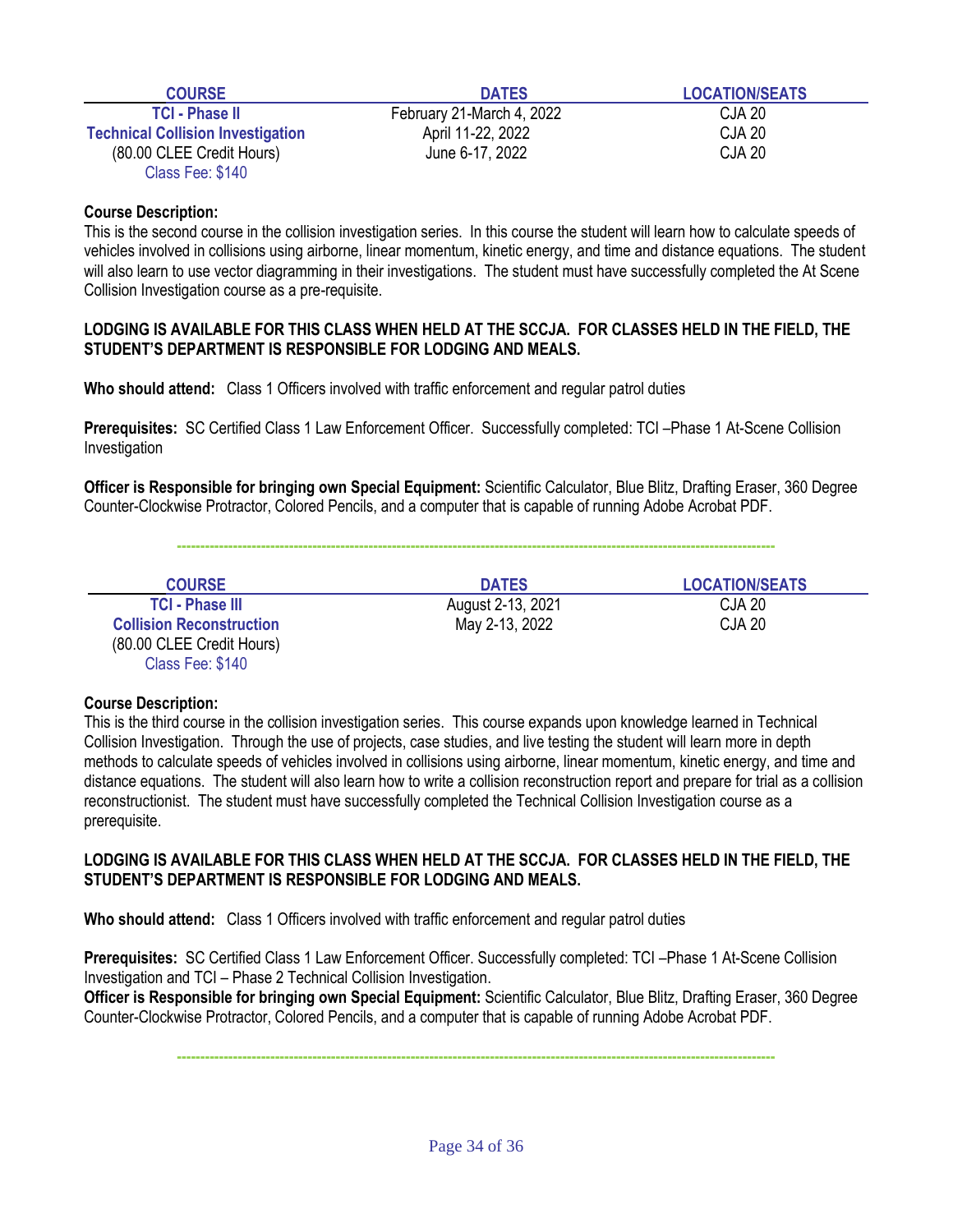**TCI-Advanced Recon** and **All Field Classes TBA** 25 **Refresher 24 Hours – 3 day** (24 CLEE Credit Hours)

#### **Course Description:**

This course is designed to bridge the gap between collision investigation techniques learned in basic law enforcement training and those learned in the collision investigation series. In this course, the student will learn how to correctly respond to, secure, photograph, and document the scene of a serious traffic collision. The student will also learn methods to document and calculate the drag factor, grade, and super-elevation of the roadway and conduct basic speed estimates. This course is not required as a prerequisite for completing Phase I- At Scene Collision Investigation.

#### **LODGING IS AVAILABLE FOR THIS CLASS WHEN HELD AT THE SCCJA. FOR CLASSES HELD IN THE FIELD, THE STUDENT'S DEPARTMENT IS RESPONSIBLE FOR LODGING AND MEALS.**

**Who should attend:** Class 1 Officers involved with traffic enforcement and regular patrol duties

**Prerequisites: Certified full-time Class 1 law enforcement officers** 

#### **Officer is Responsible for bringing own Special Equipment:**

Notebook for notetaking, scratch paper for practice calculations, pencil.

| <b>COURSE</b>                  | <b>DATES</b>       | <b>LOCATION/SEATS</b> |
|--------------------------------|--------------------|-----------------------|
| <b>TCI-Advanced</b>            | July 20, 2021      | CJA 25                |
| <b>Collision Investigation</b> | September 29, 2021 | <b>CJA 25</b>         |
| (8 CLEE Credit Hours)          | October 5, 2021    | <b>CJA 25</b>         |
| Class Fee: \$5                 | March 30, 2022     | <b>CJA 25</b>         |
|                                | June 28, 2022      | <b>CJA 25</b>         |

**--------------------------------------------------------------------------------------------------------------------------------**

#### **Course Description:**

This course is designed to update officers who have already attended both the Pedestrian-Bicycle Collision Investigation and Motorcycle Collision Investigation courses. The course will refresh methodologies taught in each respective course as well as to update those officers who have attended in the past in the usage of new or updated formulae. The course covers topics such as pedestrian trajectories, the pedestrian-bicycle-motorcycle crash sequences, and calculating impact speeds using the Appel, Barzeley & Lacy, Bratten, Fugger & Randles, Limpert, Searle, Horizontal Speed Loss, Toor, Motorcyclist Vault, Wheelbase Deformation, and Wheelbase Deformation and Vehicle crush formulas.

#### **LODGING IS AVAILABLE FOR THIS CLASS WHEN HELD AT THE SCCJA. FOR CLASSES HELD IN THE FIELD, THE STUDENT'S DEPARTMENT IS RESPONSIBLE FOR LODGING AND MEALS.**

**Who should attend:** Class 1 Officers involved with traffic enforcement and regular patrol duties

**Prerequisites:** Successful completion of **both** TCI- Pedestrian-Bicycle Collision Investigation and Motorcycle Collision Investigation.

#### **Officer is Responsible for bringing own Special Equipment:**

Scientific Calculator, pencil, scratch paper for calculations